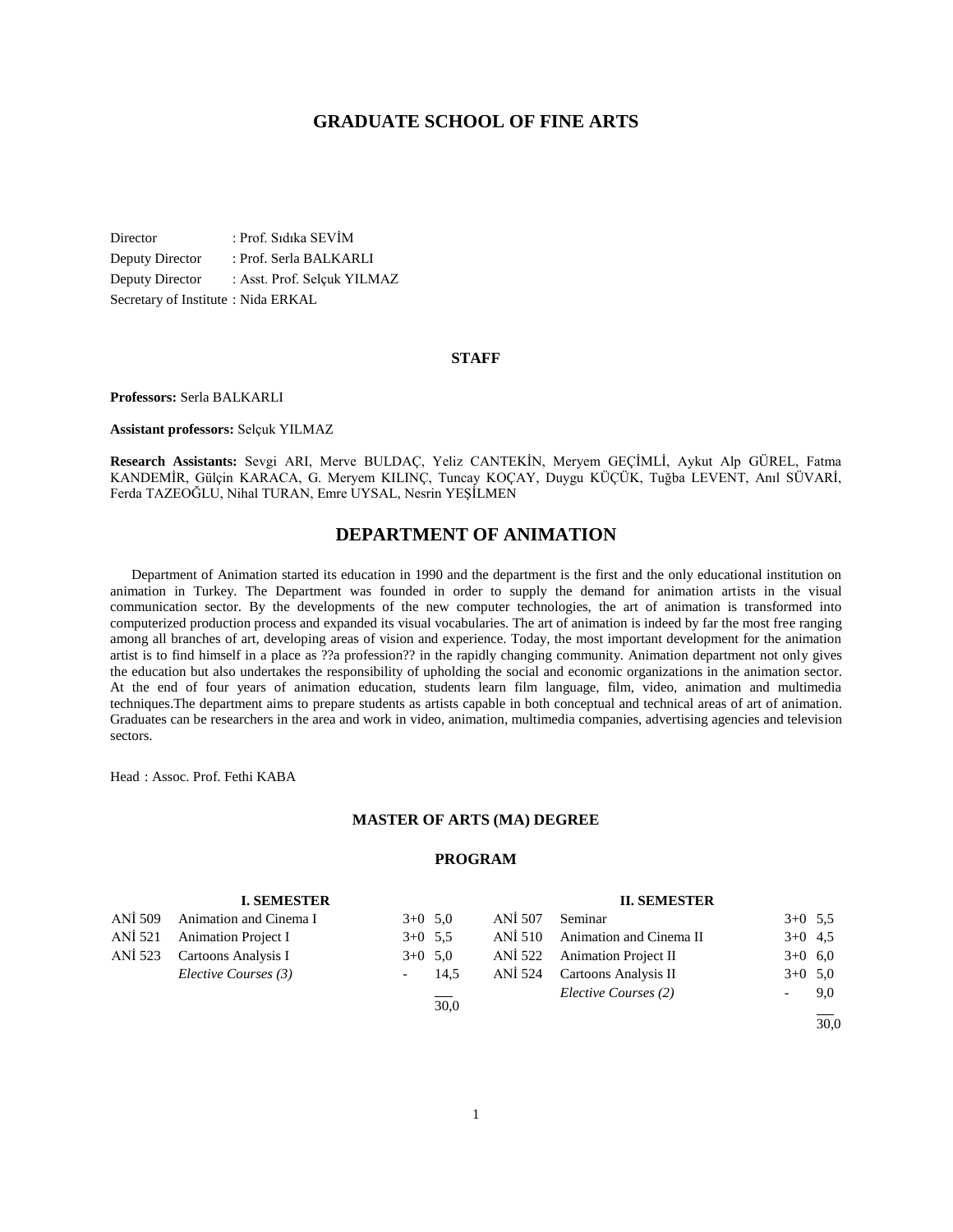|                | <b>III. SEMESTER</b> |            |  |
|----------------|----------------------|------------|--|
| ANİ 790 Thesis |                      | $0+1$ 30.0 |  |
|                |                      | 30.0       |  |

## **INSTITUTE EXPERTISE FIELD COURSE**

|         | UAN 701 Research in Area of Specialization | $3+0$ 4.5 |  |
|---------|--------------------------------------------|-----------|--|
|         | UAN 702 Research in Area of Specialization | $3+0$ 4.5 |  |
|         |                                            |           |  |
|         | <b>ELECTIVE COURSES</b>                    |           |  |
|         | ANİ 519 Video Art I                        | $3+0$ 5.0 |  |
|         | ANİ 520 Video Art II                       | $3+0$ 5.0 |  |
| ANI 525 | Animation Film Concept Desing I            | $3+0$ 5.0 |  |
|         | ANİ 526 Animation Film Concept Desing II   | $3+0$ 5.0 |  |

**IV. SEMESTER**

|                | GRA 513 Digital Illustration-I         | $3+0$ 5.0 |  |
|----------------|----------------------------------------|-----------|--|
|                | GRA 514 Digital Illustration-II        | $3+0$ 4.0 |  |
|                | GRA 517 Digital Video Editing-I        | $3+0$ 5,0 |  |
|                | GRA 518 Digital Video Editing-II       | $3+0$ 4.0 |  |
|                | GSE 510 Ethics of Science and Research |           |  |
|                | Techniques                             | $2+0$ 7.5 |  |
| <b>ICT 503</b> | Design Theory I                        | $2+0$ 5.0 |  |
| İCT 504        | Design Theory II                       | $2+0$ 4.5 |  |
|                |                                        |           |  |

## **PROFICIENCY IN ARTS**

## **PROGRAM**

|                | <b>I. SEMESTER</b>                      |           |           |                | <b>II. SEMESTER</b>                             |           |           |
|----------------|-----------------------------------------|-----------|-----------|----------------|-------------------------------------------------|-----------|-----------|
| ANI 615        | Theories of Time and Movement I         |           | $3+0$ 6.0 | ANI 616        | Theories of Time and Movement II                | $3+0$ 6.0 |           |
| ANİ 617        | Esthetics of Movement in Animation I    | $3+0$     | 6.0       | ANI 618        | Esthetics of Movement in Animation II $3+0$ 6,0 |           |           |
| ANI 619        | <b>Computer Animation I</b>             |           | $3+0$ 6.0 | ANI 620        | <b>Computer Animation II</b>                    | $3+0$ 6.0 |           |
| ANI 623        | Methods of Criticism on Cartoons I      | $3+0$     | 6,0       | ANI 624        | Methods of Criticism on Cartoons II             | $3+0$ 6,0 |           |
|                | Elective Courses (1)                    |           | 6,0       |                | Elective Courses (1)                            |           | 6,0       |
|                |                                         |           | 30,0      |                |                                                 |           | 30,0      |
|                | <b>III. SEMESTER</b>                    |           |           |                | <b>IV. SEMESTER</b>                             |           |           |
| ANI 890        | <b>Thesis</b>                           | $0+1$     | 30,0      | ANI 890        | <b>Thesis</b>                                   | $0 + 1$   | 30,0      |
|                |                                         |           | 30,0      |                |                                                 |           | 30,0      |
|                | <b>INSTITUTE EXPERTISE FIELD COURSE</b> |           |           | <b>GSE 510</b> | Ethics of Science and Research                  |           |           |
| <b>UAN 901</b> | Research in Area of Specialization      | $5 + 0$   | 7.5       |                | Techniques                                      |           | $2+0$ 7,5 |
| <b>UAN 902</b> | Research in Area of Specialization      | $5 + 0$   | 7.5       | <b>SER 601</b> | Art Work Analysis I                             | $2+0$     | 6,0       |
|                |                                         |           |           | <b>SER 602</b> | Art Work Analysis II                            | $2+0$     | 6,0       |
|                | <b>ELECTIVE COURSES</b>                 |           |           | <b>SER 603</b> | Contemporary Art and Interpretation I $2+0$     |           | 6,0       |
| ANI 625        | <b>Animation Project Development I</b>  | $3+0$ 6.0 |           | <b>SER 604</b> | Contemporary Art and Interpretation             |           |           |
| ANI 626        | <b>Animation Project Development II</b> | $3+0$     | 6,0       |                | H                                               | $2+0$     | 6,0       |
| ANI 627        | Intertextuality in Cartoons             | $4 + 0$   | 6,0       | <b>SER 615</b> | Theoretical Project Research I                  | $2+0$     | 6,0       |
|                |                                         |           |           | <b>SER 616</b> | Theoretical Project Research II                 |           | $2+0$ 6,0 |

# **DEPARTMENT OF CERAMIC ARTS**

 The Department was established in 1985. The department is located at the Yunus Emre Campus and occupies a covered area of 5000 m2. 3 Professors, 3 Associate Professors, 7 Assistant Professors and 5 Assistants currently working in the department. The decisions related with the department are made by the department council which is composed of all faculty members of the department. The department is governed by one chairman. eramic Art is to educate designers in free-lance industrial ceramic designers. The department emphasises the significance of research and creativity as well as use of modern ceramic technology using the versatility of ceramic medium to its fullest extent.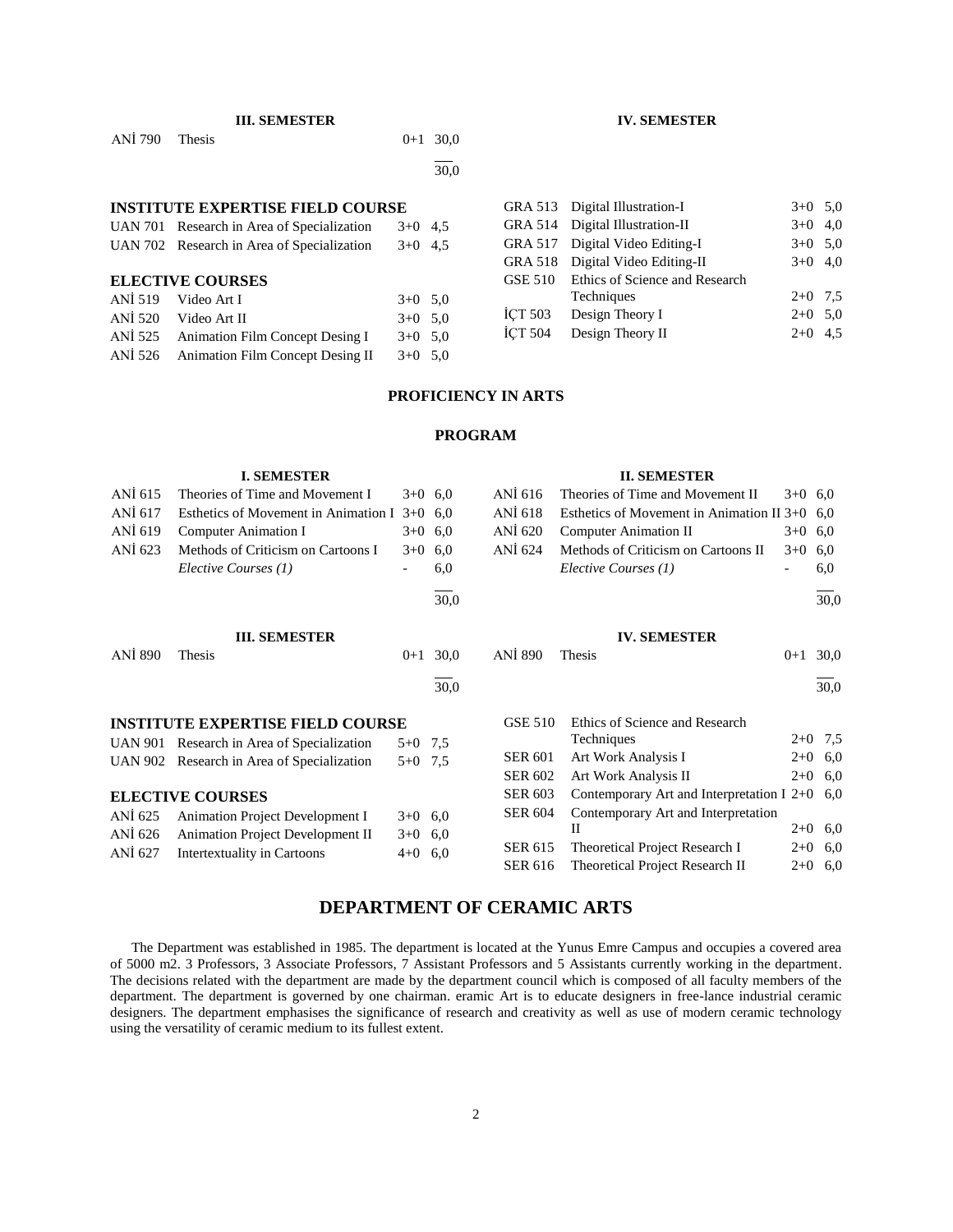# **MASTER OF ARTS (MA) DEGREE**

# **PROGRAM**

## **I. SEMESTER**

|                                         | 1. DEMED I EN                               |           |      |            |  |
|-----------------------------------------|---------------------------------------------|-----------|------|------------|--|
| ICT 501                                 | Art Theory I                                | $2+0$ 5.0 |      | İÇT        |  |
| ICT 503                                 | Design Theory I                             | $2+0$ 5.0 |      | İÇT        |  |
| <b>SER 539</b>                          | Ceramic Art History on Anatolia I           | $2+0$ 2,0 |      | <b>SEF</b> |  |
| <b>SER 545</b>                          | Contemporary Art and Interpretation I $2+0$ |           | 4,0  | <b>SEF</b> |  |
|                                         | Elective Courses (2)                        |           | 14.0 | SEF        |  |
|                                         |                                             |           | 30,0 |            |  |
|                                         | <b>III. SEMESTER</b>                        |           |      |            |  |
| <b>SER 790</b>                          | <b>Thesis</b>                               | $0 + 1$   | 30,0 |            |  |
|                                         |                                             |           | 30.0 |            |  |
| <b>INSTITUTE EXPERTISE FIELD COURSE</b> |                                             |           |      |            |  |

|         | USR 701 Research in Area of Specialization | $3+0$     | 4,5 |
|---------|--------------------------------------------|-----------|-----|
| USR 702 | Research in Area of Specialization         | $3+0$ 4.5 |     |
|         |                                            |           |     |
|         | <b>ELECTIVE COURSES</b>                    |           |     |
|         | GSE 510 Ethics of Science and Research     |           |     |
|         | Techniques                                 | $2+0$ 7.5 |     |
|         | SER 505 Ceramic Technology I               | $6 + 0$   | 7.5 |
| SER 506 | Ceramic Technology II                      | $6 + 0$   | 7.0 |
|         | SER 507 Industrial Ceramic I               | $6 + 0$   | 7.5 |

SER 508 Industrial Ceramic II 6+0 7,0

### **II. SEMESTER**

|                 | ICT 502 Art Theory II                                    | $2+0$ 4.5 |     |
|-----------------|----------------------------------------------------------|-----------|-----|
|                 | ICT 504 Design Theory II                                 | $2+0$ 4.5 |     |
| SER 517 Seminar |                                                          | $3+0$ 7.5 |     |
|                 | SER 540 Ceramic Art History on Anatolia II $2+0$ 1.5     |           |     |
|                 | SER 546 Contemporary Art and Interpretation II $2+0$ 3,0 |           |     |
|                 | Elective Courses (2)                                     |           | 9.0 |
|                 |                                                          |           |     |

l 30,0

| <b>SER 509</b> | Art Ceramic I                           | $6+0$ 7.5 |     |
|----------------|-----------------------------------------|-----------|-----|
| <b>SER 510</b> | Art Ceramic II                          | 6+0       | 7.0 |
| <b>SER 511</b> | Design Methods on Wheel Thrown I $2+0$  |           | 2.0 |
| <b>SER 512</b> | Design Methods on Wheel Thrown II $2+0$ |           | 2.0 |
| <b>SER 515</b> | Decoration Design Methods I             | $2+0$     | 2,0 |
| <b>SER 516</b> | Decoration Design Methods II            | $2+0$     | 2.0 |
| <b>SER 543</b> | Industrial Ceramics Decorations and     |           |     |
|                | Its Applications I                      | 6+0       | 7.5 |
| <b>SER 544</b> | Industrial Ceramics Decorations and     |           |     |
|                | Its Applications II                     |           | 7.0 |
|                |                                         |           |     |

# **PROFICIENCY IN ARTS**

# **PROGRAM**

# **I. SEMESTER**

| --------------- |                                                       |           |      |  |  |
|-----------------|-------------------------------------------------------|-----------|------|--|--|
|                 | RSM 601 Analyzing of Art Works I                      | $2+0$ 6.0 |      |  |  |
|                 | SER 603 Contemporary Art and Interpretation I 2+0 6,0 |           |      |  |  |
|                 | SER 615 Theoretical Project Research I                | $2+0$     | 6.0  |  |  |
|                 | Elective Courses (2)                                  |           | 12.0 |  |  |
|                 |                                                       |           |      |  |  |
|                 |                                                       |           | 30,0 |  |  |

## **III. SEMESTER**

SER 890 Thesis

l  $\overline{30,0}$ 

 $0+1$  30,0

# **INSTITUTE EXPERTISE FIELD COURSE**

| <b>USR 901</b> | Research in Area of Specialization         | $5+0$ 7.5 |  |
|----------------|--------------------------------------------|-----------|--|
|                | USR 902 Research in Area of Specialization | $5+0$ 7.5 |  |

## **II. SEMESTER**

| RSM 602 Analyzing of Art Works II                        | $2+0$ 6.0 |      |  |  |  |
|----------------------------------------------------------|-----------|------|--|--|--|
| SER 604 Contemporary Art and Interpretation II $2+0$ 6,0 |           |      |  |  |  |
| SER 616 Theoretical Project Research II                  | $2+0$ 6.0 |      |  |  |  |
| Elective Courses (2)                                     |           | 12.0 |  |  |  |
|                                                          |           | 30,0 |  |  |  |
| <b>IV. SEMESTER</b>                                      |           |      |  |  |  |

### SER 890 Thesis 0+1 30,0

l  $\overline{30,0}$ 

## **ELECTIVE COURSES**

| GSE 510 | Ethics of Science and Research |           |  |
|---------|--------------------------------|-----------|--|
|         | Techniques                     | $2+0$ 7.5 |  |
|         | SER 611 Ceramic Technology I   | $6+0$ 6.0 |  |
|         | SER 612 Ceramic Technology II  | $6+0$ 6,0 |  |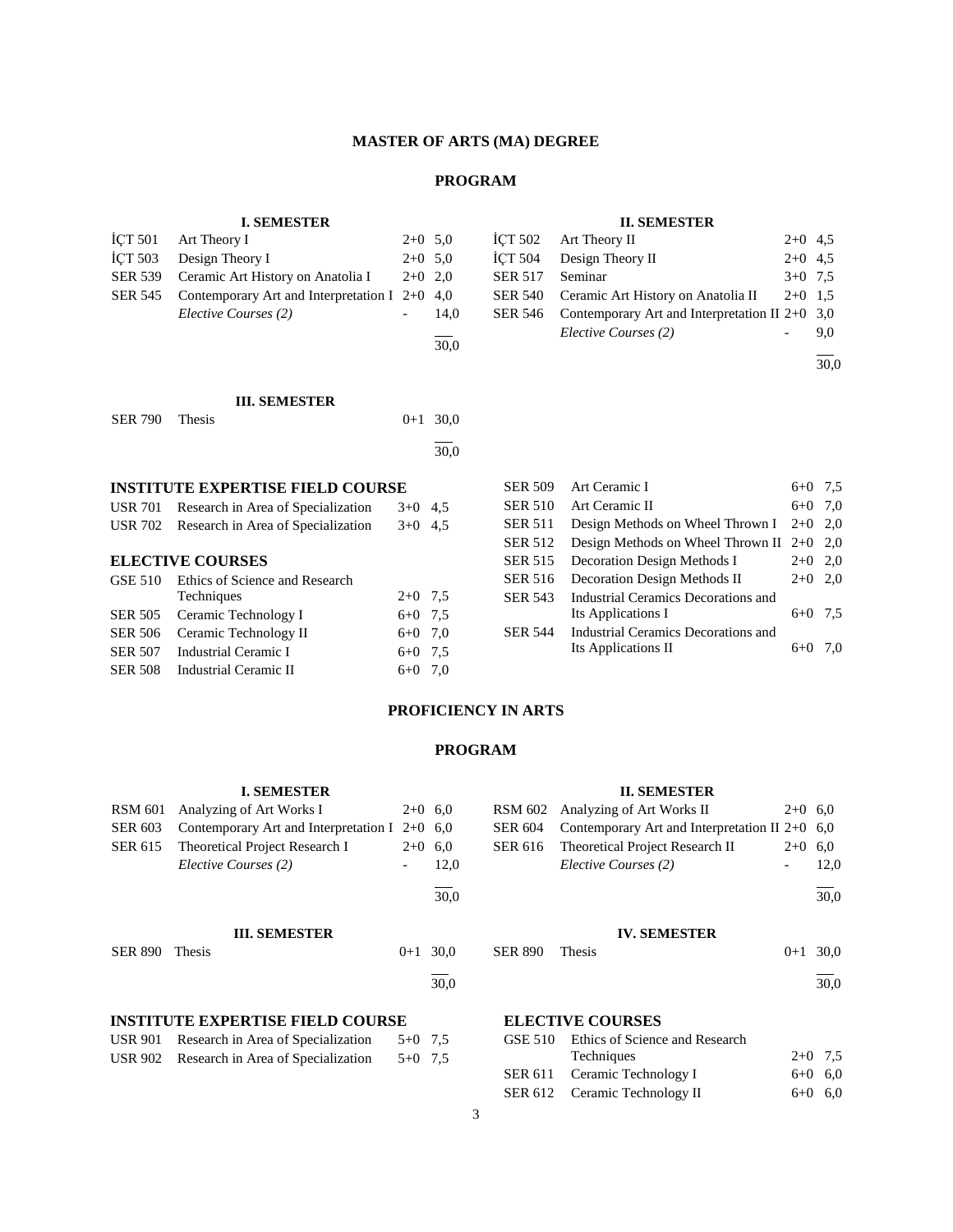| SER 613 Contemporary Ceramic History I             | $2+0$ 6.0 |  | SER 618 Artistic Ceramic Design Project II            | $6+0$ 6,0 |  |
|----------------------------------------------------|-----------|--|-------------------------------------------------------|-----------|--|
| SER 614 Contemporary Ceramics History II $2+0$ 6,0 |           |  | SER 619 Industrial Ceramic Design Project I $6+0$ 6,0 |           |  |
| SER 617 Artistic Ceramic Design Project I          | $6+0$ 6.0 |  | SER 620 Artistic Ceramic Design Project II            | $6+0$ 6.0 |  |

# **DEPARTMENT OF GRAPHIC ARTS**

 Institute of Social Sciences aims to graduate creative designers who are able to solve any kind of visual communication problem and who have the proficiency to use the contemporary facilities efficiently. For their projects, students are allowed to use well maintained studios, such as, a printmaking studio, a state of art computer lab-facilitated by the latest software and hardwarea silkscreen studio, an offset lithography printing house, a photography studio with the dark rooms in its own constitution. Today the progress in the communication technology has brought up countries and cultures closer to one another. This development put emphasis on communication and advertisement. Institute of Social Sciences trains students to use the computer and WEB in the most efficient way. Institute of Social Sciences identifies and trains the students in design and production process by using contemporary techniques. The program aims to teach and train in theory, application and conceptual problem solving. The students go through the process from conceptual design stage to finished printed material. Students are encouraged to be involved in sponsored projects. These experiences make students learn how to deal with real-life problems related to their careers. Furthermore, students'' participation in the design competitions are encouraged and supported by the school. As a result of this stimulating environment, many students of the department have won numerous awards in different design fields, such as posters, magazine covers, packaging design, photography and printmaking, both in the country and abroad. Graduates can be researchers in their field; they also can work in many commercial institutions like advertisement agencies, publication institutions, graphic design studios, digital production companies, design departments of television and broadcasting industry.

### **MASTER OF ARTS (MA) DEGREE**

## **PROGRAM**

### **I. SEMESTER**

| GRA 501 Type and Typographic Design-I    | $3+0$ 7.0 |      |
|------------------------------------------|-----------|------|
| GRA 505 Advertising Design Project-I     | $3+0$ 6.0 |      |
| GRA 519 Multidisciplinary Graphic Design |           |      |
| Projects I                               | $3+0$ 7.0 |      |
| Elective Courses (2)                     |           | 10.0 |
|                                          |           | 30.0 |

### **III. SEMESTER**

| GRA 790 Thesis | $0+1$ 30.0 |                                 |
|----------------|------------|---------------------------------|
|                |            | the control of the con-<br>30,0 |

### **INSTITUTE EXPERTISE FIELD COURSE**

| UGR 701 Research in Area of Specialization | $3+0$ 4.5 |  |
|--------------------------------------------|-----------|--|
| UGR 702 Research in Area of Specialization | $3+0$ 4.5 |  |

## **ELECTIVE COURSES**

| GRA 513 Digital Illustration-I       | $3+0$ 5.0 |  |
|--------------------------------------|-----------|--|
| GRA 514 Digital Illustration-II      | $3+0$ 4.0 |  |
| GRA 515 Corporate Identity Design-I  | $3+0$ 5.0 |  |
| GRA 516 Corporate Identity Design-II | $3+0$ 4.0 |  |
| GRA 517 Digital Video Editing-I      | $3+0$ 5.0 |  |
| GRA 518 Digital Video Editing-II     | $3+0$ 4.0 |  |
|                                      |           |  |

|                | GRA 523 Graphic Printmaking I        | $3+0$ 5.0 |  |
|----------------|--------------------------------------|-----------|--|
|                | GRA 524 Graphic Printmaking II       | $3+0$ 4.0 |  |
|                | GRA 525 Calligraphy                  | $3+0$ 5.0 |  |
|                | GRA 527 Environmental Graphic Design | $3+0$ 5.0 |  |
| GRA 528        | Entrepreneurship in Art and Design   | $3+0$ 4.5 |  |
|                | GRA 529 New Media Art                | $3+0$ 5.0 |  |
| <b>GSE 510</b> | Ethics of Science and Research       |           |  |
|                | Techniques                           | $2+0$ 7.5 |  |
|                |                                      |           |  |

### **II. SEMESTER**

|                 | п. эспірэтек                             |           |     |
|-----------------|------------------------------------------|-----------|-----|
|                 | GRA 502 Type and Typographic Design II   | $3+0$ 7,0 |     |
|                 | GRA 506 Advertising Design Project-II    | $3+0$ 4.5 |     |
| GRA 507 Seminar |                                          | $3+0$ 5.5 |     |
|                 | GRA 520 Multidisciplinary Graphic Design |           |     |
|                 | Projects II                              | $3+0$ 5.0 |     |
|                 | Elective Courses (2)                     |           | 8.0 |
|                 |                                          |           |     |

30,0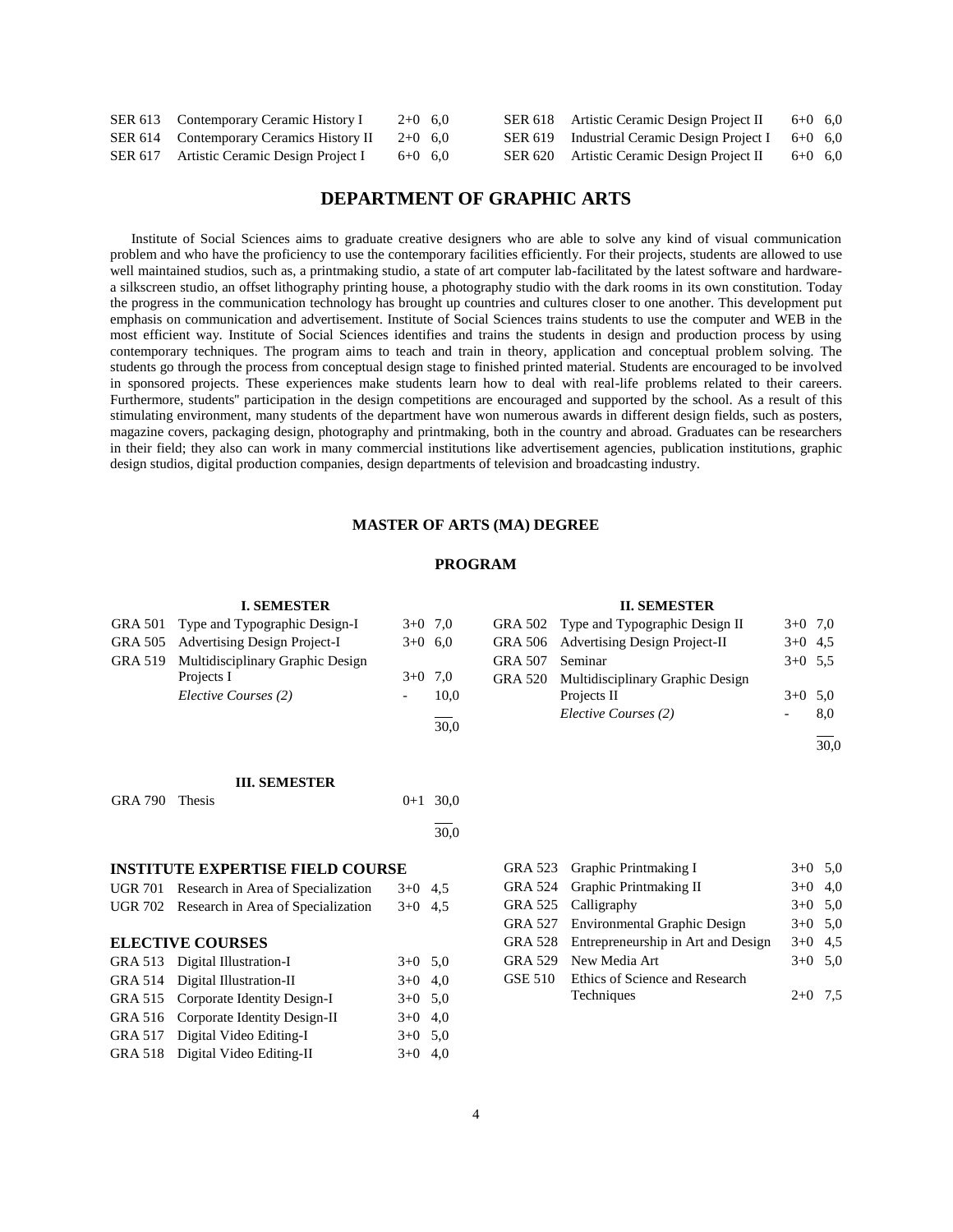## **PROFICIENCY IN ARTS**

## **PROGRAM**

|                | <b>I. SEMESTER</b>                      |                          |           |                | <b>II. SEMESTER</b>                 |           |           |
|----------------|-----------------------------------------|--------------------------|-----------|----------------|-------------------------------------|-----------|-----------|
| GRA 601        | Experimental Graphic Project I          |                          | $3+0$ 5.5 | <b>ARY 521</b> | <b>Qualitative Research Methods</b> | $3+0$ 7.5 |           |
| <b>GRA 603</b> | Research Project I                      |                          | $3+0$ 5.5 | <b>GRA 602</b> | Experimental Graphic Project II     | $3+0$ 4,5 |           |
| <b>GRA 605</b> | Experimental Typography I               |                          | $3+0$ 5.5 | <b>GRA 604</b> | Research Project II                 | $3+0$ 4,5 |           |
|                | Elective Courses (3)                    | $\overline{\phantom{0}}$ | 13,5      | <b>GRA 606</b> | Experimental Typography II          | $3+0$ 4,5 |           |
|                |                                         |                          |           |                | Elective Courses (2)                |           | 9,0       |
|                |                                         |                          | 30,0      |                |                                     |           |           |
|                |                                         |                          |           |                |                                     |           | 30,0      |
|                | <b>III. SEMESTER</b>                    |                          |           |                | <b>IV. SEMESTER</b>                 |           |           |
| GRA 890        | Thesis                                  | $0 + 1$                  | 30,0      | <b>GRA 890</b> | Thesis                              | $0 + 1$   | 30,0      |
|                |                                         |                          | 30,0      |                |                                     |           | 30,0      |
|                | <b>INSTITUTE EXPERTISE FIELD COURSE</b> |                          |           | <b>GRA 610</b> | Web Design II                       |           | $3+0$ 4,5 |
| <b>UGR 901</b> | Research in Area of Specialization      | $5+0$ 7,5                |           | <b>GRA 611</b> | Presentation and Introduction       |           |           |
| <b>UGR 902</b> | Research in Area of Specialization      | $5+0$ 7,5                |           |                | Graphic I                           |           | $3+0$ 4.5 |
|                |                                         |                          |           | GRA 612        | Presentation and Introduction       |           |           |
|                | <b>ELECTIVE COURSES</b>                 |                          |           |                | Graphic II                          |           | $3+0$ 4.5 |
| <b>GRA 607</b> | Art Book I                              | $3+0$ 4,5                |           | <b>GSE 510</b> | Ethics of Science and Research      |           |           |
| <b>GRA 608</b> | Art Book II                             | $3+0$ 4,5                |           |                | Techniques                          |           | $2+0$ 7,5 |
| <b>GRA 609</b> | Web Design I                            | $3+0$ 4,5                |           |                |                                     |           |           |

# **DEPARTMENT OF INTERIOR DESIGN**

 One of the aims of civilization and contemporary culture is to create the environment where Physical and psychological needs of a human being can be answered. It is obvious that requirements and expectations of contemporary human being will be provided by the developing technology. As a result, Department of Interior Design was founded in the year of 1991 in order to give a contemporary and creative interior design education. Programs have been organized for this aim practical, theoretical, conceptual courses related to each other are thought as a whole. In Interior Design Project and Furniture Design courses include analyses and solutions of different design problems and conceptual projects. These courses provide a creative discussion atmosphere and motivate students to participate.

## **MASTER OF ARTS (MA) DEGREE**

# **PROGRAM**

|                    |                 | <b>I. SEMESTER</b>   |                          |      |                    | <b>II. SEMESTER</b>  |           |      |
|--------------------|-----------------|----------------------|--------------------------|------|--------------------|----------------------|-----------|------|
| ICT <sub>513</sub> | Design Studio I |                      | $3+0$ 5.5                |      | <b>ICT 508</b>     | Seminar              | $3+0$ 5.0 |      |
|                    |                 | Elective Courses (5) | $\overline{\phantom{0}}$ | 24,5 | ICT <sub>514</sub> | Design Studio II     | $3+0$ 5.5 |      |
|                    |                 |                      |                          | 30,0 |                    | Elective Courses (4) | -         | 19.5 |
|                    |                 |                      |                          |      |                    |                      |           | 30,0 |
|                    |                 | <b>III. SEMESTER</b> |                          |      |                    |                      |           |      |
| <b>İCT 790</b>     | Thesis          |                      | $0 + 1$                  | 30,0 |                    |                      |           |      |
|                    |                 |                      |                          | 30,0 |                    |                      |           |      |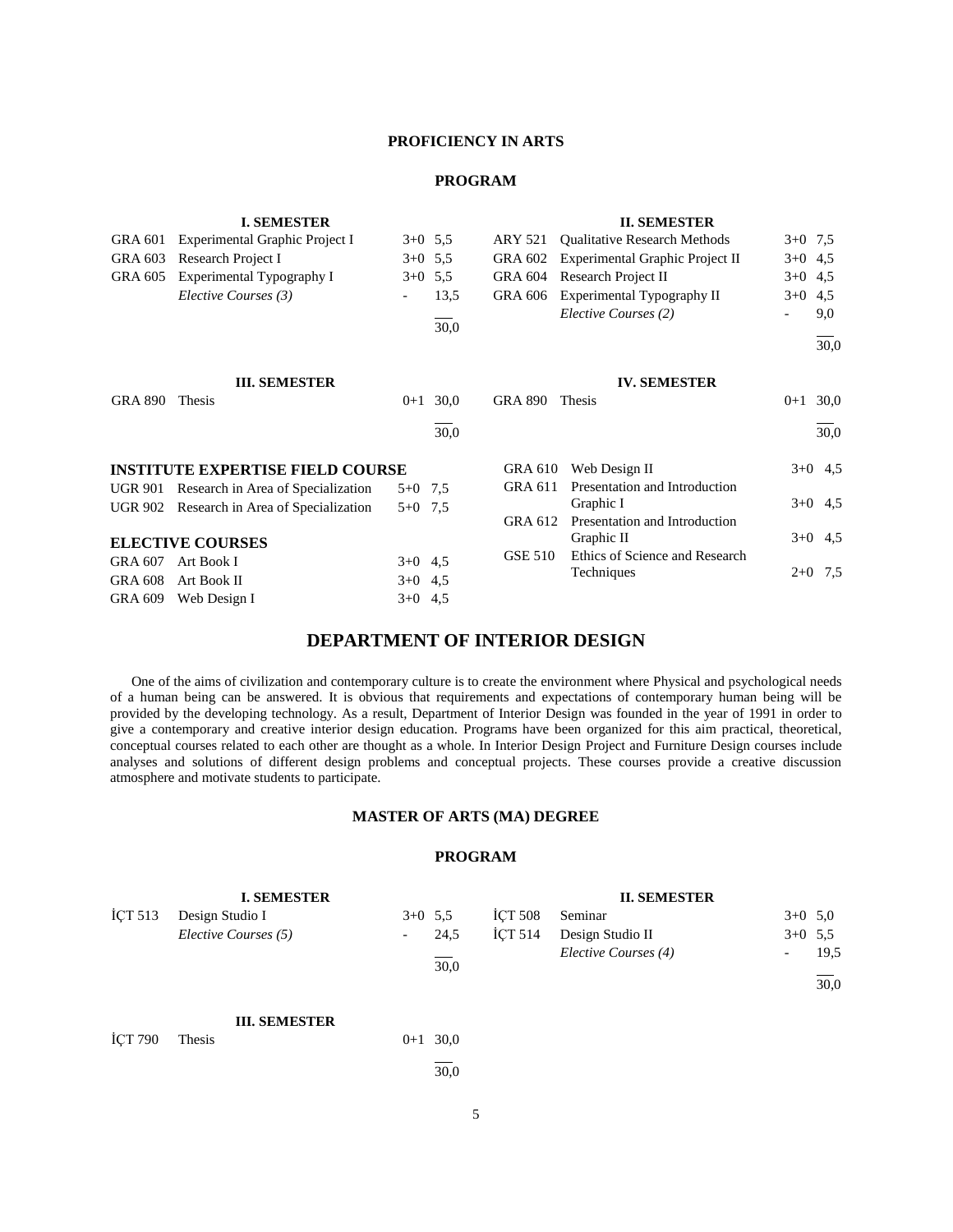## **INSTITUTE EXPERTISE FIELD COURSE**

| <b>UİC 701</b> | Research in Area of Specialization | $3+0$     | 4,5 |
|----------------|------------------------------------|-----------|-----|
| <b>UİÇ 702</b> | Research in Area of Specialization | $3+0$     | 4,5 |
|                |                                    |           |     |
|                | <b>ELECTIVE COURSES</b>            |           |     |
| <b>GSE 510</b> | Ethics of Science and Research     |           |     |
|                | Techniques                         | $2+0$     | 7.5 |
| <b>ICT 501</b> | Art Theory I                       | $2+0$ 5.0 |     |
| <b>İCT 502</b> | Art Theory II                      | $2+0$     | 4,5 |
| <b>İCT 503</b> | Design Theory I                    | $2+0$     | 5,0 |
| <b>ICT 504</b> | Design Theory II                   | $2+0$     | 4.5 |

İÇT 603 Spatial Relationships and Interfaces 3+0 6,0 İÇT 605 Globalisation, Identity and Design 3+0 6,0 İÇT 606 Aesthetic Criticism on Interior Design 3+0 6,0 İÇT 607 Earthquake Security and Space Design 3+0 6,0

Half of the 20th Century 3+0 6,0

İÇT 608 Boundaries of the House During First

| <b>İCT 507</b> | Furniture design and Conceptual      |           |     |
|----------------|--------------------------------------|-----------|-----|
|                | Approaches                           | $3+0$     | 4.5 |
| İCT 517        | <b>Professional Ethics</b>           | $3+0$     | 5.5 |
| <b>İCT 518</b> | Continuity in Interior and           |           |     |
|                | <b>Environmental Design</b>          | $3+0$ 5.0 |     |
| İCT 519        | Phychology and Space                 | $3+0$ 5.0 |     |
| İCT 521        | 20th Century Interior Design History | $3+0$     | 5.0 |
| <b>İCT 523</b> | <b>Computational Design</b>          | $3+0$     | 6.0 |
| İCT 524        | Human/User Centered Space Design     | $3+0$     | 6.0 |
| <b>İCT 525</b> | Material Design                      | $3+0$     | 6.0 |
|                |                                      |           |     |

## **PROFICIENCY IN ARTS**

## **PROGRAM**

|                | <b>I. SEMESTER</b>                 |           |      |                    | <b>II. SEMESTER</b>             |           |           |
|----------------|------------------------------------|-----------|------|--------------------|---------------------------------|-----------|-----------|
| İCT 601        | Design Researches Workshop I       | $3+0$     | 6,0  | ICT <sub>602</sub> | Design Researches Workshop II   | $3+0$ 6.0 |           |
|                | Elective Courses (4)               |           | 24,0 |                    | Elective Courses (4)            |           | 24,0      |
|                |                                    |           | 30,0 |                    |                                 |           | 30,0      |
|                | <b>III. SEMESTER</b>               |           |      |                    | <b>IV. SEMESTER</b>             |           |           |
| <b>İCT 890</b> | Thesis                             | $0+1$     | 30.0 | <b>ICT 890</b>     | Thesis                          | $0 + 1$   | 30,0      |
|                |                                    |           | 30,0 |                    |                                 |           | 30.0      |
|                | INSTITUTE EXPERTISE FIELD COURSE   |           |      | ICT 609            | Analytical Approach on Interior |           |           |
| UİÇ 901        | Research in Area of Specialization | $5+0$ 7.5 |      |                    | Design                          |           | $3+0$ 6,0 |
| UİÇ 902        | Research in Area of Specialization | $5+0$ 7.5 |      | ICT 611            | Consumption and Design          |           | $3+0$ 6,0 |
|                |                                    |           |      | ICT <sub>612</sub> | Formation of Determination of   |           |           |
|                | <b>ELECTIVE COURSES</b>            |           |      |                    | Semantic Quality in Interiors   | $3+0$     | 6,0       |
| GSE 510        | Ethics of Science and Research     |           |      | ICT $613$          | New Museology-Cultural Heritage |           |           |
|                | Techniques                         | $2+0$ 7.5 |      |                    | and Museum Space Design         | $3+0$     | 6,0       |

|         | and Museum Space Design           | $3+0$ 6.0 |  |
|---------|-----------------------------------|-----------|--|
| ICT 614 | <b>Interior Design Review</b>     | $3+0$ 6.0 |  |
|         | RSM 601 Analyzing of Art Works I  | $2+0$ 6.0 |  |
|         | RSM 602 Analyzing of Art Works II | $2+0$ 6.0 |  |
|         |                                   |           |  |

## **DEPARTMENT OF MUSIC**

 The departments most important goal is to educate students in the branch of instrument they choose. Youth orchestra consists of music department students and chamber orchestra which includes lectures and performing regular concerts. Information About the Department The Music department was founded in 1986 and offers ınstruction and education in theYunus Emre campus with an area of 1300 square meters. In the department there are four Proffessors, two Assisstant Proffessors, six Doctors, nineteen Lecturers, four Researchers and seventeen Instructors. Educational instruction and research studies are organized by the chief of the department with the advice of the section comitee. Most of the students who graduate are able to obtain jobs in orchestras and music schools in various cities.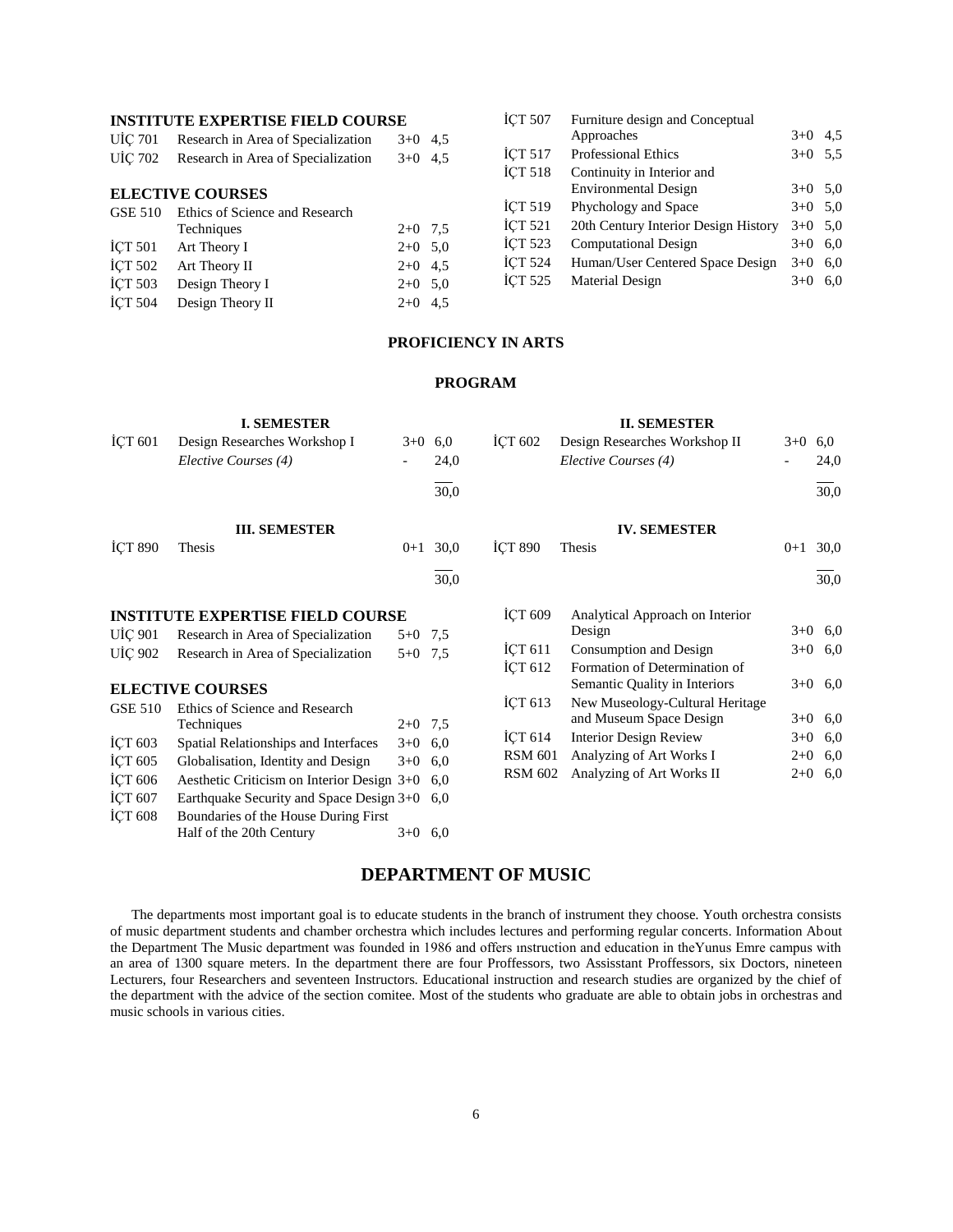## **MASTER OF ARTS (MA) DEGREE**

## **DEPARTMENT OF PIANO**

## **PROGRAM**

## **II. SEMESTER**

|                | <b>I. SEMESTER</b>                           |         |      |       |
|----------------|----------------------------------------------|---------|------|-------|
| MÜZ 501        | Instrument Technique and Repertoire I $2+1$  |         | 10.0 | MÜZ 5 |
| MÜZ 525        | Chamber Music Repertoire I                   | $2 + 1$ | 10,0 | MÜZ 5 |
|                | Elective Courses (2)                         |         | 10.0 | MÜZ 5 |
|                |                                              |         | 30,0 |       |
|                | <b>III. SEMESTER</b>                         |         |      |       |
| MÜZ 790 Thesis |                                              | $0 + 1$ | 30,0 |       |
|                |                                              |         | 30,0 |       |
|                | <b>INSTITUTE EXPERTISE FIELD COURSE</b>      |         |      | MÜZ   |
| UMZ 701        | Research in Area of Specialization           | $3+0$   | 4,5  |       |
|                | UMZ 702 Research in Area of Specialization   | $3+0$   | 4,5  | MÜZ   |
|                | <b>ELECTIVE COURSES</b>                      |         |      | MÜZ   |
| <b>GSE 510</b> | Ethics of Science and Research<br>Techniques | $2+0$   | 7,5  | MÜZ   |
| <b>ICT 501</b> | Art Theory I                                 | $2+0$   | 5,0  | MÜZ   |
| MÜZ 513        | Advanced Piano Literature I                  | $2+0$   | 5,0  | MÜZ   |
| MÜZ 514        | Advanced Piano Literature II                 | $2+0$   | 5,0  | MÜZ   |
| MÜZ 529        | Contemporary Music Analysis I                | $2+0$   | 5,0  | MÜZ   |
| <b>MÜZ 530</b> | Contemporary Music Analysis II               | $2+0$   | 5,0  |       |
| <b>MÜZ 531</b> | The Analysis of Musical Texts                | $3+0$   | 5,0  |       |

|                 | MÜZ 502 Instrument Technique and Repertoire I $2+1$ 6,0 |           |      |
|-----------------|---------------------------------------------------------|-----------|------|
| MÜZ 518 Seminar |                                                         | $3+0$ 3.5 |      |
|                 | MÜZ 526 Chamber Music Repertoire II                     | $2+1$ 6,0 |      |
|                 | Elective Courses (3)                                    |           | 14.5 |
|                 |                                                         |           | 30,0 |

537 Applied Piano Duo&Four Hands Repertoire I 2+0 5,0 538 Applied Piano Duo&Four Hands Repertoire II  $2+0$  5,0 539 20th Century Chamber Music Repertory I  $1+1$  5,0 540 20th Century Chamber Music Repertory II  $1+1$  5,0 541 Baroque Music Repertoire I 2+0 5,0 542 Baroque Music Repertoire II 2+0 5,0 543 French Impressionist Music 0+2 3,0 544 European Music in The First Quarter Of The 20th Century  $0+2$  5,0

## **DEPARTMENT OF STRING INSTRUMENTS**

## **PROGRAM**

### **II. SEMESTER**

|                 | MÜZ 502 Instrument Technique and Repertoire I $2+1$ 6,0 |           |      |
|-----------------|---------------------------------------------------------|-----------|------|
| MÜZ 518 Seminar |                                                         | $3+0$ 3.5 |      |
|                 | MÜZ 526 Chamber Music Repertoire II                     | $2+1$ 6.0 |      |
|                 | Elective Courses (3)                                    |           | 14.5 |
|                 |                                                         |           |      |

30,0

## **III. SEMESTER**

MÜZ 532 Aesthetic of Music 2+0 5,0

**I. SEMESTER** MÜZ 501 Instrument Technique and Repertoire I 2+1 10,0 MÜZ 525 Chamber Music Repertoire I 2+1 10,0

*Elective Courses (2)* - 10,0

MÜZ 790 Thesis 0+1 30,0

l  $\overline{30,0}$ 

 $\overline{a}$ 30,0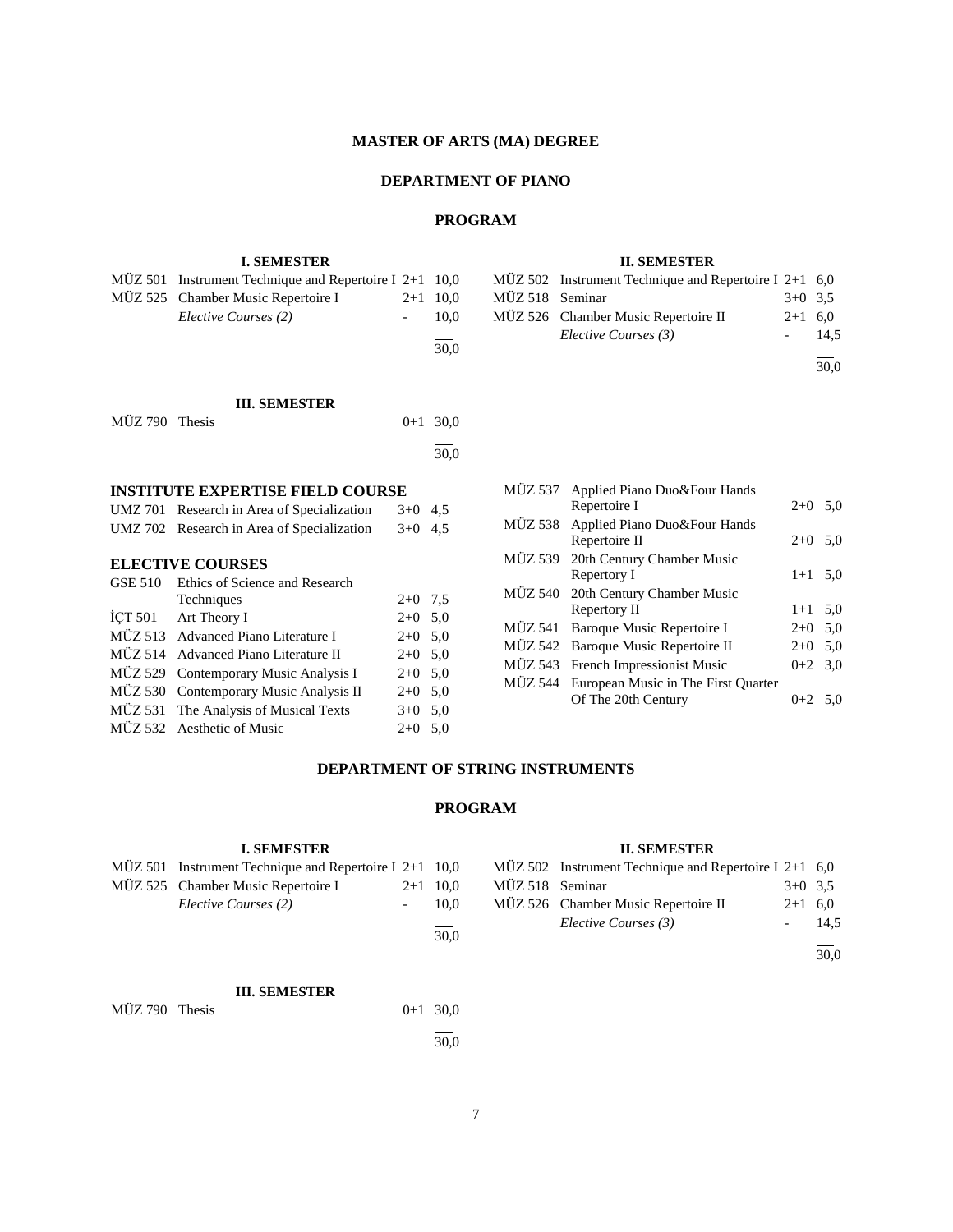# **INSTITUTE EXPERTISE FIELD COURSE**

| UMZ 701 Research in Area of Specialization | $3+0$ 4.5 |  |
|--------------------------------------------|-----------|--|
| UMZ 702 Research in Area of Specialization | $3+0$ 4.5 |  |

## **ELECTIVE COURSES**

| <b>GSE 510</b> | Ethics of Science and Research          |           |     |
|----------------|-----------------------------------------|-----------|-----|
|                | Techniques                              | $2+0$     | 7.5 |
|                | İÇT 501 Art Theory I                    | $2+0$ 5,0 |     |
|                | MÜZ 515 Applied Instrument Education I  | $2+0$ 5,0 |     |
|                | MÜZ 516 Applied Instrument Education II | $2+0$ 5.0 |     |
|                | MÜZ 527 Accompaniment Repertoire I      | $2+0$ 5,0 |     |
|                | MÜZ 528 Accompaniment Repertoire II     | $2+0$ 5,0 |     |
|                | MÜZ 529 Contemporary Music Analysis I   | $2+0$ 5.0 |     |
|                | MÜZ 530 Contemporary Music Analysis II  | $2+0$ 5.0 |     |
|                |                                         |           |     |

| MÜZ 531 The Analysis of Musical Texts       | $3+0$     | 5,0 |
|---------------------------------------------|-----------|-----|
| MÜZ 532 Aesthetic of Music                  | $2+0$ 5,0 |     |
| MÜZ 533 Accompaniment III                   | $2 + 0$   | 5,0 |
| MÜZ 534 Accompaniment IV                    | $2+0$ 5.0 |     |
| MÜZ 535 Accompaniment V                     | $2+0$ 5.0 |     |
| MÜZ 536 Accompaniment VI                    | $2+0$ 5.0 |     |
| MÜZ 539 20th Century Chamber Music          |           |     |
| Repertory I                                 | $1+1$ 5,0 |     |
| MÜZ 540 20th Century Chamber Music          |           |     |
| Repertory II                                | $1+1$ 5,0 |     |
| MÜZ 543 French Impressionist Music          | $0+2$ 3.0 |     |
| MÜZ 544 European Music in The First Quarter |           |     |
| Of The 20th Century                         | $0+2$ 5,0 |     |
|                                             |           |     |

# **DEPARTMENT OF WIND AND PERCUSSION INSTRUMENTS**

# **PROGRAM**

## **I. SEMESTER**

| MÜZ 501 Instrument Technique and Repertoire I $2+1$ 10,0 |             |  |
|----------------------------------------------------------|-------------|--|
| MÜZ 525 Chamber Music Repertoire I                       | $2+1$ 10.0  |  |
| Elective Courses (2)                                     | 10.0        |  |
|                                                          | ---<br>30.0 |  |

## **III. SEMESTER**

| MÜZ 790 Thesis |  | $0+1$ 30.0 |
|----------------|--|------------|
|                |  | --<br>30,0 |
|                |  |            |

# **INSTITUTE EXPERTISE FIELD COURSE**

| UMZ 701 Research in Area of Specialization | $3+0$ 4.5 |  |
|--------------------------------------------|-----------|--|
| UMZ 702 Research in Area of Specialization | $3+0$ 4.5 |  |

## **ELECTIVE COURSES**

| <b>GSE 510</b> | Ethics of Science and Research          |              |  |
|----------------|-----------------------------------------|--------------|--|
|                | Techniques                              | $2+0$ 7.5    |  |
|                | İÇT 501 Art Theory I                    | $2+0$ 5.0    |  |
|                | MÜZ 515 Applied Instrument Education I  | $2+0$ 5.0    |  |
|                | MÜZ 516 Applied Instrument Education II | $2+0$ 5.0    |  |
|                | MÜZ 527 Accompaniment Repertoire I      | $2+0$ 5.0    |  |
|                | MÜZ 528 Accompaniment Repertoire II     | $2+0$ 5.0    |  |
|                | MÜZ 529 Contemporary Music Analysis I   | $2+0$ 5.0    |  |
|                | MÜZ 530 Contemporary Music Analysis II  | $2+0$ 5.0    |  |
|                | MÜZ 531 The Analysis of Musical Texts   | 5,0<br>$3+0$ |  |
|                |                                         |              |  |

# **II. SEMESTER**

|      |                 | <b>II. SEMESTER</b>                                     |           |      |
|------|-----------------|---------------------------------------------------------|-----------|------|
| 10,0 |                 | MÜZ 502 Instrument Technique and Repertoire I $2+1$ 6,0 |           |      |
| 10,0 | MÜZ 518 Seminar |                                                         | $3+0$ 3.5 |      |
| 10.0 |                 | MÜZ 526 Chamber Music Repertoire II                     | $2+1$ 6,0 |      |
| 30,0 |                 | Elective Courses (3)                                    |           | 14.5 |
|      |                 |                                                         |           | 30,0 |

| MÜZ 532 Aesthetic of Music                  | $2+0$ 5.0 |  |
|---------------------------------------------|-----------|--|
| MÜZ 533 Accompaniment III                   | $2+0$ 5.0 |  |
| MÜZ 534 Accompaniment IV                    | $2+0$ 5.0 |  |
| MÜZ 535 Accompaniment V                     | $2+0$ 5.0 |  |
| MÜZ 536 Accompaniment VI                    | $2+0$ 5.0 |  |
| MÜZ 539 20th Century Chamber Music          |           |  |
| Repertory I                                 | $1+1$ 5.0 |  |
| MÜZ 540 20th Century Chamber Music          |           |  |
| Repertory II                                | $1+1$ 5,0 |  |
| MÜZ 543 French Impressionist Music          | $0+2$ 3.0 |  |
| MÜZ 544 European Music in The First Quarter |           |  |
| Of The 20th Century                         | $0+2$ 5.0 |  |
|                                             |           |  |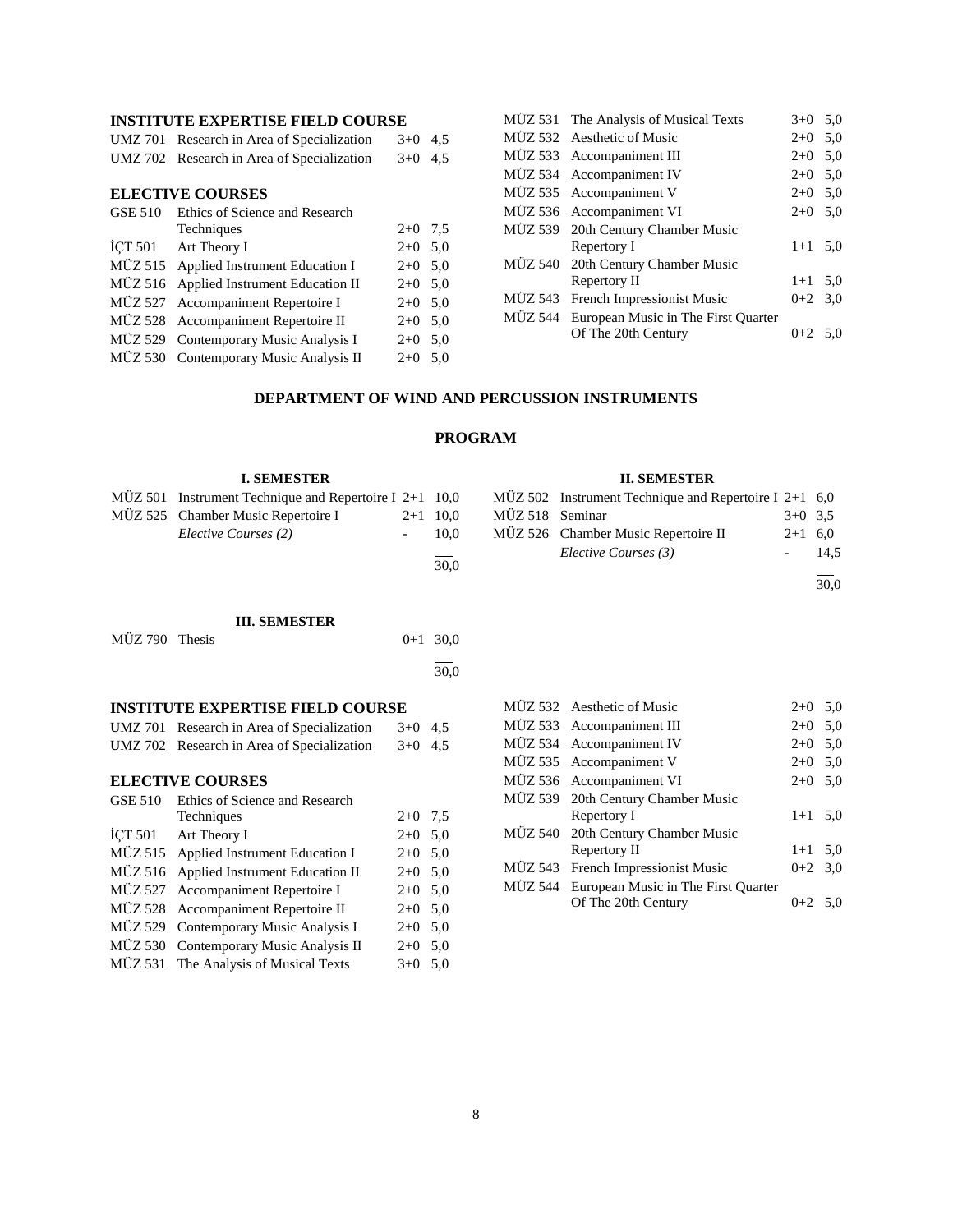## **PROFICIENCY IN ARTS**

## **DEPARTMENT OF PIANO**

## **PROGRAM**

## **II. SEMESTER**

| MUZ 605        | Advanced Instrument Technique and          |                          |            | <b>MUZ 606</b> | <b>Advanced Instrument</b>                |           |           |
|----------------|--------------------------------------------|--------------------------|------------|----------------|-------------------------------------------|-----------|-----------|
|                | Repertoire I                               |                          | $2+1$ 10.0 |                | Technique and Repertoire II               | $2+1$ 7.5 |           |
| MUZ 617        | Advanced Chamber Music Repertoire I 2+1    |                          | 10.0       | MUZ 618        | <b>Advanced Chamber Music</b>             |           |           |
|                | Elective Courses (2)                       | $\overline{\phantom{a}}$ | 10,0       |                | Repertoire II                             | $2+1$ 7.5 |           |
|                |                                            |                          |            |                | Elective Courses (3)                      |           | 15,0      |
|                |                                            |                          | 30,0       |                |                                           |           |           |
|                |                                            |                          |            |                |                                           |           | 30,0      |
|                | <b>III. SEMESTER</b>                       |                          |            |                | <b>IV. SEMESTER</b>                       |           |           |
| MÜZ 890 Thesis |                                            | $0 + 1$                  | 30.0       | MÜZ 890 Thesis |                                           | $0+1$     | 30,0      |
|                |                                            |                          |            |                |                                           |           |           |
|                |                                            |                          | 30,0       |                |                                           |           | 30,0      |
|                | <b>INSTITUTE EXPERTISE FIELD COURSE</b>    |                          |            |                | MUZ 614 Art Criticism II                  |           | $2+0$ 5.0 |
|                | UMZ 901 Research in Area of Specialization | $5+0$ 7,5                |            |                | MÜZ 621 Advanced Analysis of 20th Century |           |           |
|                | UMZ 902 Research in Area of Specialization | $5+0$ 7,5                |            |                | Music I                                   |           | $2+0$ 5,0 |
|                |                                            |                          |            | MUZ 622        | Advanced Analysis of 20th Century         |           |           |
|                | <b>ELECTIVE COURSES</b>                    |                          |            |                | Music II                                  |           | $2+0$ 5,0 |
| GSE 510        | Ethics of Science and Research             |                          |            | MUZ 625        | Musical Elements in Ottoman (Divan)       |           |           |
|                | Techniques                                 | $2+0$ 7,5                |            |                | Poetry                                    |           | $2+0$ 5,0 |
|                |                                            |                          |            |                |                                           |           |           |

## **DEPARTMENT OF STRING INSTRUMENTS**

## **PROGRAM**

30,0

l 30,0

 $0+1$  30,0

## **I. SEMESTER**

MÜZ 531 The Analysis of Musical Texts  $3+0$  5,0 MÜZ 532 Aesthetic of Music 2+0 5,0 MÜZ 613 Art Criticism I  $2+0$  5,0

**I. SEMESTER**

| MÜZ 605 Advanced Instrument Technique and            |            |
|------------------------------------------------------|------------|
| Repertoire I                                         | $2+1$ 10.0 |
| MÜZ 617 Advanced Chamber Music Repertoire I 2+1 10,0 |            |
| Elective Courses (2)                                 | 10.0       |
|                                                      |            |

**III. SEMESTER**

## **II. SEMESTER**

MÜZ 626 Bibliography of Music  $2+0$  5,0

| MÜZ 606 Advanced Instrument Technique and<br>Repertoire II        | $2+1$ 7.5 |      |
|-------------------------------------------------------------------|-----------|------|
| MÜZ 618 Advanced Chamber Music Repertoire<br>Elective Courses (3) | $2+1$ 7.5 | 15,0 |
|                                                                   |           | 30,0 |
| IV. SEMESTER                                                      |           |      |

### **IV. SEMESTER** MÜZ 890 Thesis 0+1 30,0

l 30,0

## **INSTITUTE EXPERTISE FIELD COURSE**

MÜZ 890 Thesis

| UMZ 901 Research in Area of Specialization | $5+0$ 7.5 |  |
|--------------------------------------------|-----------|--|
| UMZ 902 Research in Area of Specialization | $5+0$ 7.5 |  |

# **ELECTIVE COURSES**

| GSE 510 Ethics of Science and Research |           |  |
|----------------------------------------|-----------|--|
| <b>Techniques</b>                      | $2+0$ 7.5 |  |
| MÜZ 531 The Analysis of Musical Texts  | $3+0$ 5.0 |  |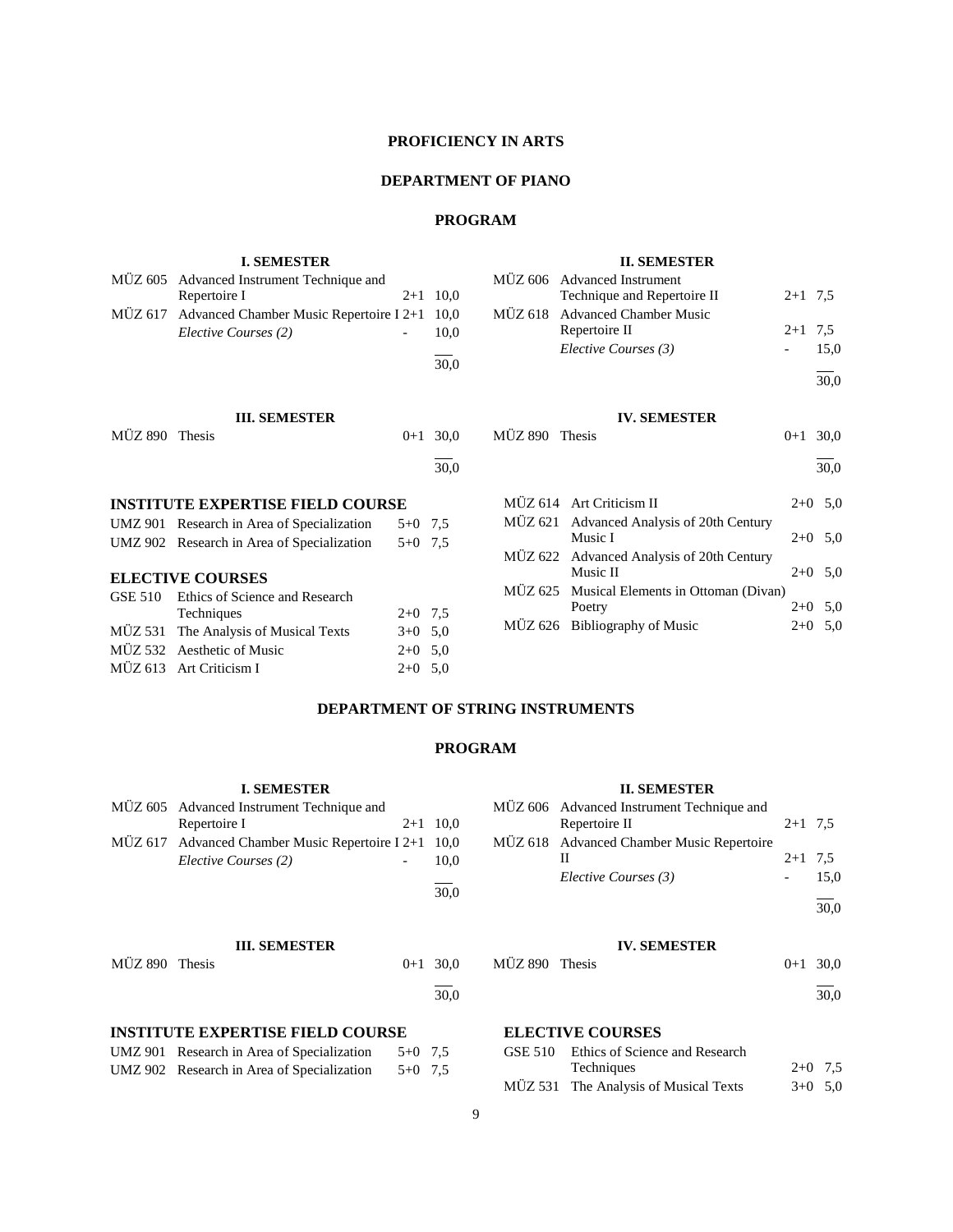| MÜZ 532 Aesthetic of Music                | $2+0$ 5.0 |  |
|-------------------------------------------|-----------|--|
| MÜZ 619 Advanced Accompaniment            |           |  |
| Repertoire I                              | $2+0$ 5.0 |  |
| MÜZ 620 Advanced Accompaniment            |           |  |
| Repertoire II                             | $2+0$ 5.0 |  |
| MÜZ 621 Advanced Analysis of 20th Century |           |  |
| Music I                                   | $2+0$ 5.0 |  |
| MÜZ 622 Advanced Analysis of 20th Century |           |  |
| Music II                                  | $2+0$ 5.0 |  |
| MÜZ 623 Advanced Applied Instrument       |           |  |
| <b>Education I</b>                        | $2+0$ 5.0 |  |
| MÜZ 624 Advanced Applied Instrument       |           |  |
| <b>Education II</b>                       | $2+0$ 5.0 |  |

**I. SEMESTER**

| MÜZ 625 Musical Elements in Ottoman (Divan) |           |     |
|---------------------------------------------|-----------|-----|
| Poetry                                      | $2+0$     | 5,0 |
| MÜZ 626 Bibliography of Music               | $2+0$     | 5,0 |
| MÜZ 627 Advance Accompaniment III           | $2+0$     | 5,0 |
| MÜZ 628 Advance Accompaniment IV            | $2+0$     | 5,0 |
| MÜZ 629 Advance Accompaniment V             | $2+0$ 5,0 |     |
| MÜZ 630 Advance Accompaniment VI            | $2+0$     | 5,0 |
| MÜZ 633 Advanced 20th Century Chamber       |           |     |
| Music Repertory I                           | $1+1$     | 5,0 |
| MÜZ 634 Advanced 20th Century Chamber       |           |     |
| Music Repertory II                          | $1+1$     | 5.0 |
| MÜZ 637 Advance Accompaniment VII           | $2+0$     | 5.0 |
|                                             |           |     |

# **DEPARTMENT OF WIND AND PERCUSSION INSTRUMENTS**

# **PROGRAM**

## **II. SEMESTER**

|         | MÜZ 605 Advanced Instrument Technique and       |           |            | MÜZ (          |
|---------|-------------------------------------------------|-----------|------------|----------------|
|         | Repertoire I                                    | $2+1$     | 10,0       |                |
|         | MÜZ 617 Advanced Chamber Music Repertoire I 2+1 |           | 10,0       | MÜZ (          |
|         | Elective Courses (2)                            |           | 10,0       |                |
|         |                                                 |           | 30,0       |                |
|         | <b>III. SEMESTER</b>                            |           |            |                |
| MÜZ 890 | Thesis                                          |           | $0+1$ 30,0 | MÜZ 8          |
|         |                                                 |           |            |                |
|         |                                                 |           | 30,0       |                |
|         | <b>INSTITUTE EXPERTISE FIELD COURSE</b>         |           |            | МÜ             |
| UMZ 901 | Research in Area of Specialization              | $5+0$ 7,5 |            |                |
|         | UMZ 902 Research in Area of Specialization      | $5+0$ 7.5 |            | MÜZ            |
|         | <b>ELECTIVE COURSES</b>                         |           |            | MÜZ            |
| GSE 510 | Ethics of Science and Research                  |           |            | MÜZ            |
|         | Techniques                                      | $2+0$ 7.5 |            |                |
|         | MUZ 531 The Analysis of Musical Texts           | $3+0$ 5,0 |            | MÜZ<br>חז"זה ב |

| 1 echniques                               | $2+0$ (.5) |     |
|-------------------------------------------|------------|-----|
| MÜZ 531 The Analysis of Musical Texts     | $3+0$ 5.0  |     |
| MÜZ 532 Aesthetic of Music                | $2+0$ 5.0  |     |
| MÜZ 619 Advanced Accompaniment Repertoire |            |     |
|                                           | $2+0$ 5.0  |     |
| MÜZ 620 Advanced Accompaniment Repertoire |            |     |
| П                                         | $2+0$ 5.0  |     |
| MÜZ 621 Advanced Analysis of 20th Century |            |     |
| Music I                                   | $2+0$ 5.0  |     |
| MÜZ 622 Advanced Analysis of 20th Century |            |     |
| Music II                                  | $2+0$      | 5.0 |
|                                           |            |     |

| MÜZ 606 Advanced Instrument Technique and |           |      |
|-------------------------------------------|-----------|------|
| Repertoire II                             | $2+1$ 7.5 |      |
| MÜZ 618 Advanced Chamber Music Repertoire |           |      |
|                                           | $2+1$ 7.5 |      |
| Elective Courses (3)                      |           | 15.0 |
|                                           |           | 30,0 |

## **IV. SEMESTER**

| 890 Thesis |  | $0+1$ 30,0 |
|------------|--|------------|
|------------|--|------------|

 $\overline{a}$ 30,0

| MUZ 623 | <b>Advanced Applied Instrument</b>          |         |     |
|---------|---------------------------------------------|---------|-----|
|         | <b>Education I</b>                          | $2+0$   | 5,0 |
|         | MÜZ 624 Advanced Applied Instrument         |         |     |
|         | <b>Education II</b>                         | $2+0$   | 5,0 |
|         | MÜZ 625 Musical Elements in Ottoman (Divan) |         |     |
|         | Poetry                                      | $2+0$   | 5,0 |
| MÜZ 626 | Bibliography of Music                       | $2 + 0$ | 5,0 |
| MÜZ 627 | Advance Accompaniment III                   | $2+0$   | 5,0 |
| MÜZ 628 | Advance Accompaniment IV                    | $2+0$   | 5,0 |
| MÜZ 629 | Advance Accompaniment V                     | $2+0$   | 5,0 |
| MÜZ 630 | Advance Accompaniment VI                    | $2+0$   | 5,0 |
| MÜZ 633 | Advanced 20th Century Chamber               |         |     |
|         | Music Repertory I                           | $1+1$   | 5,0 |
|         | MÜZ 634 Advanced 20th Century Chamber       |         |     |
|         | Music Repertory II                          | $1+1$   | 5,0 |
| MUZ 637 | Advance Accompaniment VII                   | $2+0$   | 5,0 |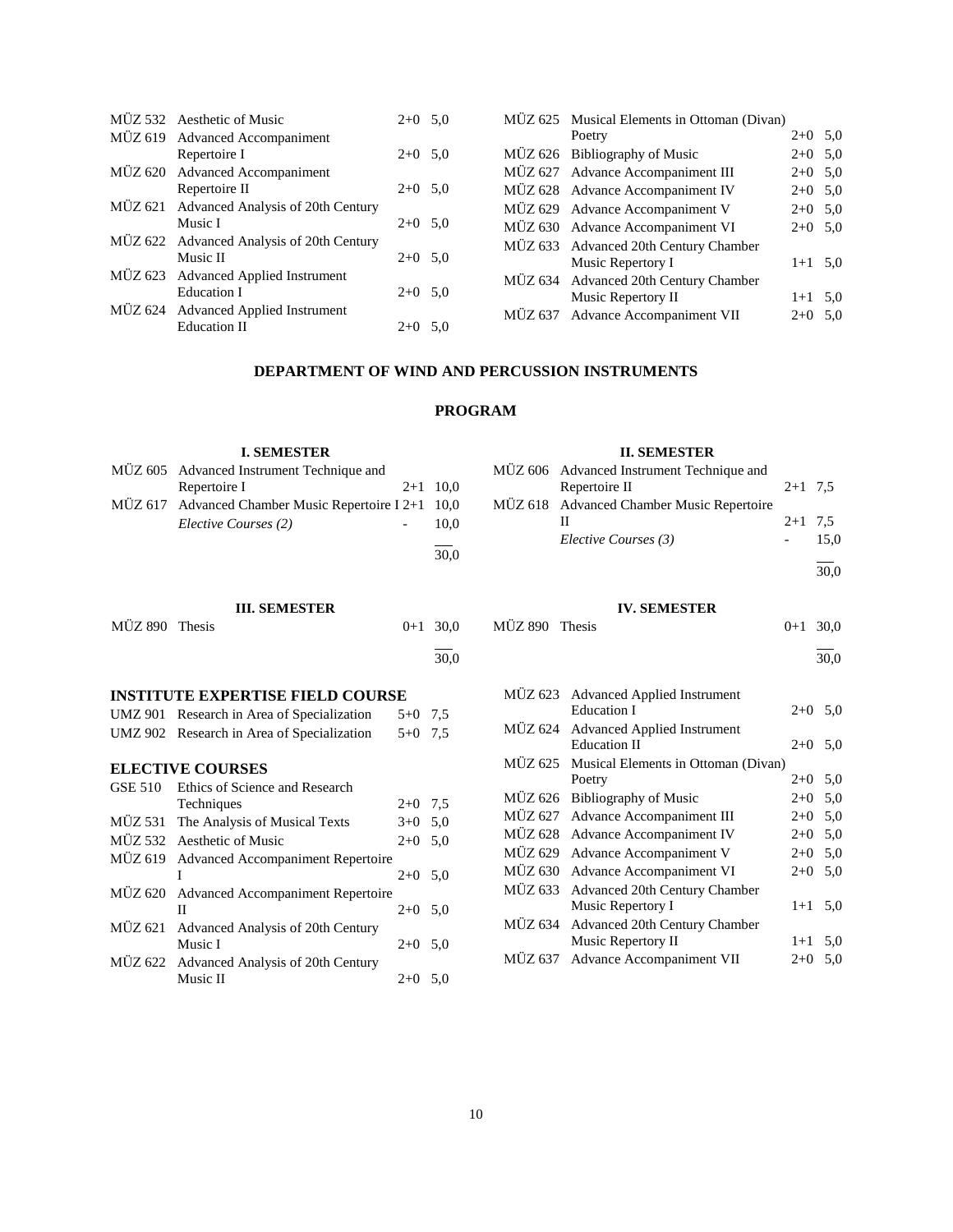## **PROGRAM IN PIANO**

## **PROGRAM**

30,0

## **I. SEMESTER**

| MÜZ 605 Advanced Instrument Technique and                     |            |
|---------------------------------------------------------------|------------|
| Repertoire I                                                  | $2+1$ 10.0 |
| $M\ddot{U}Z$ 617 Advanced Chamber Music Repertoire I 2+1 10,0 |            |
| Elective Courses (2)                                          | 10.0       |
|                                                               | 30.0       |

## **III. SEMESTER**

| MÜZ 890 Thesis |  | $0+1$ 30,0 |
|----------------|--|------------|
|                |  |            |

**INSTITUTE EXPERTISE FIELD COURSE**

|                  | UMZ 901 Research in Area of Specialization | $5+0$ 7.5 |     |
|------------------|--------------------------------------------|-----------|-----|
|                  | UMZ 902 Research in Area of Specialization | $5 + 0$   | 7.5 |
|                  | <b>ELECTIVE COURSES</b>                    |           |     |
| GSE 510          | Ethics of Science and Research             |           |     |
|                  | Techniques                                 | $2+0$ 7,5 |     |
|                  | MÜZ 531 The Analysis of Musical Texts      | $3+0$ 5.0 |     |
|                  | MÜZ 532 Aesthetic of Music                 | $2+0$ 5.0 |     |
| $M\ddot{U}Z$ 613 | Art Criticism I                            | $2+0$ 5.0 |     |
|                  | MÜZ 614 Art Criticism II                   | $2+0$     | 5.0 |
|                  | MÜZ 621 Advanced Analysis of 20th Century  |           |     |
|                  | Music I                                    | $2+0$     | 5,0 |
|                  | MÜZ 622 Advanced Analysis of 20th Century  |           |     |
|                  | Music II                                   | $2+0$     | 5.0 |

### **II. SEMESTER**

| MÜZ 606 Advanced Instrument Technique and |           |      |
|-------------------------------------------|-----------|------|
| Repertoire II                             | $2+1$ 7.5 |      |
| MÜZ 618 Advanced Chamber Music Repertoire |           |      |
| н                                         | $2+1$ 7.5 |      |
| Elective Courses (3)                      |           | 15.0 |

 $\overline{a}$ 30,0

### **IV. SEMESTER**

| MÜZ 890 Thesis | $0+1$ 30.0 |  |
|----------------|------------|--|
|----------------|------------|--|

l 30,0

|         | MÜZ 625 Musical Elements in Ottoman (Divan) |           |     |
|---------|---------------------------------------------|-----------|-----|
|         | Poetry                                      | $2+0$ 5.0 |     |
|         | MÜZ 626 Bibliography of Music               | $2+0$ 5.0 |     |
|         | MÜZ 631 Advanced Applied Piano Duo&Four     |           |     |
|         | Hands Repertoire I                          | $2+0$ 5.0 |     |
|         | MÜZ 632 Advanced Applied Piano Duo&Four     |           |     |
|         | Hands Repertoire II                         | $2+0$ 5.0 |     |
|         | MÜZ 633 Advanced 20th Century Chamber       |           |     |
|         | Music Repertory I                           | $1 + 1$   | 5,0 |
|         | MÜZ 634 Advanced 20th Century Chamber       |           |     |
|         | Music Repertory II                          | $1 + 1$   | 5,0 |
| MÜZ 635 | Advanced Baroque Music Repertoire I 2+0     |           | 5.0 |
|         | MÜZ 636 Advanced Baroque Music              |           |     |
|         | Repertoire II                               | $2+0$     | 5,0 |
|         |                                             |           |     |

# **DEPARTMENT OF PAINTING**

 The Painting Department started in the academic year of 1991-1992. Tha training is based on the contamporary understanding of aesthetics and the techniques of Painting and Wall painting. Students have intensive education in the Basic Art Education in the first year. They take courses on Model Painting, Design, Printmaking and Wall Painting Techniques in the following years. Students get both theoretical and practical training, through which each student is encouraged to develop his/her identity and attein and individual artistic language. In addition, workshops provide variety of work opportunities. The aim of department to educate creative, constructor, avant-garde designers. Artist candidates Who are assimilation contemporary art comprehension art work in addition to aim of decorative painting demands to serve. Graduetes of the Department can work as independent artists, could do research in the field, after going through pedagogical courses they can work as teachers.

## **MASTER OF ARTS (MA) DEGREE**

## **PROGRAM**

### **I. SEMESTER** RSM 501 Basic Plasticity of Art Elements I 2+0 5,0 RSM 503 Painting I 5+0 8,0 SER 545 Contemporary Art and Interpretation I 2+0 4,0 *Elective Courses (2)* - 13,0 l 30,0 **II. SEMESTER** RSM 502 Basic Plasticity of Art Elements II 2+0 4,5 RSM 504 Painting II 5+0 7,5 RSM 509 Seminar 3+0 7,5 SER 546 Contemporary Art and Interpretation II 2+0 3,0 *Elective Courses (1)* - 7,5 l

30,0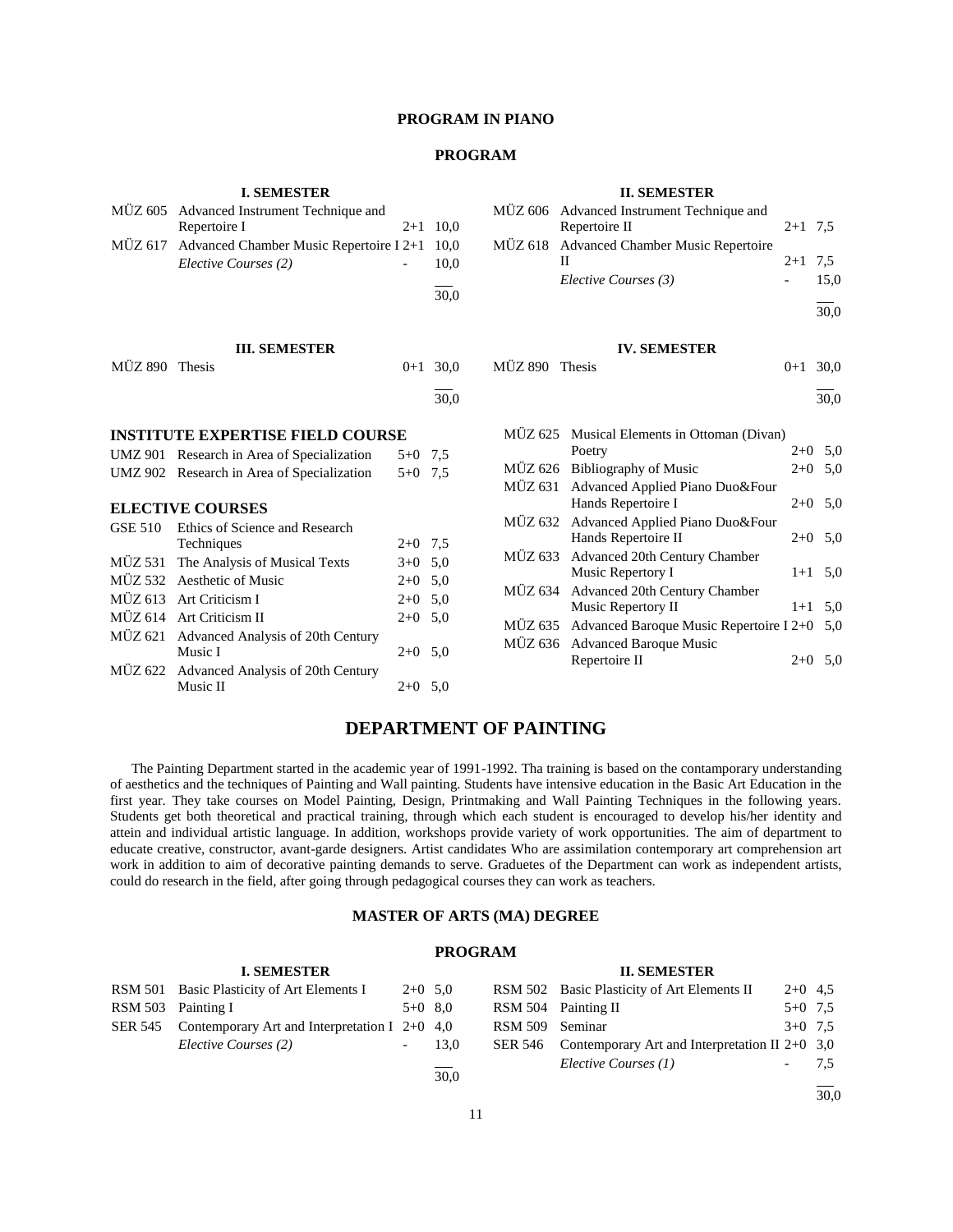# **III. SEMESTER**

RSM 790 Thesis 0+1 30,0

l 30,0

## **INSTITUTE EXPERTISE FIELD COURSE**

| URS 701 | Research in Area of Specialization         | $3+0$ 4.5 |
|---------|--------------------------------------------|-----------|
|         | URS 702 Research in Area of Specialization | $3+0$ 4.5 |

**I. SEMESTER**

Techniques 2+0 7,5

## **ELECTIVE COURSES**

| GSE 510 Ethics of Science and Research |           |  |
|----------------------------------------|-----------|--|
| Techniques                             | $2+0$ 7.5 |  |

|  | $5+0$ 8.5                                                                                                                                        |  |
|--|--------------------------------------------------------------------------------------------------------------------------------------------------|--|
|  | $5+0$ 7.5                                                                                                                                        |  |
|  | $5+0$ 8.5                                                                                                                                        |  |
|  | $5+0$ 7.5                                                                                                                                        |  |
|  | RSM 513 Wall Painting Techniques I<br>RSM 514 Wall Painting Techniques II<br>SAN 507 Interdisciplinary Art I<br>SAN 508 Interdisciplinary Art II |  |

## **PROFICIENCY IN ARTS**

## **PROGRAM**

## **II. SEMESTER**

| <b>RSM 601</b> | Analyzing of Art Works I                        | $2+0$ 6.0                |      | <b>RSM 602</b> | Analyzing of Art Works II                    | $2+0$ 6.0 |            |
|----------------|-------------------------------------------------|--------------------------|------|----------------|----------------------------------------------|-----------|------------|
| <b>RSM 605</b> | Painting in Studio I                            | $4+0$ 8,0                |      | <b>RSM 606</b> | Painting in Studio II                        | $4+0$ 8,0 |            |
| <b>RSM 613</b> | Colour and Light                                | $2+0$ 2,0                |      | <b>SER 604</b> | Contemporary Art and Interpretation II $2+0$ |           | 6,0        |
| <b>SER 603</b> | Contemporary Art and Interpretation I $2+0$ 6,0 |                          |      |                | Elective Courses (1)                         |           | 10,0       |
|                | Elective Courses (1)                            | $\overline{\phantom{0}}$ | 8,0  |                |                                              |           | 30,0       |
|                |                                                 |                          | 30,0 |                |                                              |           |            |
|                | <b>III. SEMESTER</b>                            |                          |      |                | <b>IV. SEMESTER</b>                          |           |            |
| <b>RSM 890</b> | Thesis                                          | $0+1$                    | 30,0 | <b>RSM 890</b> | Thesis                                       | $0 + 1$   | 30,0       |
|                |                                                 |                          | 30.0 |                |                                              |           | 30.0       |
|                | <b>INSTITUTE EXPERTISE FIELD COURSE</b>         |                          |      | KUL 604        | Art, Culture and Development of              |           |            |
| <b>URS 901</b> | Research in Area of Specialization              | $5+0$ 7.5                |      |                | Ideas                                        |           | $2+0$ 10,0 |
| <b>URS 902</b> | Research in Area of Specialization              | $5+0$ 7.5                |      | <b>RSM 609</b> | Stained Class and Techniques I               | $4+0$ 8.0 |            |
|                |                                                 |                          |      | <b>RSM 610</b> | Stained Class and Techniques II              |           | $4+0$ 10,0 |
|                | <b>ELECTIVE COURSES</b>                         |                          |      | RSM 611        | Lithography I                                | $4+0$ 8.0 |            |
|                | GSE 510 Ethics of Science and Research          |                          |      |                | RSM 612 Lithography II                       |           | $4+0$ 10,0 |

## **DEPARTMENT OF PERFORMING ARTS**

## **MASTER OF ARTS (MA) DEGREE**

## **PROGRAM IN DRAMA**

## **PROGRAM**

|                | <b>I. SEMESTER</b>   |                          |           |                | <b>II. SEMESTER</b>           |           |
|----------------|----------------------|--------------------------|-----------|----------------|-------------------------------|-----------|
| TIY 501        | Stage Techniques I   |                          | $3+1$ 6.0 |                | TIY 502 Stage Techniques II   | $3+1$ 6.0 |
| <b>TİY 503</b> | Acting I             |                          | $2+1$ 5.0 | TIY 504        | Acting II                     | $2+1$ 4,0 |
| TIY 505        | Applied Dramaturgy I |                          | $1+2$ 4.5 |                | TIY 506 Applied Dramaturgy II | $1+2$ 5.0 |
|                | Elective Courses (3) | $\overline{\phantom{0}}$ | 14.5      | <b>TIY 513</b> | Seminar                       | $3+0$ 5.0 |
|                |                      |                          |           |                | Elective Courses (2)          | 10,0      |
|                |                      |                          | 30,0      |                |                               |           |

30,0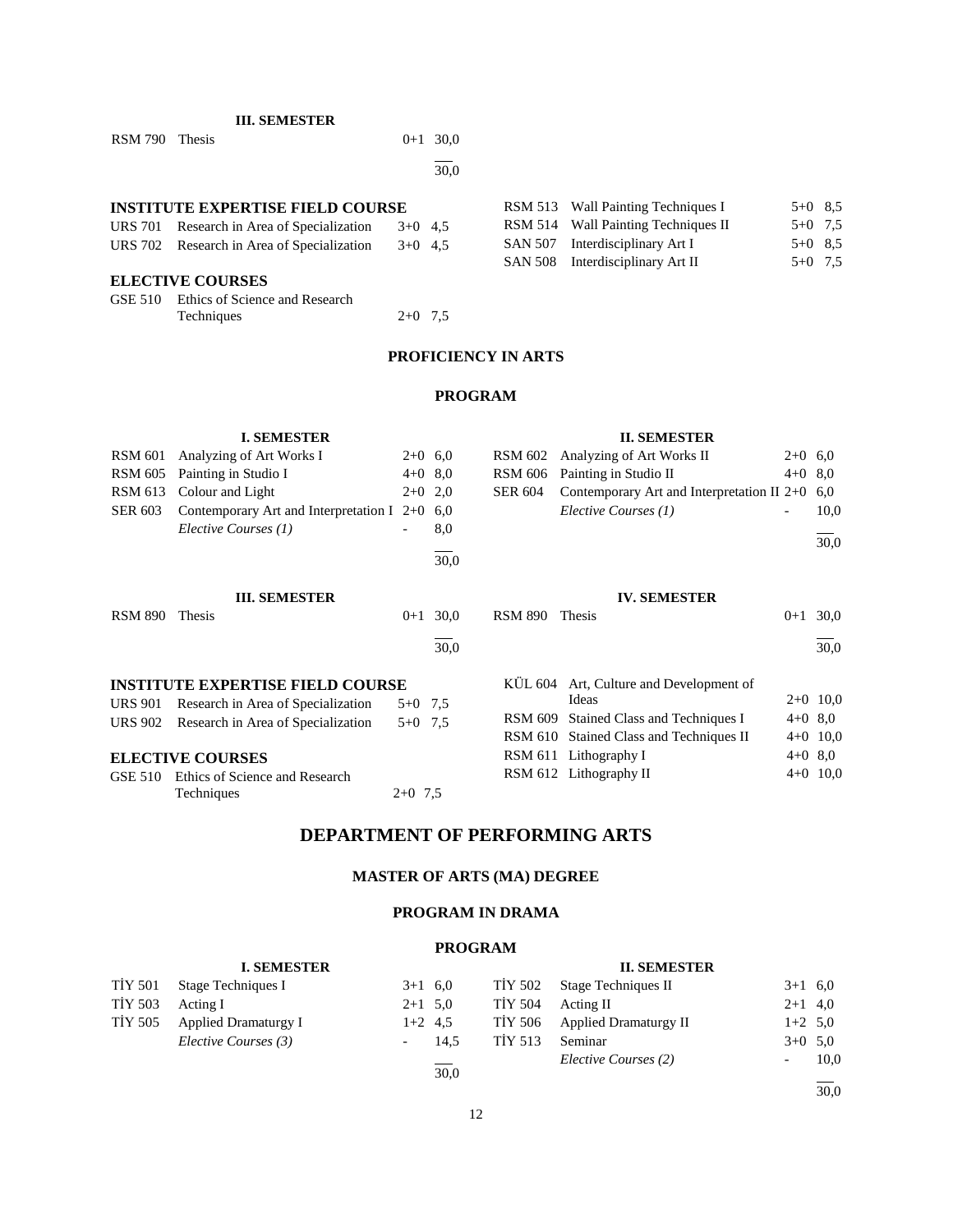## **III. SEMESTER**

$$
T\dot{I}Y 790 \qquad \text{Thesis} \qquad 0+1 \quad 30,0
$$

l  $\frac{1}{30,0}$ 

## **INSTITUTE EXPERTISE FIELD COURSE**

| USS 701 | Research in Area of Specialization | $3+0$ 4.5 |  |
|---------|------------------------------------|-----------|--|
| USS 702 | Research in Area of Specialization | $3+0$ 4.5 |  |
|         |                                    |           |  |

# **ELECTIVE COURSES**

| ARK 557 Ancient Anatolian Civilizations and |           |  |
|---------------------------------------------|-----------|--|
| Myths I                                     | $2+0$ 5.0 |  |

|                | ARK 558 Ancient Anatolian Civilizations and |           |  |
|----------------|---------------------------------------------|-----------|--|
|                | Myths II                                    | $2+0$ 5.0 |  |
| <b>GSE 510</b> | Ethics of Science and Research              |           |  |
|                | Techniques                                  | $2+0$ 7.5 |  |
| <b>TİY 509</b> | Traditional Resources in Theatre I          | $2+0$ 5.0 |  |
| <b>TIY 510</b> | Traditional Resources in Theatre II         | $2+0$ 5.0 |  |
| <b>TİY 511</b> | Play Analysis I                             | $2+0$ 5.0 |  |
| TİY 512        | Play Analysis II                            | $2+0$ 5.0 |  |

## **PROGRAM IN OPERA**

## **PROGRAM**

### **I. SEMESTER** EST 501 Aesthetics  $2+0$  4,0 OPE 501 Voice Technique I 1+3 5,5 OPE 503 Coperformance I 1+1 3,0 OPE 505 Acting and Application for Stage I  $1+1$  3,0 OPE 511 The Art of Drama 2+0 2,0 *Elective Courses (4)* - 12,5 l 30,0 **II. SEMESTER** OPE 502 Voice Technique II 1+3 5,5 OPE 504 Coperformance II  $1+1$  3,0 OPE 506 Acting and Application for Stage II  $1+1$  3,0 OPE 508 Seminar 3+0 4,5 OPE 512 Contemporary Opera 2+0 6,0 *Elective Courses (2)* - 8,0 l  $\overline{30.0}$ **III. SEMESTER** OPE 790 Thesis 0+1 30,0 l 30,0 **IV. SEMESTER INSTITUTE EXPERTISE FIELD COURSE** USS 701 Research in Area of Specialization 3+0 4,5 USS 702 Research in Area of Specialization 3+0 4,5 **ELECTIVE COURSES** GSE 510 Ethics of Science and Research Techniques 2+0 7,5 OPE 513 Styles I 1+1 4,0 OPE 514 Styles II  $1+1$  4,0 OPE 515 Anatomy for Professionals I 1+1 4,0 OPE 516 Anatomy for Professionals II  $1+1$  4,0 OPE 517 Lied and Orotoryo I  $1+1$  4,0 OPE 518 Lied and Orotoryo II 1+1 4,0

## **PROGRAM IN DRAMA**

## **PROGRAM**

### **I. SEMESTER** TİY 601 Staging and Interpretation I 3+1 7,5 TİY 603 Acting Methods I  $2+1$  7,5 TİY 605 New Directions in Theatre I  $1+2$  7,5 TİY 613 History of Acting  $3+0$  7,5 l  $\frac{1}{30.0}$ **II. SEMESTER** TİY 602 Staging and Interpretation II 3+1 7,5 TİY 604 Acting Methods II  $2+1$  7,5 TİY 606 New Directions in Theatre II  $1+2$  7,5 TİY 614 Playfulness in Cinema  $3+0$  7,5 l  $\frac{1}{30.0}$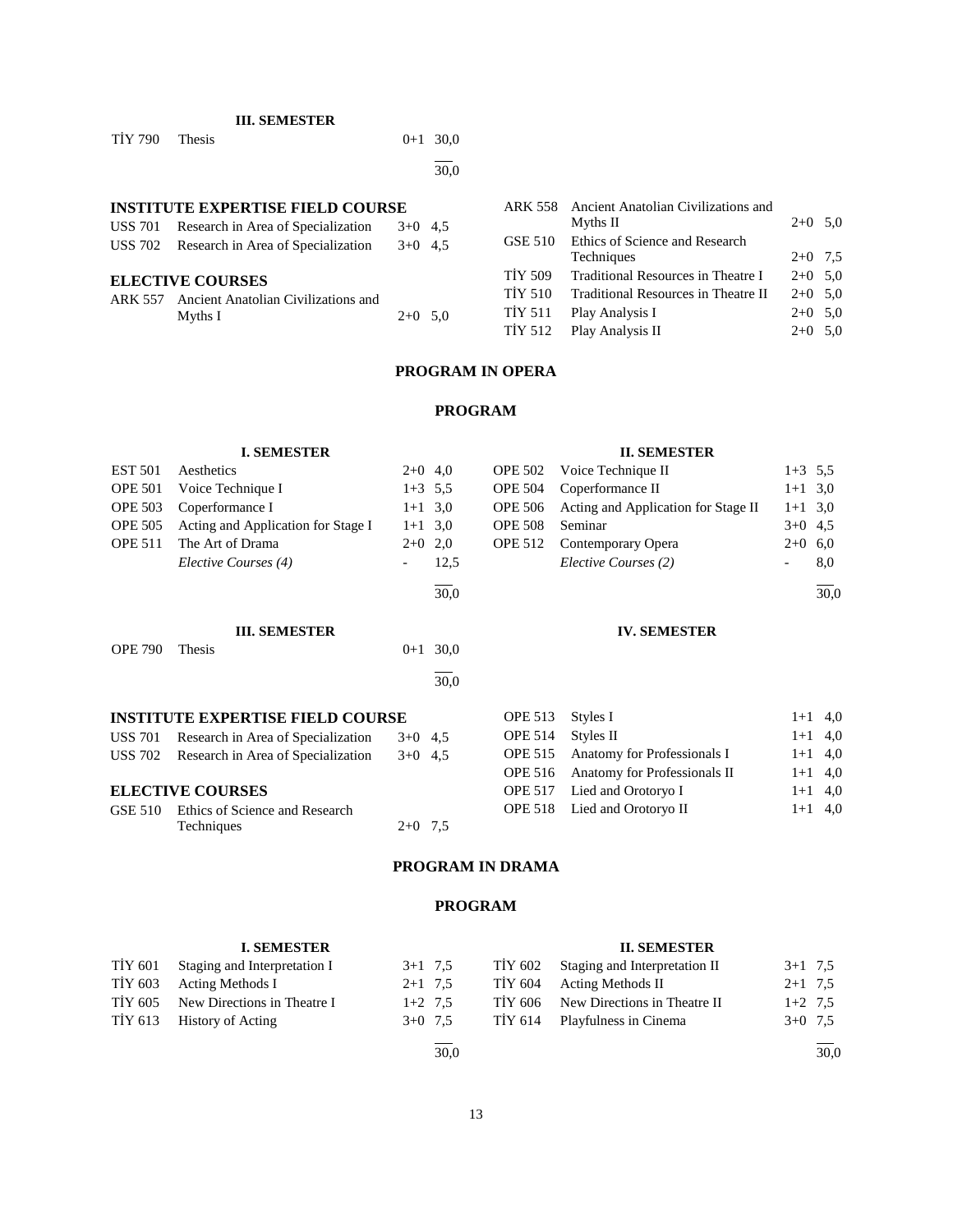|         |        | <b>III. SEMESTER</b> |            |         |        | <b>IV. SEMESTER</b> |         |                                  |
|---------|--------|----------------------|------------|---------|--------|---------------------|---------|----------------------------------|
| TİY 890 | Thesis |                      | $0+1$ 30.0 | TIY 890 | Thesis |                     | $0 + 1$ | 30,0                             |
|         |        |                      | 30,0       |         |        |                     |         | $\overline{\phantom{a}}$<br>30,0 |
|         |        |                      |            |         |        |                     |         |                                  |

# **INSTITUTE EXPERTISE FIELD COURSE**

| USS 901 | Research in Area of Specialization | $5+0$ 7.5 |  |
|---------|------------------------------------|-----------|--|
| USS 902 | Research in Area of Specialization | $5+0$ 7.5 |  |

## **ELECTIVE COURSES**

| GSE 510 Ethics of Science and Research |           |
|----------------------------------------|-----------|
| Techniques                             | $2+0$ 7.5 |

## **PROGRAM IN OPERA SINGER AND DIRECTOR**

## **PROGRAM**

|                | <b>I. SEMESTER</b>                         |           |            |                | <b>II. SEMESTER</b>               |           |            |
|----------------|--------------------------------------------|-----------|------------|----------------|-----------------------------------|-----------|------------|
| <b>OPR 601</b> | Singing I                                  |           | $2+1$ 10,0 | <b>OPR 602</b> | Singing II                        |           | $2+1$ 10,0 |
| <b>OPR 603</b> | Performing Techniques in Opera I           | $2 + 1$   | 5,0        | <b>OPR 604</b> | Performing Techniques in Opera II | $2+1$ 5,0 |            |
| <b>OPR 605</b> | Accompaniment I                            | $1 + 1$   | 4,0        | <b>OPR 606</b> | Accompaniment II                  | $1+1$ 4,0 |            |
| <b>OPR 607</b> | Acting I                                   |           | $1+1$ 3,0  | <b>OPR 608</b> | Acting II                         | $1+1$ 3,0 |            |
| <b>OPR 609</b> | Dramaturgy I                               | $2+0$     | 2,0        | <b>OPR 610</b> | Dramaturgy II                     | $2+0$ 2,0 |            |
|                | Elective Courses (2)                       |           | 6,0        |                | Elective Courses (2)              |           | 6,0        |
|                |                                            |           | 30,0       |                |                                   |           | 30,0       |
|                | <b>III. SEMESTER</b>                       |           |            |                | <b>IV. SEMESTER</b>               |           |            |
| <b>OPR 890</b> | Thesis and Art Work                        | $0+1$     | 30,0       | <b>OPR 890</b> | Thesis and Art Work               | $0 + 1$   | 30,0       |
|                |                                            |           | 30,0       |                |                                   |           | 30,0       |
|                | <b>INSTITUTE EXPERTISE FIELD COURSE</b>    |           |            | <b>OPR 613</b> | Lied and Oratorio Repertoire      |           | $1+1$ 3,0  |
| <b>USS 901</b> | Research in Area of Specialization         | $5+0$ 7,5 |            | <b>OPR 614</b> | <b>Artistic Projects</b>          |           | $1+1$ 2,0  |
| <b>USS 902</b> | Research in Area of Specialization         | $5+0$ 7.5 |            | <b>OPR 615</b> | World Opera Literature            | $2+0$     | 2,0        |
|                |                                            |           |            | <b>OPR 617</b> | <b>German Diction</b>             |           | $1+1$ 2,0  |
|                | <b>ELECTIVE COURSES</b>                    |           |            | <b>OPR 619</b> | Accompaniment III                 | $1+1$     | 4,0        |
| <b>ARY 522</b> | <b>Research Methods</b>                    | $2+0$ 2,0 |            | <b>OPR 620</b> | Accompaniment IV                  |           | $1+1$ 4,0  |
| <b>GSE 510</b> | Ethics of Science and Research             |           |            | <b>OPR 621</b> | Accompaniment V                   |           | $1+1$ 4,0  |
|                | Techniques                                 | $2+0$ 7,5 |            | <b>OPR 622</b> | Accompaniment VI                  | $1 + 1$   | 4,0        |
| <b>OPR 611</b> | <b>Studies Related to Period Rendition</b> | $2+0$     | 3,0        |                |                                   |           |            |
| <b>OPR 612</b> | Italian Diction                            | $1 + 1$   | 2,0        |                |                                   |           |            |

# **DEPARTMENT OF PRINTMAKING**

 The primary objective of this department is to educate creative, outgoing and pioneering students in the field of printmaking. The secondary objective is to provide printmaking reach more people and Turkish painting develop fast and effectively. Owing to the education program that consists of artistic and industrial printmaking and application courses, students come to the level of showing their creativity and experience. Graduates of this department can work as researchers, teachers, independent artists and printmaking designers.

Head : Prof. Saime HAKAN DÖNMEZER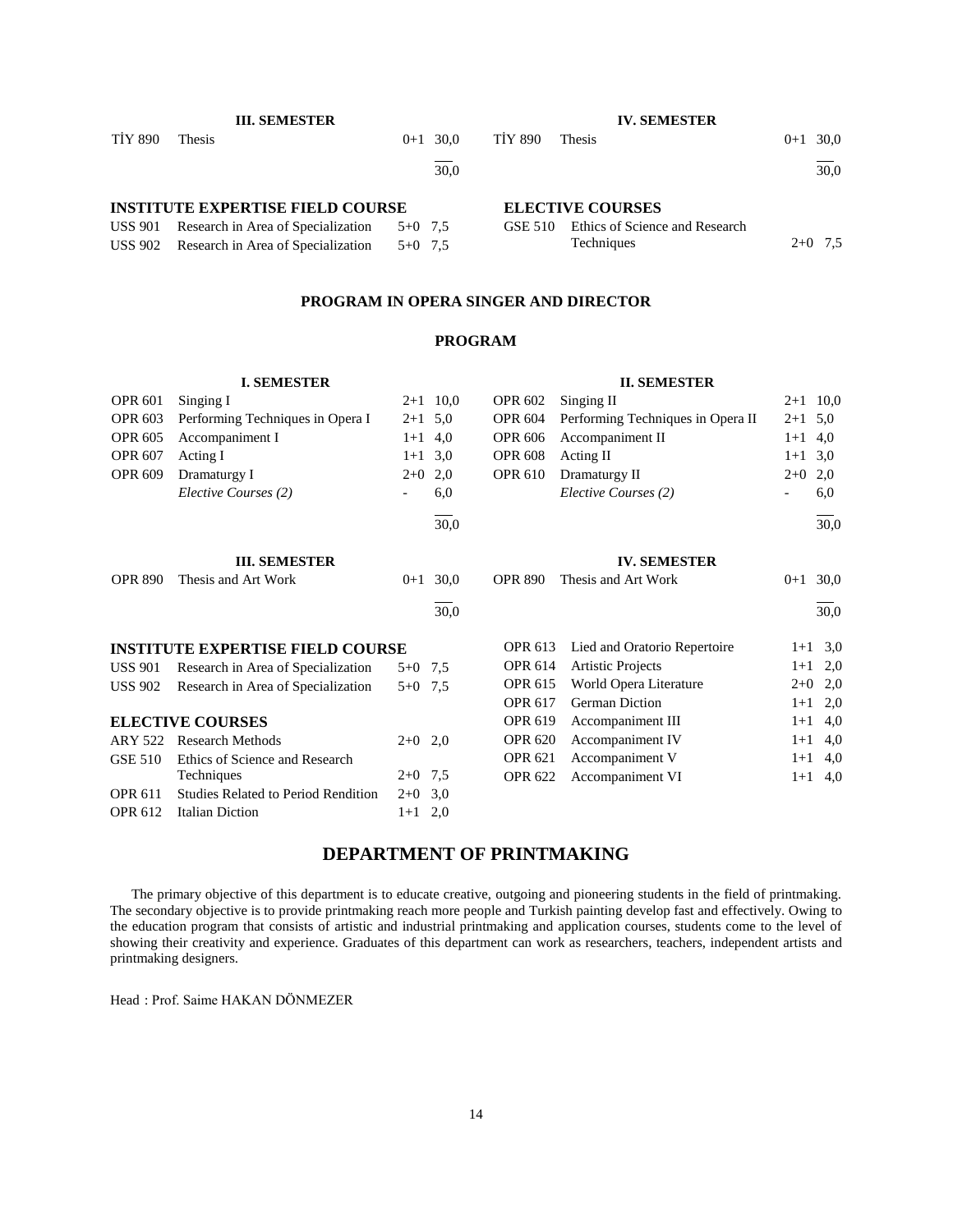## **MASTER OF ARTS (MA) DEGREE**

## **PROGRAM**

30,0

## **I. SEMESTER**

| BAS 505 Printmaking Workshop I                          | $5+0$ 7.5 |      |
|---------------------------------------------------------|-----------|------|
| BAS 507 Modern Art I                                    | $2+0$ 6.0 |      |
| SER 545 Contemporary Art and Interpretation I $2+0$ 4.0 |           |      |
| Elective Courses (2)                                    |           | 12.5 |
|                                                         |           |      |

### **II. SEMESTER**

| BAS 503 Seminar |                                                          | $3+0$ 7.5 |     |
|-----------------|----------------------------------------------------------|-----------|-----|
|                 | BAS 506 Printmaking Workshop II                          | $5+0$ 7.5 |     |
|                 | BAS 508 Modern Art II                                    | $2+0$ 4.5 |     |
|                 | SER 546 Contemporary Art and Interpretation II 2+0 $3,0$ |           |     |
|                 | Elective Courses (1)                                     |           | 7.5 |
|                 |                                                          |           |     |

### **III. SEMESTER**

| BAS 790 Thesis |  | $0+1$ 30.0 |
|----------------|--|------------|
|                |  | 30,0       |

### **INSTITUTE EXPERTISE FIELD COURSE**

| UBS 701 Research in Area of Specialization | $3+0$ 4.5 |  |
|--------------------------------------------|-----------|--|
| UBS 702 Research in Area of Specialization | $3+0$ 4.5 |  |

## **ELECTIVE COURSES**

| BAS 501 Print Making I                 | $5+0$ 8.0 |  |
|----------------------------------------|-----------|--|
| BAS 502 Print Making II                | $5+0$ 7.5 |  |
| GSE 510 Ethics of Science and Research |           |  |
| Techniques                             | $2+0$ 7.5 |  |

## **PROFICIENCY IN ARTS**

## **PROGRAM**

## **I. SEMESTER** BAS 601 Printmaking I 4+2 8,0 BAS 604 Text of Criticism 2+0 4,0 BAS 605 Experimental Print Practices I 2+2 6,0 *Elective Courses (2)* - 12,0 l 30,0 **III. SEMESTER** BAS 890 Thesis 0+1 30,0  $\overline{a}$ 30,0 **INSTITUTE EXPERTISE FIELD COURSE** UBS 901 Research in Area of Specialization 5+0 7,5 UBS 902 Research in Area of Specialization 5+0 7,5 **ELECTIVE COURSES** BAS  $607$  Painting I  $2+2$  6,0 BAS  $608$  Painting II 2+2  $6,0$ GSE 510 Ethics of Science and Research RSM 601 RSM 602 RSM 613 SER 604 Contemporary Art and Interpretation

Techniques 2+0 7,5

### **II. SEMESTER**

## BAS  $602$  Printmaking II  $4+2$  8,0 BAS 603 Problems in Contemporary Art 2+0 4,0 BAS 606 Experimental Print Practices II 2+2 6,0 *Elective Courses (2)* - 12,0 l

30,0

### **IV. SEMESTER**

| BAS 890 Thesis |                                                 |       | $0+1$ 30,0 |
|----------------|-------------------------------------------------|-------|------------|
|                |                                                 |       | 30,0       |
|                | RSM 601 Analyzing of Art Works I                | $2+0$ | 6.0        |
|                | RSM 602 Analyzing of Art Works II               | $2+0$ | 6.0        |
|                | RSM 613 Colour and Light                        | $2+0$ | 2.0        |
| SER 603        | Contemporary Art and Interpretation I $2+0$ 6,0 |       |            |

II  $2+0$  6,0

15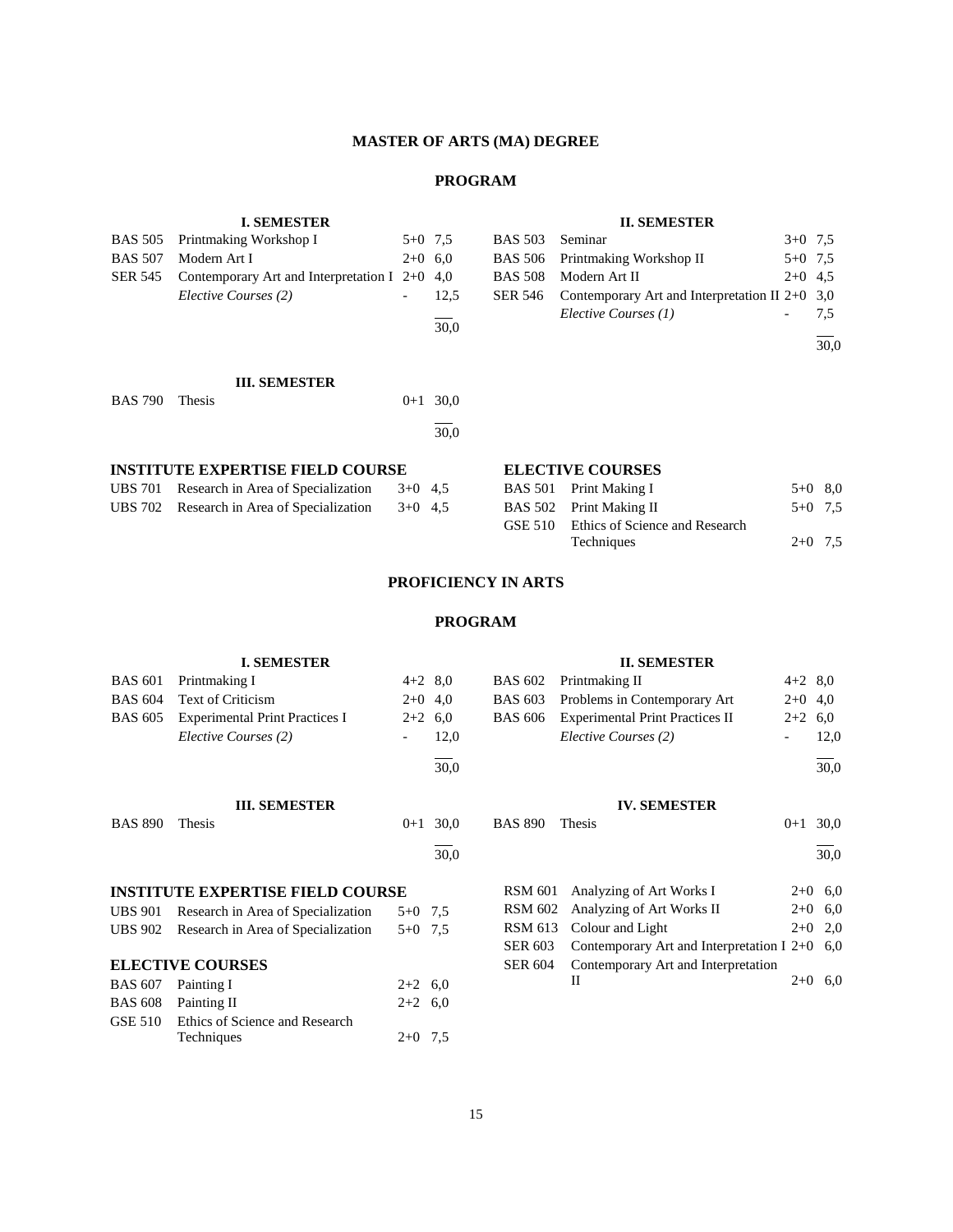# **DEPARTMENT OF SCULPTURE**

 Art is an indicator of a developed society; it also exists in societies, where have grounded intellectuel cultural backgrounds. In this sense, the aim of the department of sculpture, which is one of the latest founded one in Fine Arts, is not changing the creative sight of the students but developing the indentity of students?in terms of creativty in relation to the structured curriculum,which supports the development of the contemporary and research aspects of the students.

Head : Prof. Rahmi ATALAY

## **MASTER OF ARTS (MA) DEGREE**

## **PROGRAM**

|                | <b>I. SEMESTER</b>                                      |           |            |                | <b>II. SEMESTER</b>                                      |           |           |
|----------------|---------------------------------------------------------|-----------|------------|----------------|----------------------------------------------------------|-----------|-----------|
| <b>HYK 501</b> | Material in Sculpture and Technical<br>Interpretation I | $4+0$ 8.5 |            | <b>HYK 502</b> | Material in Sculpture and Technical<br>Interpretation II | $4+0$ 7.5 |           |
| <b>HYK 503</b> | Contemporary Interpretation in<br>Sculpture I           | $4+0$ 8,0 |            | <b>HYK 504</b> | Contemporary Interpretation in<br>Sculpture II           | $4+0$ 7,5 |           |
|                | Elective Courses (3)                                    |           | 13.5       | <b>HYK 505</b> | Seminar                                                  | $3+0$ 7.5 |           |
|                |                                                         |           | 30,0       |                | Elective Courses (2)                                     |           | 7.5       |
|                |                                                         |           |            |                |                                                          |           | 30,0      |
|                | <b>III. SEMESTER</b>                                    |           |            |                |                                                          |           |           |
| <b>HYK 790</b> | Thesis                                                  |           | $0+1$ 30,0 |                |                                                          |           |           |
|                |                                                         |           | 30,0       |                |                                                          |           |           |
|                | <b>INSTITUTE EXPERTISE FIELD COURSE</b>                 |           |            | <b>ICT 502</b> | Art Theory II                                            |           | $2+0$ 4,5 |
|                | UHK 701 Research in Area of Specialization              | $3+0$ 4.5 |            | <b>ICT 503</b> | Design Theory I                                          |           | $2+0$ 5,0 |
|                | UHK 702 Research in Area of Specialization              | $3+0$ 4.5 |            | <b>ICT 504</b> | Design Theory II                                         |           | $2+0$ 4,5 |
|                |                                                         |           |            | <b>SER 545</b> | Contemporary Art and Interpretation I $2+0$ 4,0          |           |           |
|                | <b>ELECTIVE COURSES</b>                                 |           |            | <b>SER 546</b> | Contemporary Art and                                     |           |           |
| <b>GSE 510</b> | Ethics of Science and Research                          |           |            |                | Interpretation II                                        |           | $2+0$ 3,0 |
|                | Techniques                                              | $2+0$ 7,5 |            |                |                                                          |           |           |

## **PROFICIENCY IN ARTS**

# **PROGRAM**

## **I. SEMESTER**

İÇT 501 Art Theory I 2+0 5,0

| HYK 601 Materials and Use of Materials in             |           | HYK 602 Materials |           |
|-------------------------------------------------------|-----------|-------------------|-----------|
| Sculpture I                                           | $4+0$ 8.0 |                   | Sculpture |
| HYK 605 Form Analysis I                               | $4+0$ 8.5 | HYK 606 Form An   |           |
| SER 603 Contemporary Art and Interpretation I 2+0 6,0 |           | SER 604 Contemp   |           |
| Elective Courses (1)                                  | $-7.5$    |                   | Elective  |
|                                                       |           |                   |           |

### 30,0

## **II. SEMESTER**

| HYK 602 Materials and Use of Materials in                |           |      |
|----------------------------------------------------------|-----------|------|
| Sculpture II                                             | $4+0$ 8,0 |      |
| HYK 606 Form Analysis II                                 | $4+0$ 8.5 |      |
| SER 604 Contemporary Art and Interpretation II 2+0 $6,0$ |           |      |
| Elective Courses (1)                                     |           | 7.5  |
|                                                          |           | 30.0 |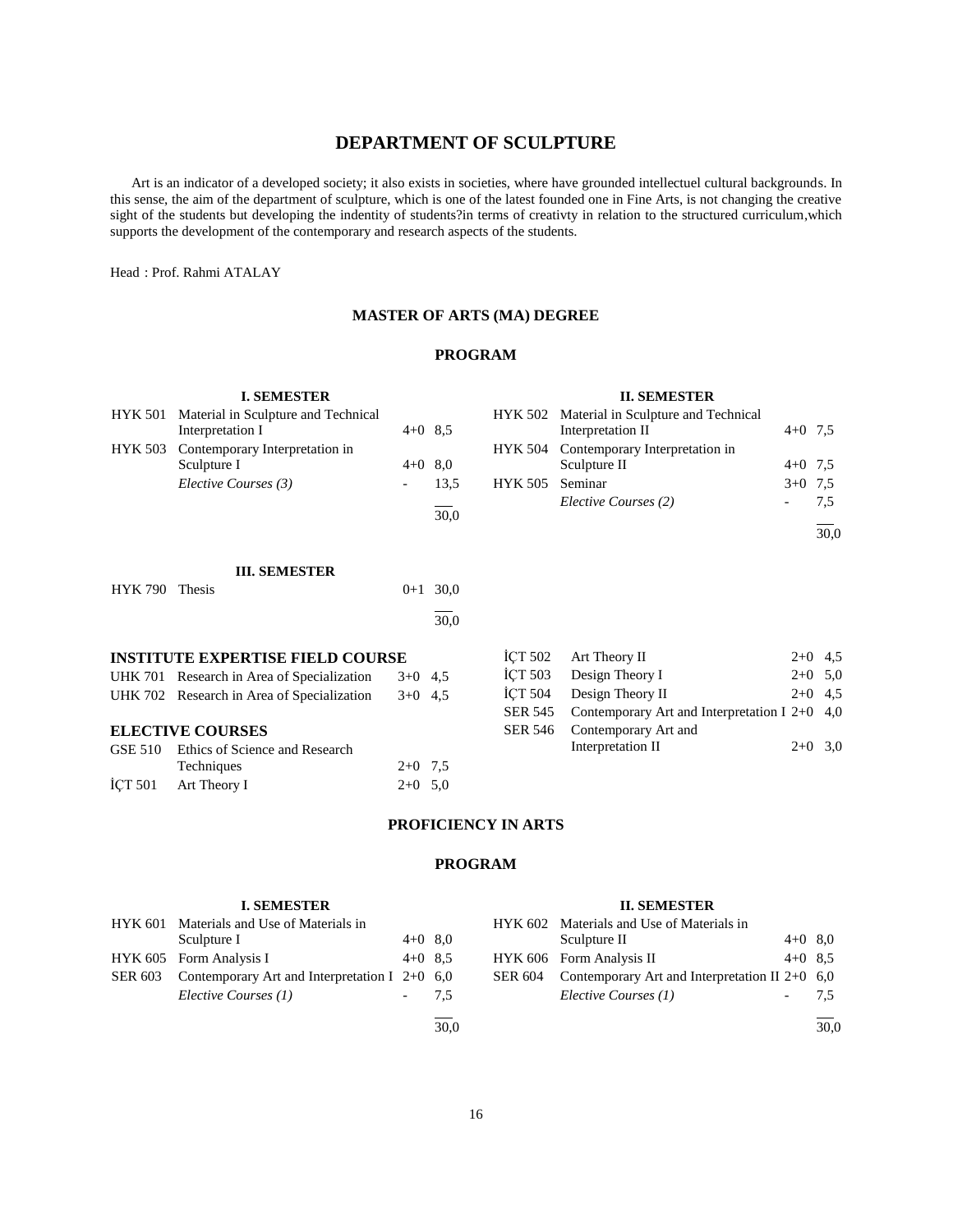|                | <b>III. SEMESTER</b>                         |           |      |                | <b>IV. SEMESTER</b>                                 |         |           |
|----------------|----------------------------------------------|-----------|------|----------------|-----------------------------------------------------|---------|-----------|
| <b>HYK 890</b> | Thesis                                       | $0+1$     | 30.0 | <b>HYK 890</b> | Thesis                                              | $0 + 1$ | 30.0      |
|                |                                              |           | 30.0 |                |                                                     |         | 30,0      |
|                | <b>INSTITUTE EXPERTISE FIELD COURSE</b>      |           |      | <b>HYK 607</b> | Relationship of Environment And                     |         |           |
|                | UHK 901 Research in Area of Specialization   | $5+0$ 7.5 |      |                | Form I                                              |         | $3+0$ 7.5 |
|                | UHK 902 Research in Area of Specialization   | $5+0$ 7.5 |      | <b>HYK 608</b> | Relationship of Environment And<br>Form II          |         | $3+0$ 7.5 |
|                | <b>ELECTIVE COURSES</b>                      |           |      | <b>HYK 609</b> | Light and Color in the 20th-Century<br>Sculpture I  |         | $3+0$ 7.5 |
| GSE 510        | Ethics of Science and Research<br>Techniques | $2+0$ 7.5 |      | <b>HYK 610</b> | Light and Color in the 20th-Century<br>Sculpture II | $3+0$   | 7.5       |

# **PROGRAM IN GLASS**

# **MASTER OF ARTS (MA) DEGREE**

## **PROGRAM**

|                | <b>I. SEMESTER</b>                            |           |            |                | <b>II. SEMESTER</b>                              |           |           |
|----------------|-----------------------------------------------|-----------|------------|----------------|--------------------------------------------------|-----------|-----------|
| <b>CAM 501</b> | Antique Glass Art                             | $2+0$ 4,0 |            | <b>CAM 502</b> | Seminar                                          | $3+0$ 7.5 |           |
| ICT 501        | Art Theory I                                  | $2+0$ 5,0 |            | <b>CAM 503</b> | Glass Art History from Middle Age                |           |           |
| <b>ICT 503</b> | Design Theory I                               | $2+0$ 5.0 |            |                | Upon Today                                       | $2+0$ 3,0 |           |
| <b>SER 545</b> | Contemporary Art and Interpretation I $2+0$   |           | 4.0        | <b>ICT 502</b> | Art Theory II                                    | $2+0$ 4,5 |           |
|                | Elective Courses (2)                          |           | 12,0       | <b>ICT 504</b> | Design Theory II                                 | $2+0$ 4.5 |           |
|                |                                               |           |            | <b>SER 546</b> | Contemporary Art and Interpretation II $2+0$ 3,0 |           |           |
|                |                                               |           | 30,0       |                | Elective Courses (1)                             |           | 7,5       |
|                |                                               |           |            |                |                                                  |           | 30,0      |
|                | <b>III. SEMESTER</b>                          |           |            |                |                                                  |           |           |
| CAM 790 Thesis |                                               |           | $0+1$ 30.0 |                |                                                  |           |           |
|                |                                               |           | 30,0       |                |                                                  |           |           |
|                | <b>ELECTIVE COURSES</b>                       |           |            | <b>CAM 517</b> | Techniques of Coatings on Glass                  |           |           |
|                | CAM 505 Applications of Artistic Glasses I    | $6+0$ 7,5 |            |                | Surfaces I                                       |           | $6+0$ 7.5 |
|                | CAM 506 Applications of Artistic Glasses II   | $6+0$ 7,5 |            | <b>CAM 518</b> | Techniques of Coatings on Glass                  |           |           |
| CAM 507        | Applications of Functional Glasses I          | $6 + 0$   | 7.5        |                | Surfaces II                                      | $6 + 0$   | 7,5       |
|                | CAM 508 Applications of Functional Glasses II | $6 + 0$   | 7,5        | GSE 510        | Ethics of Science and Research                   |           |           |
|                | CAM 509 Technological Glasses I               | $6+0$ 7,5 |            |                | Techniques                                       | $2+0$     | 7,5       |
|                | CAM 510 Technological Glasses II              | $6 + 0$   | 7,5        | <b>UCM 701</b> | Research in Area of Specialization               | $3+0$     | 4,5       |
|                |                                               |           |            |                | UCM 702 Research in Area of Specialization       |           | $3+0$ 4,5 |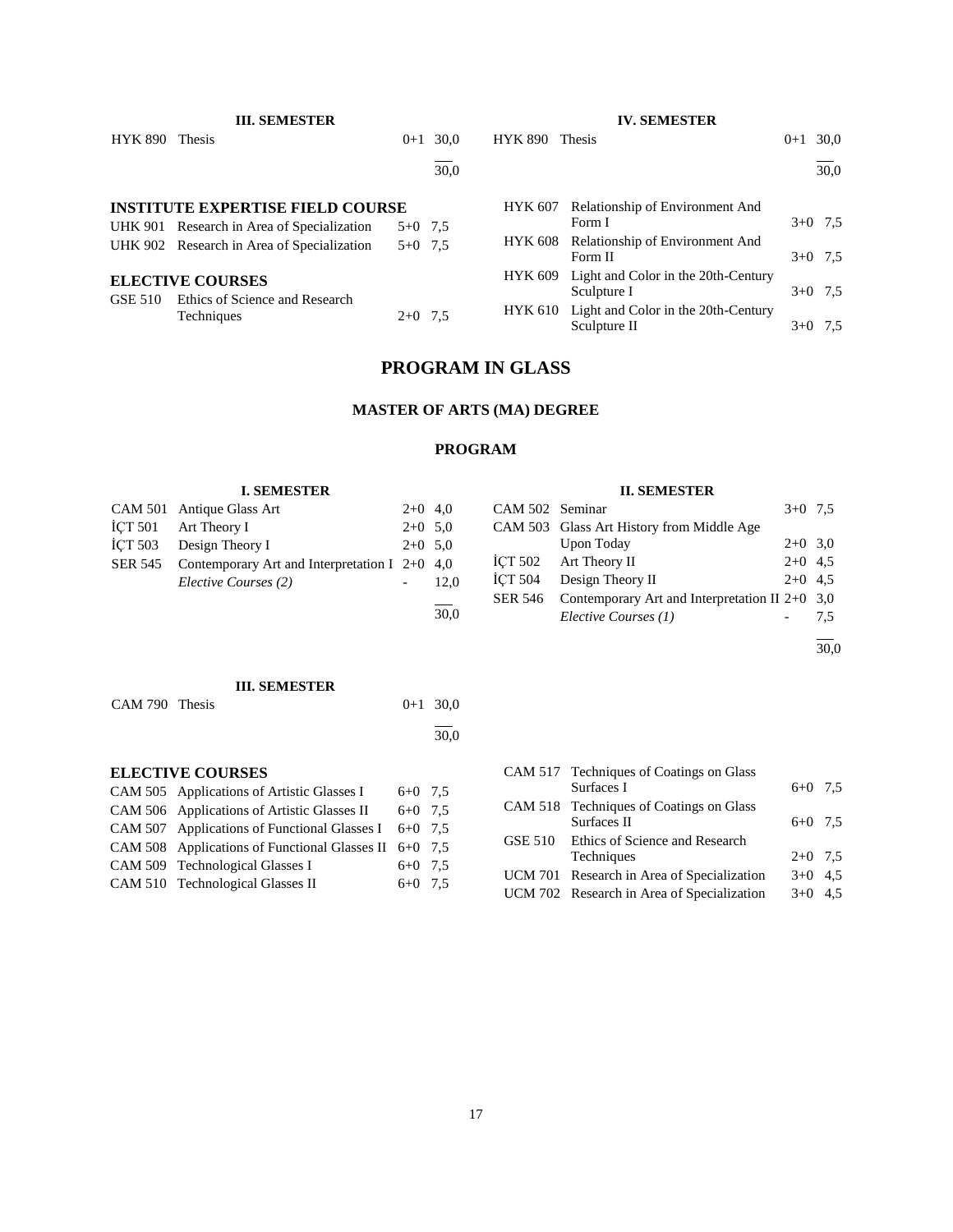**ANİ 507 Seminar 3+0 5,5**

**ANİ 509 Animation and Cinema I 3+0 5,0** Cinema and Animation: Development of Cinema and Animation; Relationship between Animated Film and Cinema in the Modern and Postmodern Era; Defining Characteristics of Animation as a Cinematic Form: Narrative Strategies; Realism and Hyper Relism in Animated Film: Intertextuality and the Cartoon Animation; Disney and Anime Films.

**ANİ 510 Animation and Cinema II 3+0 4,5** Digital Cinema: Digital Cinema and the History of a Moving Image; Historical Ties Between Avant-Garde Film and New Media; Second Order in Realism and Postmodern Aesthetics in Computer Animation; Deleuze and Cinema: Perception, Time and Process; Movement and Time Image; Digital and Virtual Image.

### **ANİ 519 Video Art I 3+0 5,0**

Video as an Art Medium; Distinctive Features of the Video; Video Aesthetics; Early Video Art Work; Periods of Dada and Fluxus; Feminist Video; Guerrilla Video; Critical Video; Video Installation and Video Sculpture; Contemporary Video Art WorkI; Contemporary Video Art Work II; Inter-Disciplinary Art Work and Video.

## **ANİ 520 Video Art II 3+0 5,0**

Design Process: Identification of the problem, Definition of the aim; Video Design Process: Choosing the video format, Writing the synopsis, Writing the treatment, Writing the script, Writing the shooting script, Forming the Budget, Production planning; Production: Shooting the reel videos; Producing the animation pictures: Post- Production: Video editing period, Color correction; Producing the master copy.

### **ANİ 521 Animation Project I 3+0 5,5**

Examples of Computer and Traditional Animations: Short films, Films produced by various techniques; Steps of Animated Movie Production: Idea, Story, Synopsis, Scenario, Concept design, Character design, Storyboard, Background, Layout, 3D modeling, Rigging, Animatic; Methods of creating an idea, Character design, Cinematographic structure of the storyboard, Background design and practices; Measures of the scene and Rules of Aesthetics: Overlay, Underlay, Background, Perspective, Occupied and empty areas, Color; 3D Modeling Techniques: Nurbs, Basic objects, Rigging and calculation, Time design, Animatic editing.

## **ANİ 522 Animation Project II 3+0 6,0**

Animation Suitable for the Storyboard, Character, Animatic and Layout; Control of the Rig; Correcting the Envelopes; Deciding on the Layout Poses, Animating with Key Poses and In-betweens; Special Effect Animation; Organization of

Animation According to Timing and Movement Arcs; Reorganization of Timing;, Line-test and Preview; Determining Colors and Textures; Harmony of Characters with the Background; Calculating of camera movements; Final Viewing; Rendering, Sound and editing; Presentation.

## **ANİ 523 Cartoons Analysis I 3+0 5,0**

Narration in Cartoons; Components of Narration; Components of Film Language: Cinematography; Semiotic Analysis; Semiotic and Cinematographic Codes; Semiotic and Symbolic Meaning Making; Psychoanalytic Analysis; Sociological Analysis and Ideology; Genre Movie Review; Auteur Cinema and Analysis; Feminist Criticism.

## **ANİ 524 Cartoons Analysis II 3+0 5,0**

Narration and Meaning Making; Communication, Meaning and Indicators; Space in Narration; Time in Narration; Characters in Narration; V. Propp s Folklore Analysis Method; Greimas Narrative Diagram; Intertextual Relations in Narration; Narration and Culture; Cartoons in the World; Disney Works; Studio Ghibli Works; Cartoons in Turkey.

**ANİ 525 Animation Film Concept Desing I 3+0 5,0** The Creation of Cartoon Characters; Written Characters as Text, Making sketches of characters (human, animal, belongings characters), Determining original draw style of Cartoon characters, Creation of model sheets for each character, İllustration of the characters in space, Along with all the characters to be portrayed.

**ANİ 526 Animation Film Concept Desing II 3+0 5,0** Preparation of Original Environment (background) İmages that Compatible with Characters; Drawing of Environment Sketches, Determining items like light, Color for the general atmosphere, Making props designs suitable created the drawing atmosphere, Preparation of model sheets for props, Preparation of background sketches and original colored background drawings.

**ANİ 615 Theories of Time and Movement I 3+0 6,0** The aim is to enable students to work in a multidisciplinary area and acquire a philosophical perspective of contemporary cinema and animation; To provide students with a practical and formal way to approach the cinematographic culture. The students are required to attend the classes regularly and participate in the discussions. Students will be encouraged to create an independent capability of analysis and writing production. Each student will also be asked to provide two individual presentations (essays) on a subject agreed between the lecturer and the student.

**ANİ 616 Theories of Time and Movement II 3+0 6,0** The aim is to enable students to work in a multidisciplinary area and acquire a philosophical perspective of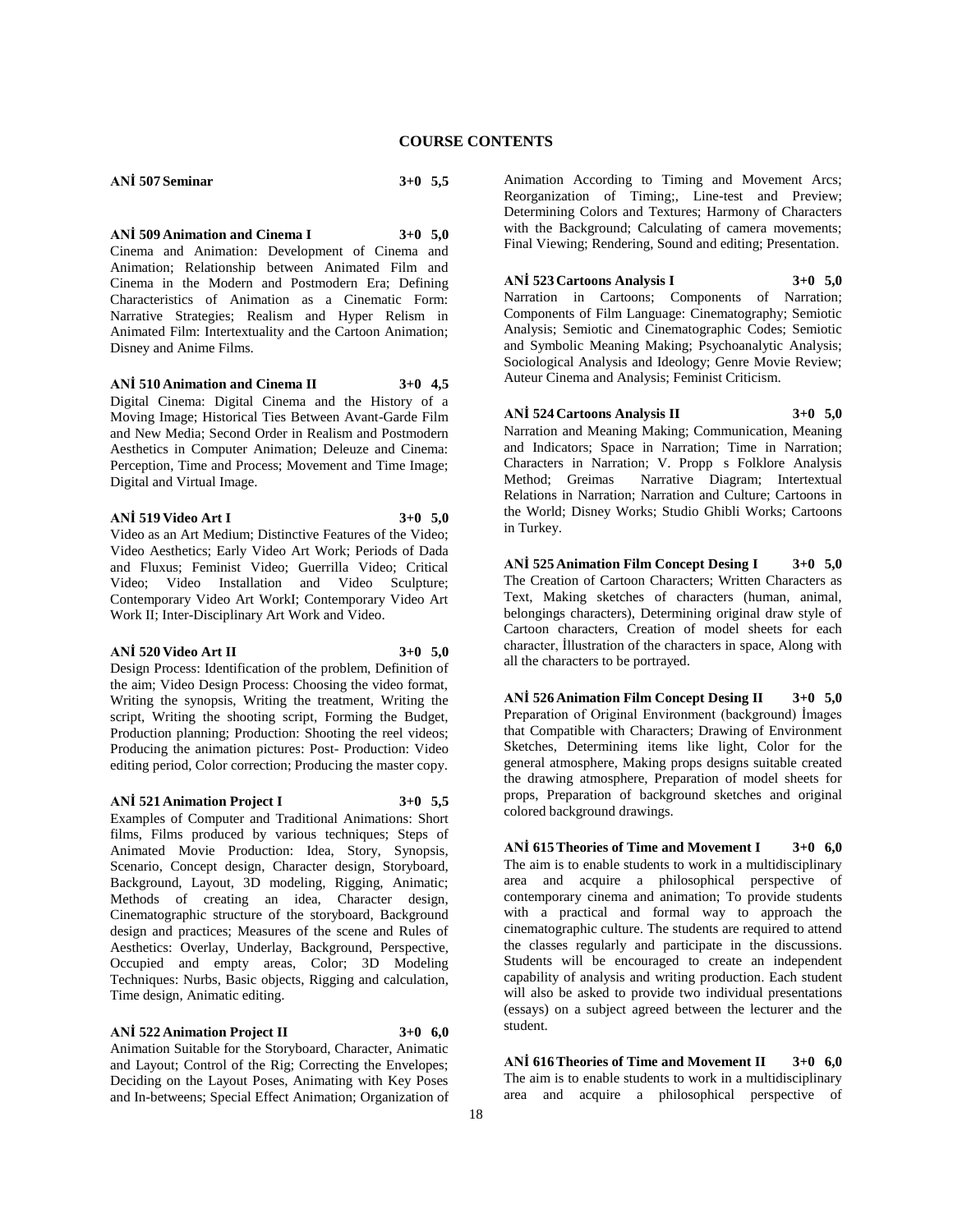contemporary cinema and animation and to provide students with a practical and formal way to approach the cinematographic culture. The students are required to attend the classes regularly and participate in the discussions. Students will be encouraged to create an independent capability of analysis and writing production. Each student will also be asked to provide two individual presentations (essays) on a subject agreed between the lecturer and the student.

**ANİ 617 Esthetics of Movement in Animation I 3+0 6,0** The aim of this course is to study the relation of timing and movement in animation and finding a solution to the problem of creating the movement serial. By focusing on watching, criticizing animated films and movement solutions, the students make short animation film projects. The key poses, in betweens, timing, line of action and the mood will be attempted to be solved by the studies of the scene.

## **ANİ 618 Esthetics of Movement in Animation II 3+0 6,0**

The aim of this course is to bring an artistic and industrial approach to the students? animation projects by the studies on lying out and animating the movement. Creating the movement during the process from scenario to screening and matching the movement to the character and to the general line, style of the film will be studied through short projects. The students make their short film projects with the help of the knowledge they gain during these two semesters.

## **ANİ 619 Computer Animation I 3+0 6,0**

3D Graphics and Animation Fundamentals, The 3D Studio MAX Interface, Customizing The MAX Interface; Creating Primitives: Extruding Loft, Lathe, Mesh Modeling Tools; Working With Modifiers: Using A Modifier Gizmo, Mesh, And Polygonal, Modeling, Mesh Sub-Objects, Elements, Segments; Mesh smooth Modeling; Working With Compound Objects, 3D Max Material Editor: Assigning Materials To Objects; Patch Modeling Methods: Patch Sub-Objects; NURBS Modeling: Creating NURBS Curves, Editing NURBS Objects, NURBS Point, NURBS Surface; Working With Particle Systems: Types Of Particle Systems, Adjusting The Parameters, Controlling Particles; Lights And Cameras: Camera Parameters, Controlling Lighting; Rendering: Rendering A Scene, Rendering Controls, Render Output.

## **ANİ 620 Computer Animation II 3+0 6,0**

3D Character Modeling, Method And Technique; 3D Character Modeling Examples; Fundamentals of Texture Mapping; Texture Mapping Types; Lighting Theory, Light Types; Render Theory, Render Types, Render Output; Motion: Forward Kinematics, Inverse Kinematics; Animation Record.

**ANİ 623 Methods of Criticism on Cartoons I 3+0 6,0** Concept of Criticism; Criticism in Fine Arts; Criticism Theories; Film Criticism; Methods of Film Criticism; Auteur Criticism Method; Genre Film Criticism; Historical

Criticism Method; Sociological Criticism Method; Vlademir Proop and Mythology; Iconography; Aesthetics of Reception.

**ANİ 624 Methods of Criticism on Cartoons II 3+0 6,0** Cartoons and Criticism; Cartoons and Culture; Cartoons and Narration; Cartoons and Content; Cartoons and Language; Cartoons and Character; Iconography in Cartoons; Cartoons and Greimas' Narrative Grammar Method; Intertextual Relations in Cartoons; Intersemiotic Relations in Cartoons; Cartoons and Ideology; Cartoons and Education of Values.

**ANİ 625 Animation Project Development I 3+0 6,0** Project Design and Development Process in Animation: Creating the Idea, Brainstorming, Story, Script, Discussion, Concept Design: Research, Atmosphere Design, Backgroud Design, Character Design, Color and Effect, Light, Sketches, Resarching software tools for Storyboard and Animatic, Presentation: Correcting, Interpratation and Criticism.

**ANİ 626 Animation Project Development II 3+0 6,0** Project Development Process in Animation: Student works; design and create an storyboard and animatic for a short film, determinig software tools for Storyboard and animatic, Soryboard design in animation: Camera movement; Tilt, Pan, Dolly Track, Zoom in, Zoom out, Shots; Long Shot, Mid Shot, Close up, Animatic: Sound and Dialog; Timing, Synchronization with storyboard and sound, Recording, Presentation: Correcting, Interpratation and Criticism.

**ANİ 627 Intertextuality in Cartoons 4+0 6,0** Culture and Cartoons; Culture Language; Concept of Intertextuality and Intertextual Relations in Cartoons; Types of Intertextual Relations; Mythology-Cartoons Relations;<br>Literature-Cartoons Relations: Folk Tale-Cartoons Literature-Cartoons Relations; Folk Relations; Reflections of Folk Culture Elements on Cartoons; Universal Values and Cartoons; Intersemioticism and Cartoons.

| ANİ 790 Thesis | $0+1$ 30,0 |
|----------------|------------|
|                |            |
| ANI 890 Thesis | $0+1$ 30.0 |

# **ARK 557 Ancient Anatolian Civilizations and**

**Myths I 2+0 5,0** A Glance at Anatolian Archaeology: Archaeological studies from past to present; Prehistoric Period in Anatolia: The settlements of Paleolithic, Neolithic, Chalcolithic Ages; Religios Beliefs and Early Places of Worship; Anatolian Bronze Age: Early and Middle Bronze Age settlements, The temples and religious ceremonies; Anatolia in the Late Bronze Age: Hittites and Hittite literature; Hittite Myths: The myths of the Lost Gods, Illuyanka, Telepinus and Kumarbi.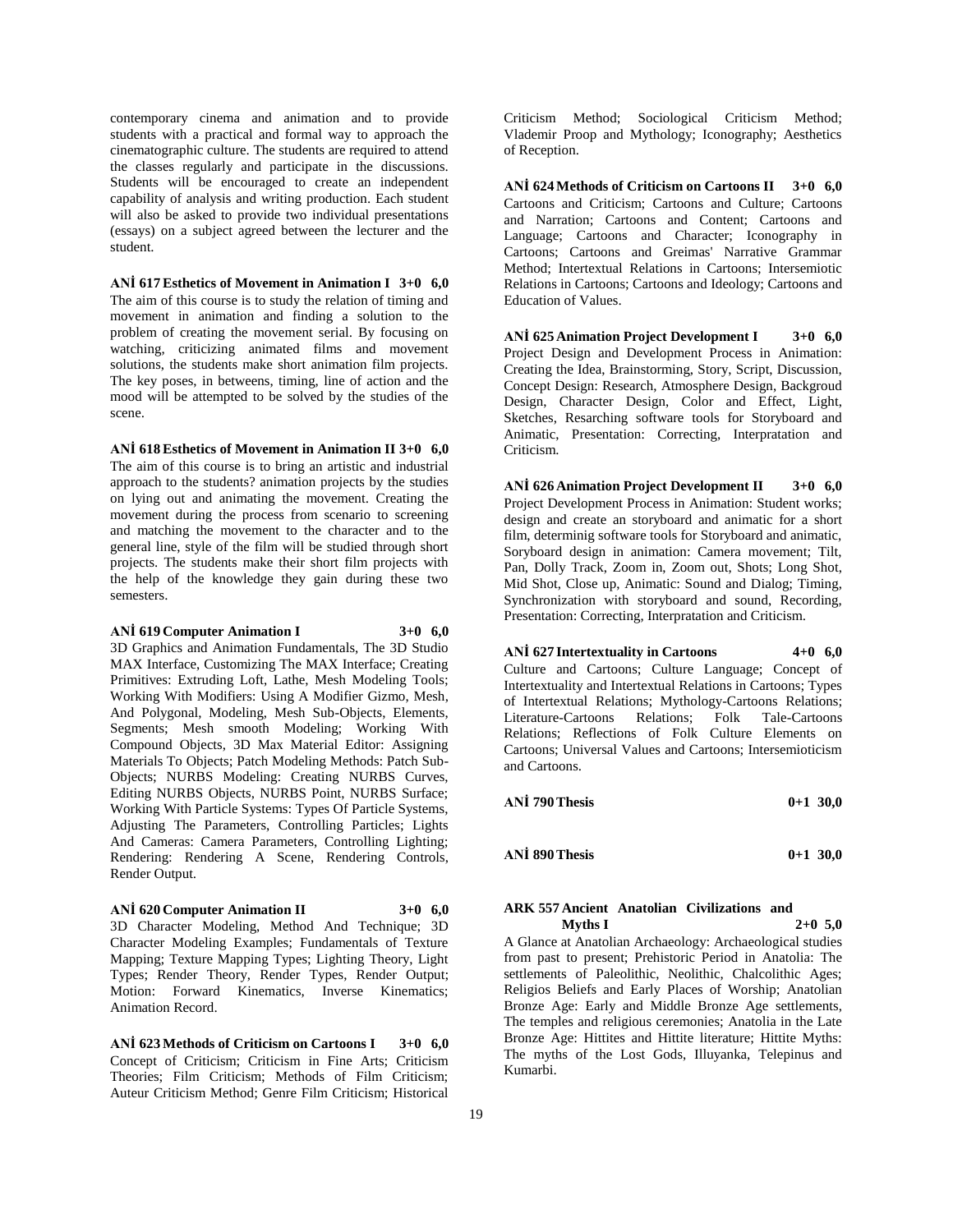### **ARK 558 Ancient Anatolian Civilizations and Myths II 2+0 5,0**

Anatolian Iron Age Civilizations: Neo-Hittites, Urartian kingdom, Phrygian kingdom, Lydian kingdom; Aeolian, Ionian and Dorian Settlements in Western Anatolia: Art and philosophical structure of the city states; Anatolia in the Hellenistic and Roman Era; Hellenistic Kingdoms and Anatolian cities in the Roman Imperial Period; Anatolian Myths: Myths of Phrygia, Lydia, Caria, Ionia, Troy and Black Sea regions.

**ARY 521 Qualitative Research Methods 3+0 7,5** Characteristics of Qualitative Research; Comparison of the

Characteristics of Qualitative and Quantitative Research; Ethical Issues in Qualitative Research; Data Collection Techniques in Qualitative Research; Detailed field observations, Interviews, Documents Collection, Journals, Audio and video recordings; Qualitative Research Design: Case studies, Multi -field studies, Applied qualitative research; Qualitative Data Analysis: Macro analysis, Micro analysis; research Proposal; Research Report.

### **ARY 522 Research Methods 2+0 2,0**

Project content, Spelling rules, Finding out a thesis subject which will be a base for the thesis of proficiency in art; Preparing Research Questions, Literature review, Theoretical framework, Choosing data sources, The structure and quality of data, Analysis methods, Writing thesis proposal for proficiency in art.

### **BAS 501 Print Making I 5+0 8,0**

Experimental practices based on printmaking (Lithography, Engraving, Silkscreen), by using different technical<br>methods; research different artistic expression: methods; research different artistic expression; Experimental practices on original thought in respect of personal analysis by using together original explanation, searching, different material and technical methods.

## **BAS 502 Print Making II 5+0 7,5**

Experimental practices based on a creative visual language by using different printmaking technical methods; Express by using visual language based on cultural accumulation and image, Fantasy, Dream, Personal imagination; Concentration on direction his/her style by using original visual language; Professional representation and exhibition methods of art work.

## **BAS 503 Seminar 3+0 7,5**

**BAS 505 Printmaking Workshop I 5+0 7,5** Intaglio printing (Zinc, Cupper, Aluminium): Specialities of Technique, Introduction of equipment; Methods of Intaglio Printing: Etching, Aquatinte, Pointseche, Mezzotinte. Historical Development of Intaglio Printing: Artists and their work of art; Definition of Intaglio Printing; Studies of Proof Printing: monochromatic print, After Print: Artist's Print, Serial print and numbering, signature, getting frame and exhibit.

## **BAS 506 Printmaking Workshop II 5+0 7,5**

Relief Printing: History of relief print: Traditional woodcut in Anatolia and methods; Design inspired by traditional motives; printing studies with black and white and with colour, proof print, serial print; Relief printing with two blocks: Two blocks with zinc; composition with two colours; Exlibris with two printing techniques; After print, numbering, signature, getting frame and exhibit.

## **BAS 507 Modern Art I 2+0 6,0**

Western Art medium at the beginning of the 20th century; the art movements which emerged at this period, perception and movements (Cubism, Futurism, Constructivism, Expressionism, Fauvism, Neoplastisism, Suprematism, Dadaism, Surrealism...) questioning their politics and the art problems, contrary art statements, debates on the subject, art work, speech and cases.

## **BAS 508 Modern Art II 2+0 4,5**

Artistic Progress in post war Europe and States; avant-garde and post avant-garde period, searches for the new and art movements after 1950?s (Abstract Expressionism, Pop Art, Contemporary Realism, Photorealism, Op Art, Minimalism, Conceptual Art, Earth Art, Poor Art, Happening, Fluxus, Body Art, Video, Photography...) contrary aesthetic art statements, equipments and materials of new art, analyzing these in the means of artistic speech, philosophic, technical, theoretical aspects.

## **BAS 601 Printmaking I 4+2 8,0**

Sketch preparation by the project of original works

produced by printmaking techniques, evaluation and implementation phase, transition of selected designs, transferring designs to the plate, preparation of plate for printing, printing prepared designs by the plates, enumerating and signing the works after the print, presentation of works and general reviews.

### **BAS 602 Printmaking II 4+2 8,0**

Preparation of designs to present original reviews by using printmaking techniques, determination of appropriate designs for implementation phase, transferring designs to the plate, preparation of plate for the print, printing prepared designs by the plates, presentation of works after printing, overall assessment and analysis about the works.

## **BAS 603 Problems in Contemporary Art 2+0 4,0**

Arising challenges and developments about painting, printmaking, sculpture, architecture, ceramic and multidiscipliner areas; Subjects discussed and seen as problematic like art industry in today's art, socio-political environment, modernism, postmodernism, globalization, pluralism, still debated issues like form, material, concept, space, criteria and review of contemporary art practices.

## **BAS 604 Text of Criticism 2+0 4,0**

General criticism and critical theories; Art and criticism; Scientific approaches to the critical evaluation of works of art; Relationship between critical theories and text reviews: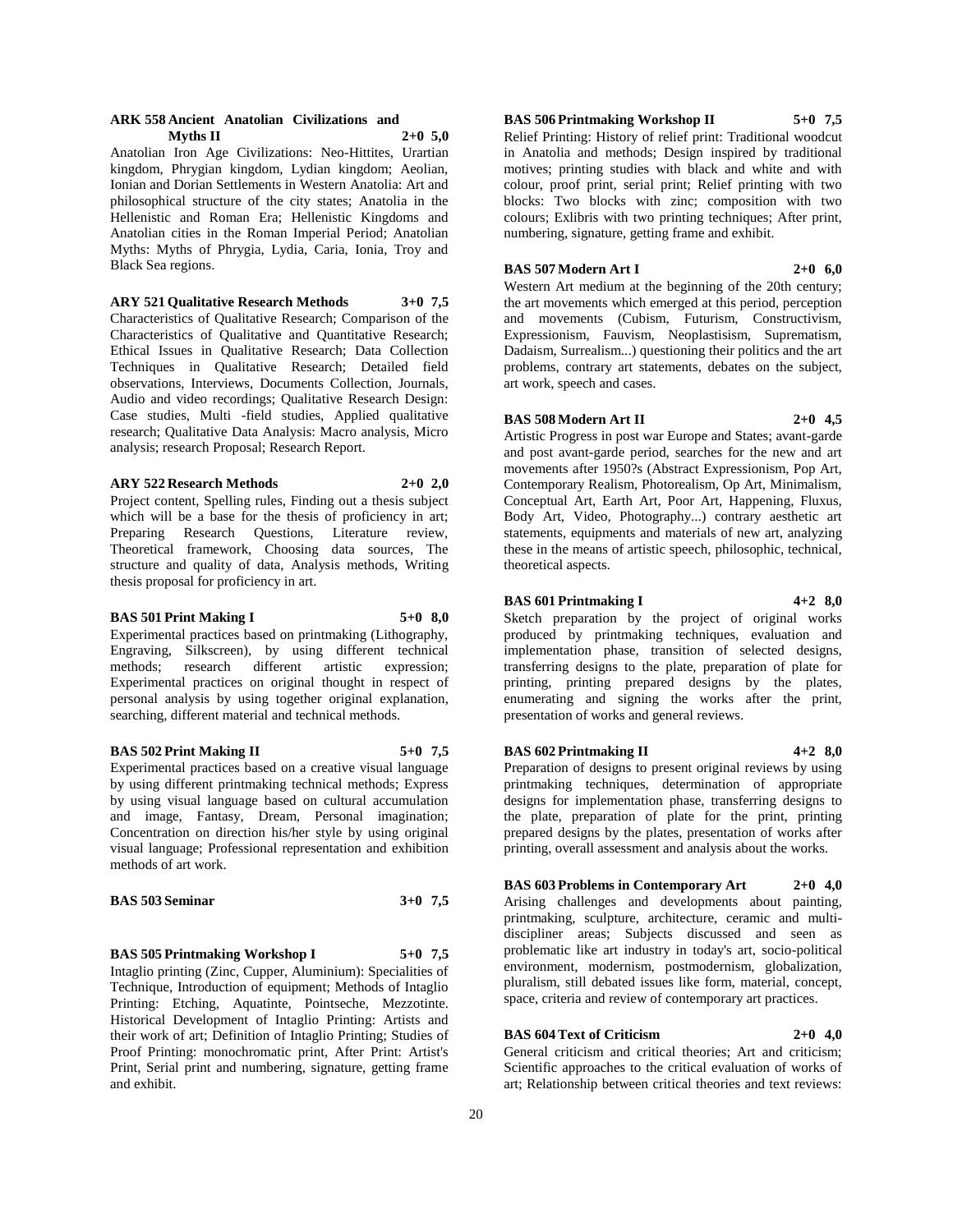Historical, philosophical, sociological, psychological, psychoanalytic approaches; Formalist, structuralist, poststructuralist criticism; Criticism in plastic arts, types of criticism texts: Art criticism texts in periodicals and scientific books; Examples of criticism texts in their historical development; Objective and subjective criticism: Evaluation of sampling artistic texts; Texts of contemporary art criticism; Approaches, trends, methods; stylistic problems in criticism: Technical properties of critique; Sample studies of the texts of contemporary art criticism; Art criticism in Turkey and texts of sample criticism.

**BAS 605 Experimental Print Practices I 2+2 6,0** Studying on practicing possibilities of experimental printmaking; Studying by using new technologies and multidisciplinary perspective; Studying on experimental exhibiting and finding solutions.

**BAS 606 Experimental Print Practices II 2+2 6,0** Studying possibilities of experimental practices and practices related; Original designs like photography, digital designs, transferring methods.

**BAS 607 Painting I 2+2 6,0** Searching for language, technique and presentation possibilities in painting: Analysis of pictorial narrative methods; Definition the methods according to contemporary art issues; Experimental practices about producing and presenting methods.

## **BAS 608 Painting II 2+2 6,0**

Searching for the possibilities of painting; preparing projects for works according to language, technique, originality issues, exhibiting works with an original approach about space and presentation.

| <b>BAS 790 Thesis</b> |  | $0+1$ 30,0 |
|-----------------------|--|------------|
|-----------------------|--|------------|

| <b>BAS 890 Thesis</b> |  | $0+1$ 30,0 |
|-----------------------|--|------------|
|-----------------------|--|------------|

**CAM 501 Antique Glass Art 2+0 4,0**

Sources and search about the knowledge of Antique Period Glass Art; Archeological foundlings; Elements that make up the glass material; Glass production and decoration techniques; The oldest dated glass samples; Producing centers, The importance and place of Anatolia in glass production; Chronological glass work according to their era; Shape and decoration techniques special to era; The relation between technique, shape and use; The importance of glass in daily usage; The perception of glass as a luxury article; The form and style of glass that has changed with the early Christian period.

**CAM 502 Seminar 3+0 7,5**

Determining the subject that will be researched; Determining the aim and the limitations of the subject that will be researched; Stating the methods that will be used;

Creating a text about the research; Using different resources for the project; Preparing the slide show of research results; Presentation: Choosing a place to present, Choosing materials for the presentation; Announcing the time and the place of presentation; Writing a project report; Presenting the written report; Answering the questions about presentation and discussion; Final Evaluation Based on the Presentation.

## **CAM 503 Glass Art History from Middle Age Upon Today 2+0 3,0**

The ?Middle Age? perception in the definition of the glass work; Byzantine glass art in the Middle Ages; Islamic Glass Art in the Middle Ages; European Glass Art in the Middle Ages; Glass production centers; Production and decoration techniques; Use of glass in daily life; Use of glass in devotional locations; The symbolic meaning that are attributed to glass objects; Ceremonial use of glass; Window glasses that become integrated with architecture; Glass as an industrial product; Modern approach to glass and its importance in design.

**CAM 505 Applications of Artistic Glasses I 6+0 7,5** Different Versions and the Use of Glass as an Art; Workshop Practices Based on the Development of Personal Creativity and Attitude: Sketches, Drafts Using Different Materials and Techniques; Experimental Activities Aimed at the Development of Visual Perception and Basic Working Skills: Whirling Thoughts and Dialectical Thinking: Lateral Thinking Methods; Brainstorming; Synthetic Method; Game Tree; Metamorphosis; Conceptualization; Adaptation; Group Activities.

**CAM 506 Applications of Artistic Glasses II 6+0 7,5** Realization and Use of Technical Interpretations Introduced Experimentally: Combining Artistic Creativity with Conscious Use from the Experimental Work with Training; Interpretation of the Experimental Activities; Personalization; Consent and Application; Developing Projects for Exhibitions of Personalized Glass Work; Determining the Exhibition Concept and Preferences of Form; Determining the Appropriate Materials for the Presentation; Obtaining Materials for the Presentation; Exhibition; Evaluation by Jury.

**CAM 507 Applications of Functional Glasses I 6+0 7,5** The Development of Glass in Industrial Design and Modal Projects; Design in Glass Industry and the Situation of the Designer: Design Examples of Different Areas and Seminar Studies where Glass Artists are Introduced; Glass Designing Project for Industry: Market Search According to Use of Glass; Selection of Pilot Applications; Production Design and Development: Sketch, Maquette and Model Studies; Production Development: Controls and Tests According to Use of Products, Presentation and Confirmation.

**CAM 508 Applications of Functional Glasses II 6+0 7,5** Putting the Accepted Project into Practice: Overview of the Relation between the Product and its Production: Cost,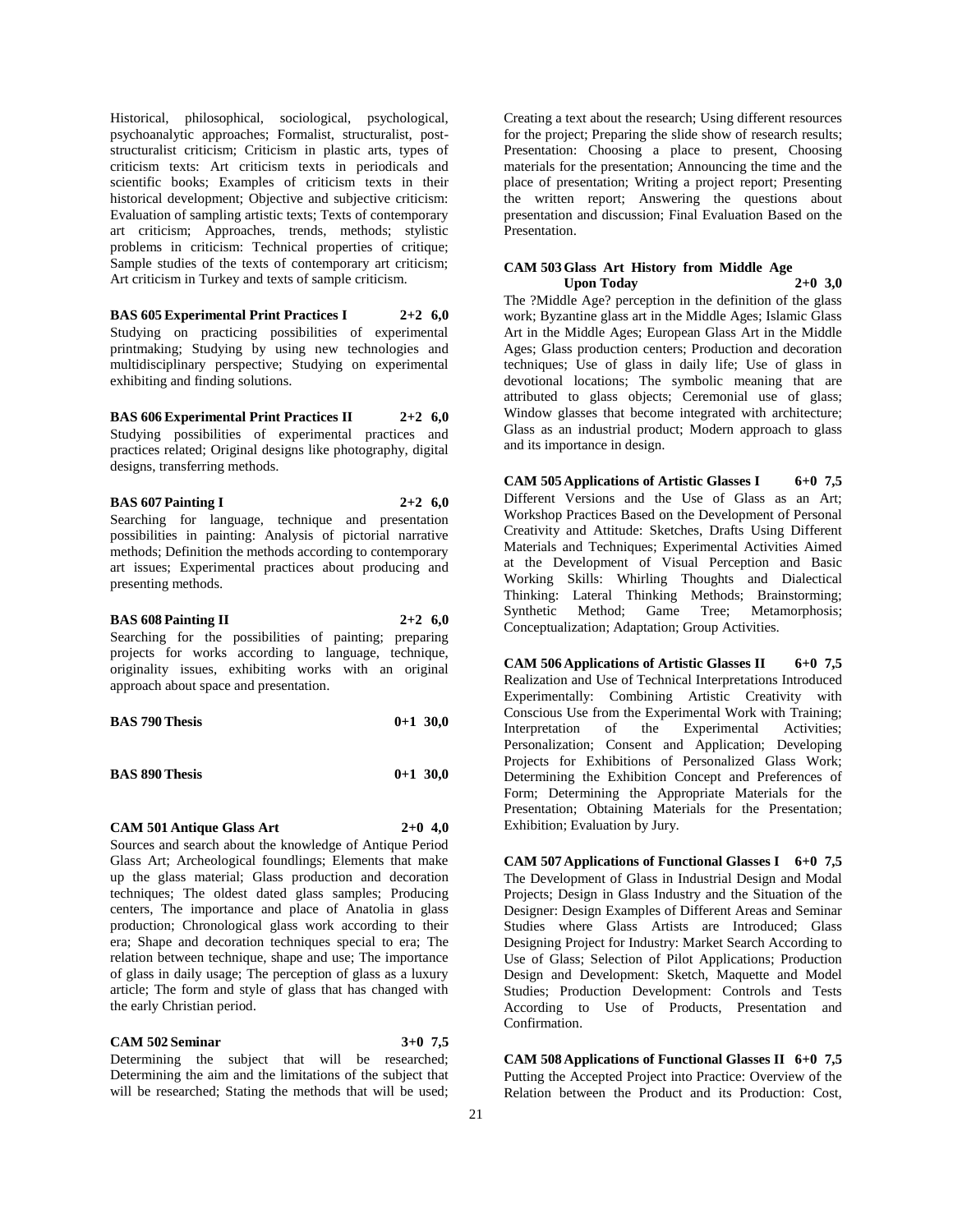Preference of Material, Relation between Material Production and Process; Model Construction, Molding Process, Test Production of The Product that Iis Supposed to be Put into Production, Operation Systems, Image Design Studies for Industrial Products; Studies Concerned with Presentation, Marketing Studies, Presentation of the Whole Project in a Seminar; Jury Evaluation.

### **CAM 509 Technological Glasses I 6+0 7,5**

Introduction; Traditional glasses; Classification of traditional glasses according to their production; Present conditions and latest development in the field, High technology glasses; Classifications according to their production methods and types; Changes in the production methods of high technology glasses, Their role in making human life more comfortable, The relationship of the newly produced glasses and art; Environmental consciousness: The investigation about the negative and positive effect of glass production to the ecological environment.

## **CAM 510 Technological Glasses II 6+0 7,5**

Introduction; The relationships between glass technology, art and design; Problem solving and the suggested solutions; The major advantages and disadvantages of new glass products in context of art, technology and design; Product design, modal development, laboratory work and the realization of the projects; Sociological effects of the field in the development in art and design.

### **CAM 517 Techniques of Coatings on Glass Surfaces I 6+0 7,5**

Function of Coating and Elements of Form: Basics of viscous flow, capillarity, and wetting; Multi-Layer Flow; Types of Simple Coating Flows: Knife, Bar, Dip, Air-Knife, Blade; Basic of Die Flow and Die Design: Slot, Extrusion and die coating; Use of Vacuum and Tensioned Web; Basic of Slide and Curtain Coating; Simultaneous Multilayer Coating; Rheology of Coating Liquids; Roll Coating, Gravure Coating and Printing; Fundamentals of Printing: Lithographic printing; Overview of Coating Process Visualization: Spray coating, Dip coating, Spin coating, Electroforming.

### **CAM 518 Techniques of Coatings on Glass Surfaces II 6+0 7,5**

Basic Coating Techniques Processed at Solid, Liquid and Gas Phases; Electrolytic, Thermo-chemical Plating, Thermal Spray Coating; Thin Film Coating Techniques at Liquid and Gas Phase; Enamel Coating on Glass; Electrophoretic Coating: Solution preparation, Surface preparation, Optimization of coating parameters, Deposition at constant voltage, Deposition at constant current, Limitation of film thickness due to crack formation, Drying, Curing.

| <b>CAM 790 Thesis</b> |  | $0+1$ 30,0 |
|-----------------------|--|------------|
|-----------------------|--|------------|

**EST 501 Aesthetics 2+0 4,0**

Understanding the Science of Beauty; Incorporate the Science of Beauty with Opera Art; Discussing the Differences between Art and Science; Determining Common Grounds between Art and Science; Differences in Discovery, Practice and Study Methods in Science and Art; Studying Concepts like Beauty and Ugliness, Funy and Sad, Tragic and Comic, Perception and Expression through Examples from the Opera Art.

**GRA 501 Type and Typographic Design-I 3+0 7,0** Description of Typography and Importance of Typography in Graphic Design; Historical Development of Typography; Basic Terms of Typography: Letter Anatomy, Typeface, Typeface Family, Typeface Weights and Styles, Font; Measurement of Type; Criterias on Typeface Classification: Typeface Classifications According to Sizes, Typeface Classification According to Serif Styles, Tyepeface Races: Old Gothic Typefaces; Roman Typefaces; Square Serif Typefaces; Sans Serif Typefaces; Scripts; Typefaces out of Races.

**GRA 502 Type and Typographic Design II 3+0 7,0** Typographic Resonance; The Union of Type and Image: The Interaction of Word and Picture, The Juxtaposition of Type and Image, Words within Images, The Fusion of Type and Image: Image as Letter, Letter as Image, Word as Image, Text Type as Image; Type as Environmental Image; Visual-Verbal Synergy; Type or Image Alone; Adding Turkish Character to Typefaces; Typefaces Design: Fontographer.

## **GRA 505 Advertising Design Project-I 3+0 6,0**

Creating Advertising Projects in keeping with the corporate Identity: Creating designs pieces for aimed crease in keeping with the target. Analysis of advertising medias according to target group, geographical placement and income. Interactive Advertising design on web. URL Advertising, e-mail advertising, direct-mail advertising, using web for different benefits. Studying a whole advertising campaign strategy and interactivity between different medias.

## **GRA 506 Advertising Design Project-II 3+0 4,5**

Professional problem solving stages; Analyzing the strategy and applying the strategy to the project; visual continuity and unity. Presenting a design in different forms. The aim of the director and the art director in creating process. And using graphic design literacy for the project Identity.

## **GRA 507 Seminar 3+0 5,5**

Analyzing contemporary graphic design works, Development of Graphic Design from the beginning till today. Studying conceptual graphic design works; Evaluation of the examples and creating alternatives. The effects of production techniques on Graphic Design. Evaluation of computer as a design tool and its effects on Interactive Graphic Design. Investigating the effects of the viewer and the directing philosophy.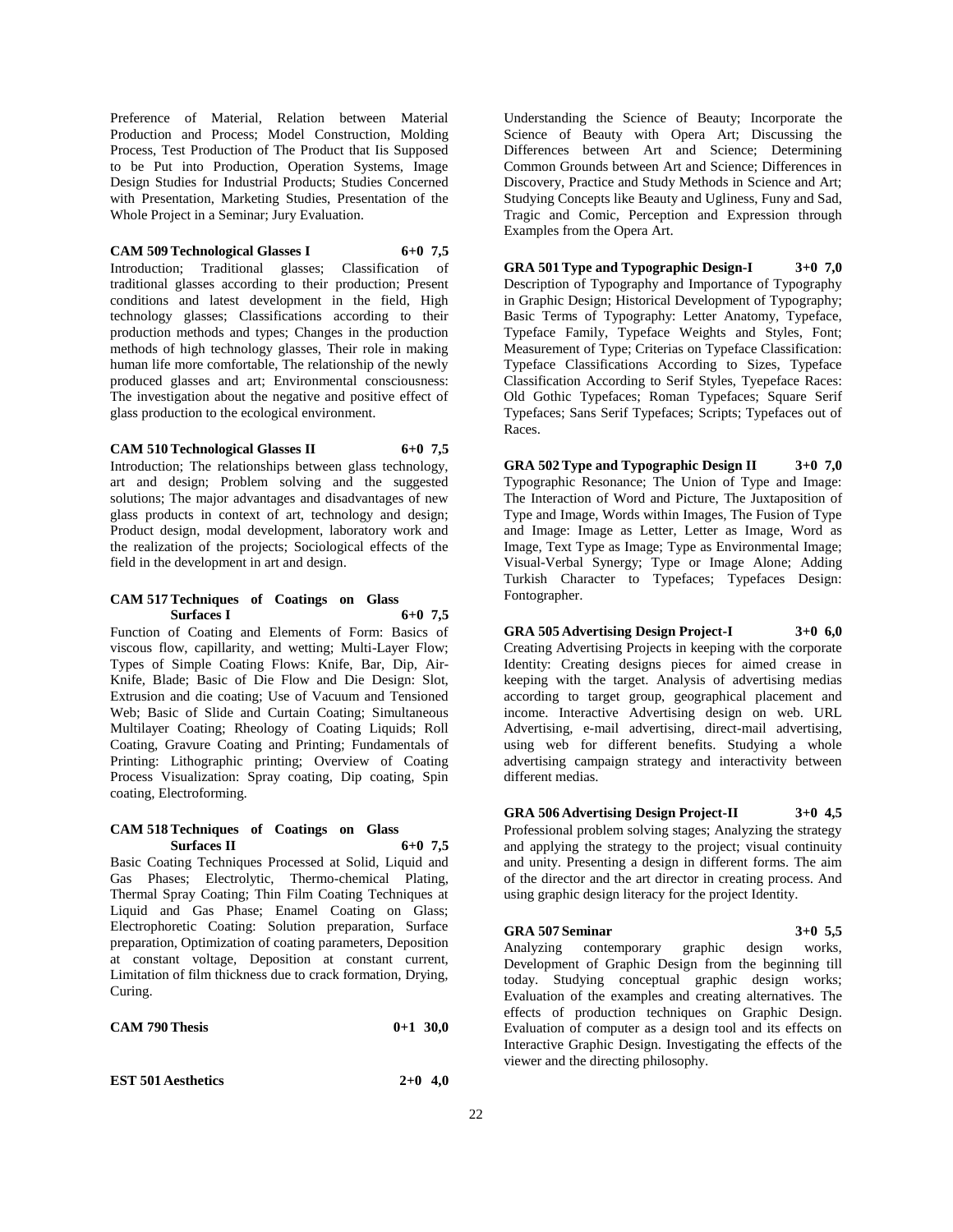### **GRA 513 Digital Illustration-I 3+0 5,0**

Defining Illustration; The use of Illustration in Graphic Design, the use of Illustration in publishing design, Industrial graphics, analyses of chosen samples; Illustrative expression techniques; digital Illustration, an overall look at the software?s that are going to be used; Adobe Illustrator, Macromedia Freehand, Photoshop, Painter, Introduction to Photoshop; the basics of the image; tools, icons, palettes, size and resolution, print and resolution, color modes, different formats.

### **GRA 514 Digital Illustration-II 3+0 4,0**

Converting photographic images to computer data; scanning techniques, rendering and painting; painting tools, rendering tools, brush options, and opacity, making selections and masking, text editing, filters, coloring, coloring tools, studying on different color modes, color maps, creating storyboard on digital media, definition of storyboard, aims, drawings of Introduction, development and conclusion frames, studying on advertising storyboards; proportion and timing.

### **GRA 515 Corporate Identity Design-I 3+0 5,0**

What is corporate Identity, the analyses of well-designed corporate Identity samples; creating design Identity. Designing symbols, the analyses of symbols in semiotic, semantic and pragmatic ways. Designing or choosing the typeface family that is going to be used in the corporate Identity. Creating shared systems in a design for the use of the corporate Identity in different medias.

## **GRA 516 Corporate Identity Design-II 3+0 4,0**

The use of the factors that defines corporate identity among graphic design. Designing user manual according to corporate identity, the production techniques of user manuals, examining the color palette and proportions. Preparing a design report within the user manual; The process of corporate identity design; checking dates on a calendar for the revisions and corrections in the design process.

### **GRA 517 Digital Video Editing-I 3+0 5,0**

Computer Data: Introduction to Adobe Premiere, converting an Image to computer data. Screen calibration in the media of digital video. Converting an Image to digital video and print media. The use of Fire wire, and editing an Image; digital coloring, color calibration, gray tones, RGB mode, Gamma correction calibration; Image processing in digital media; copying, pasting, distorting, curving, compressing and using different codecs, color transitions and changes, Image effects and image processing tools.

### **GRA 518 Digital Video Editing-II 3+0 4,0**

The relationship between a steady picture and movement. Converting a steady image to computer data. Timing of movement, the real-time sound design and movement design. The transition of the scenes, sound, digital video: converting a moving image to computer data, defining the movement time, speed set, editing, sound effects, creating movie, the design of scenery and writing scenario, the

composition of steady and moving images; Presentation, preparing AVI, converting video bands, DVD calibration, the usage and selection of codec for DVD and DVD measurements.

### **GRA 519 Multidisciplinary Graphic Design Projects I 3+0 7,0**

Definition of Design; Definition of Art; Relation of Art and Design; Multidisciplinary Approaches; Multidisciplinary Design; Multidisciplinary Approaches to Institutional Identity; Multidisciplinary Approaches to Advertising: Outdoor Advertising, Guerilla Marketing; Web Design and Interactive Design; The New Dimension of Graphic Design; Multidisciplinary Graphic Design Projects.

### **GRA 520 Multidisciplinary Graphic Design Projects II 3+0 5,0**

Sub Disciplines of Graphic Design: Typography, Photography, IIlustration, Printmaking; Relation of Graphic Design and Other Design Disciplines: Interior Design, Industrial Design, Fashion Design, Engineering, Architecture, Curatorship, Exhibition Design, Event Management, Presentation Design; The Fusion of Art and Graphic Design; Multidisciplinary Graphic Design Projects.

## **GRA 523 Graphic Printmaking I 3+0 5,0**

Indentification and Application of Printmaking in Terms of Graphic Design: Introducing Silkscreen, Engraving, Lino-Cut and Wood-Cut with Examples; Searching for Technical Solutions and Materials; Technical Selection in Context of a Given Subject; Applications: Reproduction in Monochrome Printmaking Technique to Visualize the Problem of Graphic Design Language; Presentation of the Project: Numbering, Signature, Exhibition and Presentation.

## **GRA 524 Graphic Printmaking II 3+0 4,0**

Making Graphic Design Applications Using Printmaking Techniques: Silkscreen, Engraving, Lino-Cut and Wood-Cut Techniques into Multi-Color Applications, The Subject of the Problem Considered in the Context of Multi-Color Printmaking Techniques; Applications: Reproduction in Multi-Color Printmaking Technique to Visualize the Problem of Graphic Design Language; Presentation of the Project: Numbering, Signature, Exhibition and Presentation.

### **GRA 525 Calligraphy 3+0 5,0**

Calligraphy: Technical Information Steps: Typographical Anxiety, Form, Field, Balance, Editing, Espas; Steps to Creating Composition: Horizontal and Vertical Planes System Anxiety, Forms Relationship Between Parallelism, Word-Line-Area Rank Espas Problems, Black-and-white, full-empty Balance Creation; Research and Monitoring Process; Experimental Process: Materials Usage, Use of Color; Interdisciplinary Trial Process: Material Selection clarification, clarification of the method, Design Realization for Action; Display and Presentation Phase.

# **GRA 527 Environmental Graphic Design 3+0 5,0**

Mekan ve Grafik Tasarım: Grafik tasarımın mekan ile ilişkilendirilmesi, Mekan tasarımı ve grafik tasarımın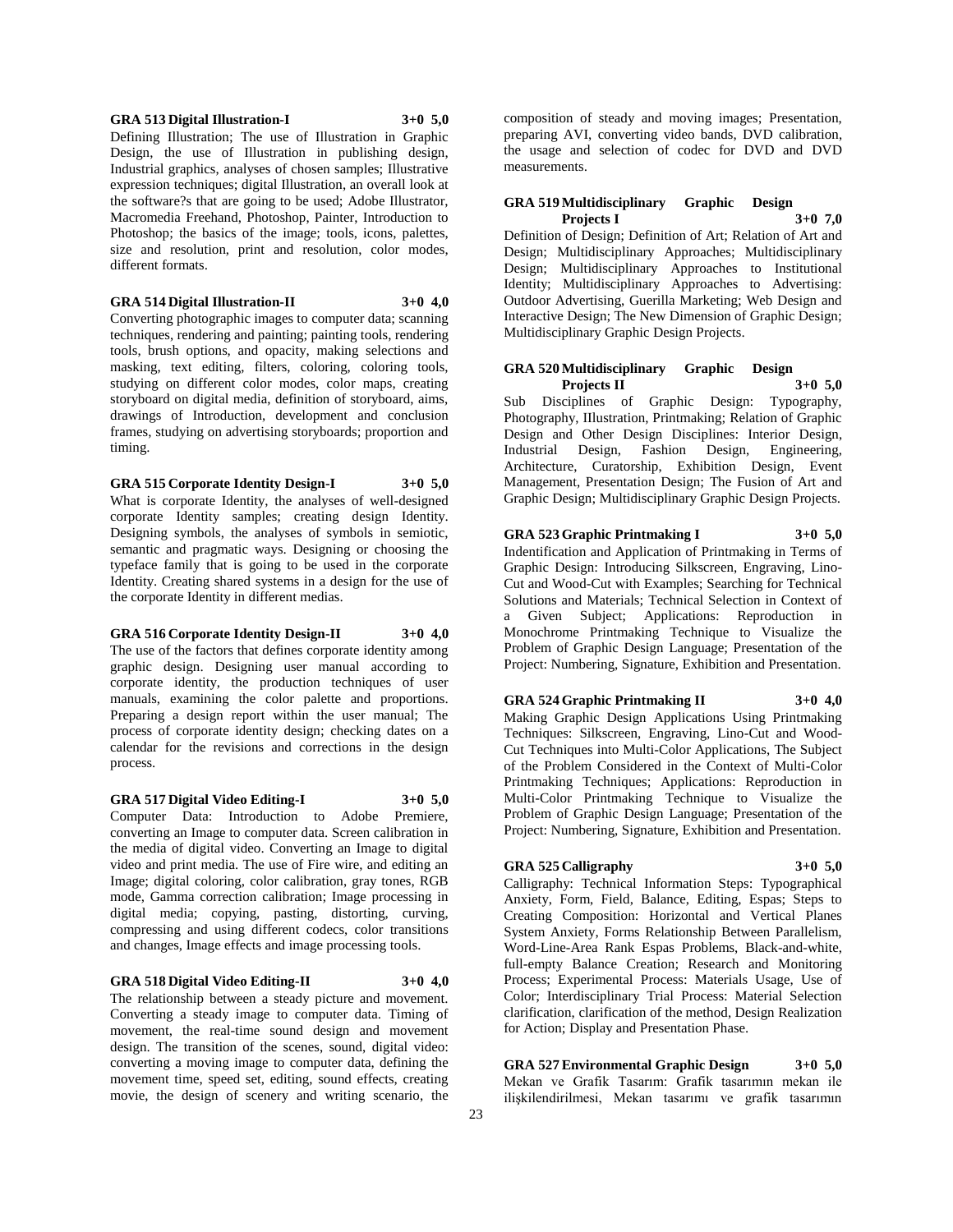birlikteliğinin sorgulanması, Grafik tasarımcının mekandaki rolünün sorgulanması, Görsel iletişimin üçüncü boyutu: Mekanda grafik tasarım aracılığı ile görsel iletişim, Üç boyutlu uygulamalar, İç mekan ve dış mekanda grafik tasarım, Çevresel grafik tasarımın görsel kimlik oluşturmada rolünün sorgulanması, Çevresel grafik tasarımın üzerine bilgi ve fikir araştırmaları, Proje belirleme ve uygulama, Projenin sergilenmesi ve mekanda deneyimlenmesi.

**GRA 528 Entrepreneurship in Art and Design 3+0 4,5** Entrepreneurship Process: Basics of entrepreneurial thinking, Developing creative business ideas, Types of entrepreneurship; Developing a Business Plan: Marketing plan, Production plan, Management plan, Financing plan; Creating a Business Model: Process design, Process monitoring, Scheduling; Business Establishment Process: Creating an entrepreneurial team, Business plan evaluation, Legal establishment, Using support mechanisms, Increasing productivity by designing business process.

### **GRA 529 New Media Art 3+0 5,0**

Understanding Digital Culture: Computers, Hypertext, New media technologies, Information society, Network society, Network economy, Network arts, Programme, Interface baced communication, Virtual reality, Augmented reality, Simulation, Immersion, Interaction, Video games, Robotics, Populer culture; Contemporary art practice: Conceptual art, Performance art, Installation art, Creative writing, Story telling; Digital Art: Interactive art, Database aesthetics, Glitch art, Net art, Hacktivism, Code art, Digital poetry, Robotic art; New Media Theorists, New media Artist, Curators.

## **GRA 601 Experimental Graphic Project I 3+0 5,5**

Graphic design as an expression style; improving personal expression styles; basic material and application methods; conceptual project systems; alternatives for project production out of the borders of customer satisfaction; graphic design dimensions as sound and image; the borders of graphic language in digital environment and of modern material; the relationship between art and graphic design; visual communication as art; improving personal style.

## **GRA 602 Experimental Graphic Project II 3+0 4,5**

Dimensions of experimental design and modern tendencies: those who passed over world art and design borders; the difference features of graphic language and its overlap with the disciplines; graphic design as an art: New tendencies in typographical applications: Typography as a communication tool, experimental typographical cases, typographical effect as an image and its experimental use.

### **GRA 603 Research Project I 3+0 5,5**

Forming and Ending a Research Project within the Framework of Scientific Research Methods: Graphic Design, Graphic Design Training, Institutions Teaching Graphic Design, Graphic Production Methods, Graphic Design Training and Determining Topics of Problems occurring with regard to Social, Cultural, Educational and

Technical Developments and Research Applications. Finding Solutions.

**GRA 604 Research Project II 3+0 4,5** Forming and Ending a Research Project within the Framework of Scientific Research Methods: Graphic Design, Graphic Design Training, Institutions Training Graphic Design, Graphic Production Methods, Graphic Design Training and Determining Topics for Problems occurring with regard to Social, Cultural, Educational and Technical Developments and Research Applications. Finding Solutions.

**GRA 605 Experimental Typography I 3+0 5,5** Traditional Typographical Rules and Evaluation of Methods: Choosing the Correct Typeface, Methods of Deciding on the line Length, Comparing Different Typefaces. Avoiding Unusual Arrangements, Correct Espaslama, Methods and Rules for Alignment, Checking the Text, Critical Approaches for Traditional Typographical Rules; Breaking the Rules and Points to be Considered; Applications for Breaking the Rules of Traditional Typographical Rules, Experimental Approaches.

**GRA 606 Experimental Typography II 3+0 4,5** Traditional Typographical Approaches; Handwriting and Typo graphics; Three Dimensional Typo graphics, The Architect of Typo graphics and use in Interior Architecture; Level Typo graphics, Typo graphics as Image: Letter as Image, Word as Image, Text as Image; Visual Oral Synergy, The Effect of Experimental Typo graphics on Visual Language; ASCII Art: What is ASCII Art? What is it not? Why is ASCII Art Preferred? Important Points when Producing ASCII Art; Siglet Design, What is Figlet? ASCII Fonts.

## **GRA 607 Art Book I 3+0 4,5**

History of Book; Handwritten Books; Writing Styles used in Handwritten Books: Gothic, Textura, Fragture; Picturing Methods in Handwritten Books, Miniature and Printing, Historical View of Miniature, Important Masters, Copying Methods, Lithography; Samples of old Art Book Examples; Binding Methods, Gilding and Marbling, Art Book Approaches and Applications Considering Art Books.

### **GRA 608 Art Book II 3+0 4,5**

Modern and Experimental Approaches towards Art Books; Technical Research and Experiments: Watercolors, Gouche paint, , coloring pencils, Effects of oil-based paints, Experimental Approaches within Artistic Printing Techniques: Researching Different Materials: Paper, Manual Papers, Materials apart from Paper, Experimental Approaches for Binding and Folding Systems; Art Books.

## **GRA 609 Web Design I 3+0 4,5**

What is the World Wide Web?; View of HTML, Web Design Principles; Planning a Web Site and Constructing the Site Diagram; Constructing Home Pages; Constructing a Web Page: Scanning Images, Folder Names and Additions, Typographical order and points to be Considered,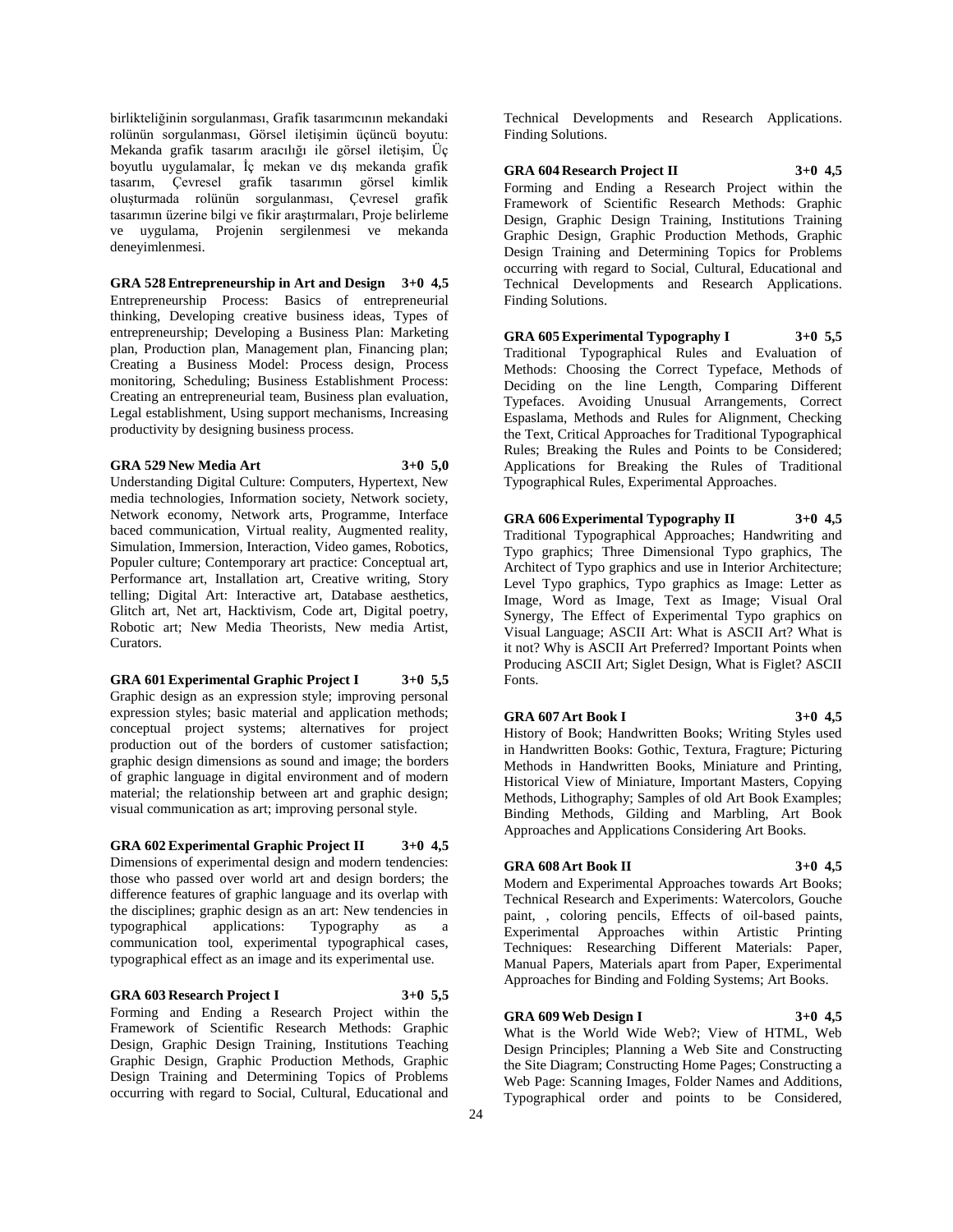Background color Design, Background color, Active Key Design; Transferring the Site to an Internet Environment.

## **GRA 610 Web Design II 3+0 4,5**

Constructing and Placing the Moving Image to be Used on a Web Page; Analysis of well-designed Web Sites; Institutional Web Sites; Commercial Web Sites; Personal Web Sites; Web Sites of Artists and Designers; Forming Information resources on Web Pages and Collecting Information; Constructing Web Sites and Publication Applications.

## **GRA 611 Presentation and Introduction Graphic I 3+0 4,5**

Presentation in the Digital Environment: Direct Presentation Systems, Kiosk, Introduction Panel, Reflection Systems; Presentation Techniques; Indirect Persuasion Presentation Systems; Video Presentation, Numerical Interaction Presentation Systems, Portable Presentation Systems such as CD-ROM, DVD, VCD, Presentation Systems with Consecutive Image Systems; Visual Structure and Sound Communication: Sound Analysis and Simple Editing, Sound Editing Writing; Recording.

### **GRA 612 Presentation and Introduction Graphic II 3+0 4,5**

Presentation in the Digital Environment: Formation and Use of Visual Materials, Digital Visual Editing Writing, Comparing Writing and Method; Improving Visual Language and Style in Presentation Systems; Presentation Identity and Identity Continuity; Analysis of Active Digital Presentation Systems; Interactive Presentation with Web Connection; Implications and the Future of Presentation Systems.

| <b>GRA 790 Thesis</b> | $0+1$ 30,0 |  |
|-----------------------|------------|--|
|                       |            |  |

**GRA 890 Thesis 0+1 30,0**

### **GSE 510 Ethics of Science and Research Techniques 2+0 7,5**

Basic Concepts: Ethical and moral issues in science; Ethical Issues Prior to, During and After Research: Possible participants, Permission, Data recording and rights, Data security, Privacy and restrictions; Stages of Research: Literature, Identifying the problem, Reading and summarizing resources; Determination of Methodology: Survey, Interview, Observation, Data collection and analysis; Survey Research: Types, Validity, Reliability, Methods; Interpretation of Findings; Reporting on Findings and Research Process.

### **HYK 501 Material in Sculpture and Technical Interpretation I 4+0 8,5**

Sculpture after Constructivizm, Bauhaus, Dadaizm, Kinetic Art, Land Art, Junk Art and Modernizm, Sculpture and location, sculptures for indoor and outdoor, visual and

physical relations between the materials used for sculpture and location, material and technical problems, having the sculpture sketches for known locations, drawings and models conception, evaluation of material, techniques and style, application of sculptures to known locations.

### **HYK 502 Material in Sculpture and Technical Interpretation II**

Materials and Techniques used in the art of sculpture: Examining of stone and metal with the intervantation of works belong to the old civilizations lived in Anatolia in the museums, relations between material and technical forming, usage methods of contemporary materials and technology in sculpture / art, Contemporary material suggestions for original sculpture conceptions, drawing and models, relations between sketch and material, appropriateness with conception and style, application of conceptions with determined material.

### **HYK 503 Contemporary Interpretation in Sculpture I 4+0 8,0**

Testing of the acquired main knowledge and applications during B.A. on the works of chosen national or international artists, evaluation of past for present, the application of the B.A.knowledge parallel to the masters of sculpture. Analysis: Comparing the daily objects and natural studies on the given sculpture artists and finding out the similarities and differences.

### **HYK 504 Contemporary Interpretation in Sculpture II**

Visiting museums and galleries, model, drawings, photograph, giving information, looking for the parallel denominator between the cultural value of a chosen region and the method of a student. Applications, searching for the style on known samples, data collecting, analyzing with the sight of visual language. Synthesis related to chosen topic, making whole, supporting and searching for the different views.

### **HYK 505 Seminar 3+0 7,5**

## **HYK 601 Materials and Use of Materials in Sculpture I 4+0 8,0**

Approaches to Sculpture from Prehistorical Ages to Today: Analysis by form, material and technique; Relation between Sculpture and Space: Material, Technique, Form; Materials and Techniques of Outdoor Sculptures; Effects of Techniques and Materials on Contemporary Sculpture; New Techniques and Material for Scupltural Practises; Form Research for Original Sculpturemaking; Sculpturemaking Practices in a Predetermined Subject.

## **HYK 602 Materials and Use of Materials in Sculpture II**

Analysis of Contemporary Sculpturein Terms of Form, Material and Technique: Subject, Concept and Material Relations; Research on Different Viewpoints on Sculpture, Supporting Multi-perspective Approaches; New Materials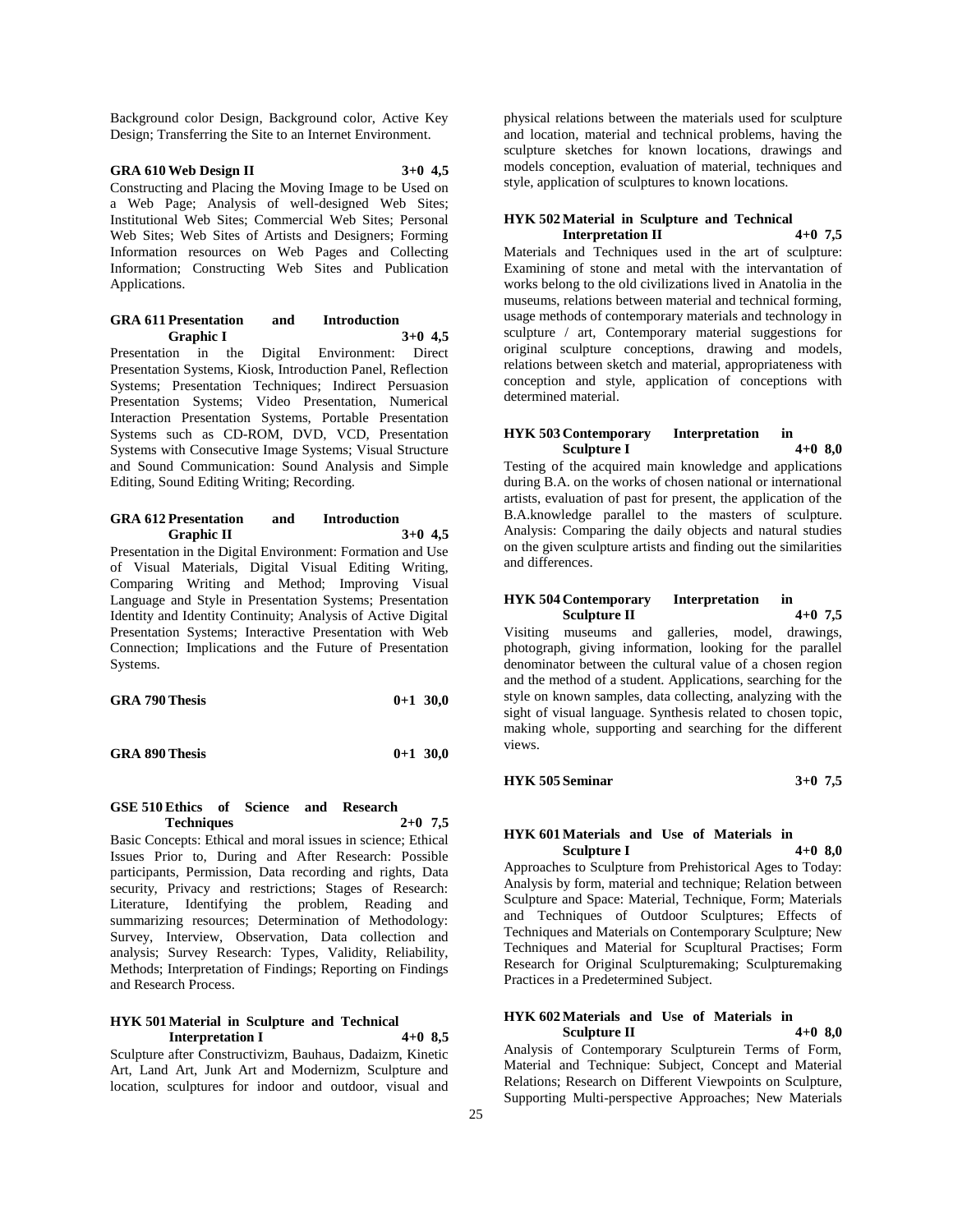and Technical Advices on Sculpture Applications; Research of Form to Create an Original Sculpture: Data gathering, analysis and synthesis; Original Sculpture Applications.

## **HYK 605 Form Analysis I 4+0 8,5**

Visual Feeding: Education of looking and seeing works, Reevaluating the artist, Formal characters of objects in daily life; Analysis: Research on similarities and differences between art objects and real life objects, Comparison of daily life objects and their reflections created sculptors, Rediscovering nature.

### **HYK 606 Form Analysis II 4+0 8,5**

Forcing the limits of student's fantasy world by observing all kinds of daily life objects; Feeling the ultra-natural forms of ordinary objects by acquiring a new perception and using it in an art from of their own creation.

## **HYK 607 Relationship of Environment And Form I 3+0 7,5**

Theoretical Approach to Environment: Researching relationship between humans and environment through sociology, Relationship, contradiction and harmony concepts; Reading on Existing Physical Environment and Places: Interdisciplinary approaches, Multi-aspect readings; Different Scales of Environmental Relationships; Research on different scales such as urban, zone, square, street, building.

### **HYK 608 Relationship of Environment And Form II 3+0 7,5**

Elements of Physical Environment: Relationship between these elements and environmental continuity, Different dimensions of relationship between environment and form, Different scales of spatial continuity and interface concept, Taking up Environment as Data on the Form Design, Supporting with visual materials on the different scales of the environmental relationships, student projects.

### **HYK 609 Light and Color in the 20th-Century Sculpture I 3+0 7,5**

Relationship Between Light and Color: Analysis of the sculptures of artists that bridged tradition and innovation in the 20th century; Seeing: Physical and physiological effects of light; Structure of the Eye and Perception of Light; Relationship Between Light and Form in Cubist and Post-Cubist Works; Balance of Light in the Brain and the Eye; Light Values and Balances in Visual Expression; Relationship Between Light and Form in Expressionists; Changing Sculptural Structures After the World Wars.

### **HYK 610 Light and Color in the 20th-Century Sculpture II**

Physiological and Psychological Effects of Colour in Scupltures of the 20th Century: Light and color relations; Color in Pyhsics; Spectrum of white light, Refraction, Color frequencies and wavelengths; Use of Color in New Realism and Popular Culture Sculptures; Structural Characteristics of Colors and Their Interaction with Each Other: Contrasts of color, Psychology of colour; Color and Function, Color

and Form, Color and content; Color Harmony; Function of Light and Color in Three-dimensional Works Produced in the Last Decade of the 20th Century.

| HYK 790 Thesis |  | $0+1$ 30,0 |
|----------------|--|------------|
|----------------|--|------------|

| <b>HYK 890 Thesis</b><br>$0+1$ 30,0 |  |  |  |
|-------------------------------------|--|--|--|
|-------------------------------------|--|--|--|

## **İÇT 501 Art Theory I 2+0 5,0**

The Definition of the Art, The art in general sense, The art in Special sense, The classification of the plastic art, The Definition of the Art Theory and its features. The classification of the Art Theories; The function of each class, The Art Theories according to the artist, The Art Theories according to the customer, The fashion difference in art and art theories, Introduction of the Contemporary Art Theories.

**İÇT 502 Art Theory II 2+0 4,5**

Art Psychology. The Contemporary Art Concepts Examples covering the aesthetic and philosophical fields. By starting from these examples at first in writing art and then in plastic arts applications, to show practically how these concepts in the drawing and in sculpture can be applied. To analyze the great art works causing the certain arts concepts.

## **İÇT 503 Design Theory I 2+0 5,0**

The Design Concept; Design history, The Historical requirements, the contemporary formation The periodical Design, Knowledge, the knowledge theories, Design. The technical-technological relations, Design periodical Levels, Bauhaus and The faults, The Deficiencies. London Design Conference; Design-Art Conflict Design Theories; Dialectic Design, Pragmatics, Performance Tree Theory, Indicator Science Theory, Analytical Theories, Traditional Theories, The Basic Concept of The Design; The period the quantity , the quality, The phenomenon, the concept, the content, the abstract, the abstraction, the inspiration, the inversion. The creative, the aesthetic object, the aesthetic exceeding, The entropy, Eeurytm. The Design-Site Requirements; The Design-Ecology, The Design-Usefulness The Site; The past, the present, the future-Designs.

### **İÇT 504 Design Theory II 2+0 4,5**

The analysis of the design period. The Design Steps; The problem, the Procedure and the method related to the problem. Collecting Again; The Research and the Sources Finding. Designing. Intellectual Animations, the Intellectual Simulation Techniques, Finding-Inspiration. Inspiration Finding Methods; Model (Design Summery), Model Development, Decision-Production; Perception Concept, General Approaches, Jung Concept, Freud Concept, Pavlov Concept, Gestalt Concept. Inventional Methods; Analogies, Brain Discussion, Synectic Technique, Lateral Technique. Design and Modern Trends; Performance, Happenings, Process Art, Action Art, Installation, postmodernism and design.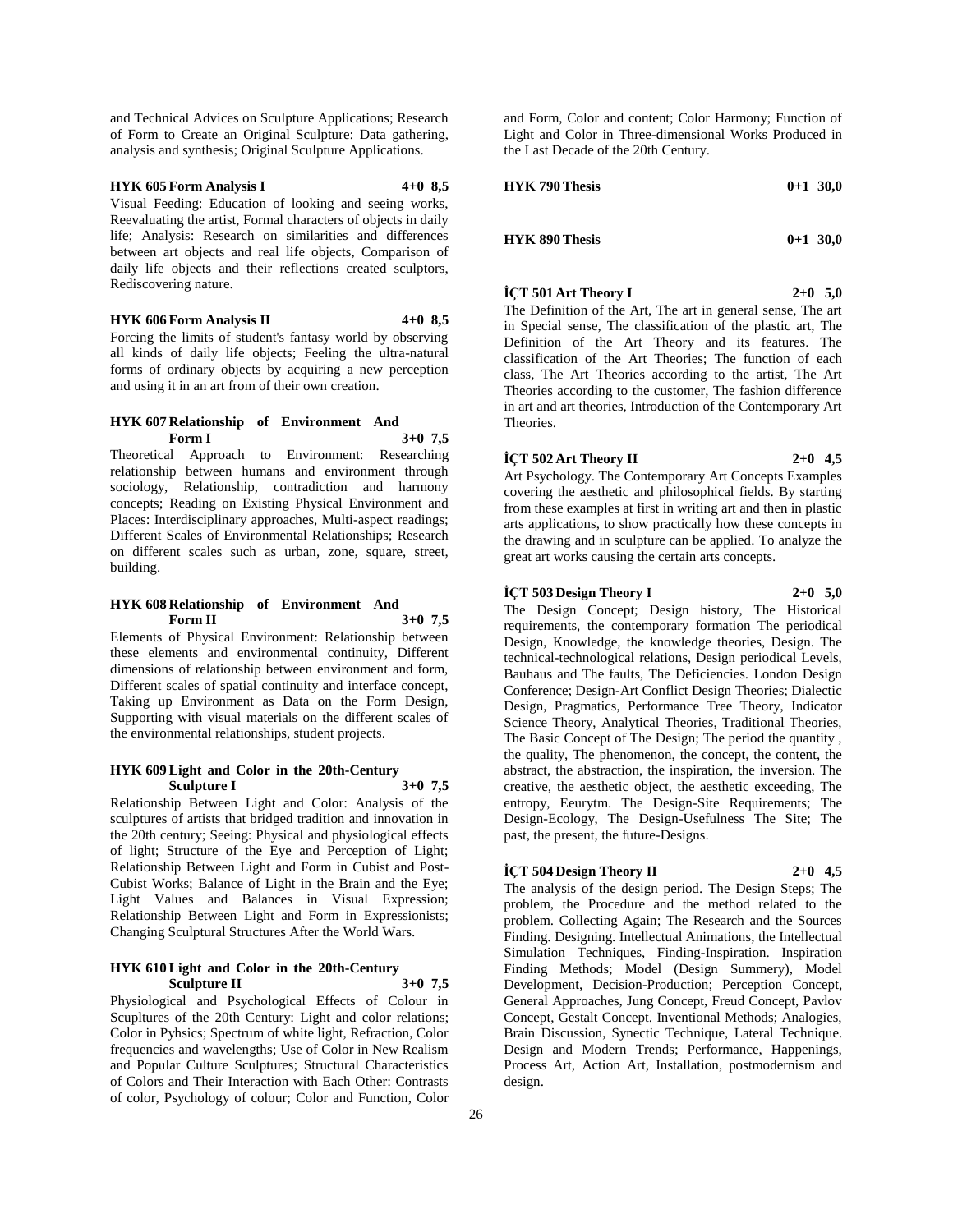### **İÇT 507 Furniture design and Conceptual Approaches 3+0 4,5**

Different design methodologies on furniture design. Relation between designer-user-manufacturer according to manufacturing process. Interface between user and space.

## **İÇT 508 Seminar 3+0 5,0**

**İÇT 513 Design Studio I 3+0 5,5**

Forming a Design Problem that is Caused by Special Conditions with Different Reasons, Independents From Space, Time and has a Theoretical Base; Analyzing this Design Problem through Different Approaches and Theories that would be Gotten by Literature Researches; Developing Proposal for Solution to this Defined Design Problem through a Contemporary Approaches; Computer Aided Design and Presentation.

### **İÇT 514 Design Studio II 3+0 5,5**

Forming a Design Problem through an Approach that Criticises Present Physical Environment, Defines Strong Spatial Relations; Analyzing this Design Problem through Different Approaches and Theories that would be Gotten by Literature Researches; Developing Proposal for Solution to this Defined Design Problem through Contemporary Approaches; Computer Aided Design and Presentation.

**İÇT 517 Professional Ethics 3+0 5,5** Definition and Fundamentals; Ethics in Society and Universal Values; Definition of Social Responsibility; Ethics in Interior and Furniture Design: Ethical Values in Design Process, Ethical Values in Application Process, Ethical Values in Among Colleague; Privacy: Privacy and the Sanctity of Private Lives; Ethics in Visual and Print Media for Interiors; Principles in Professional Ethics.

### **İÇT 518 Continuity in Interior and Environmental Design 3+0 5,0**

The concept of sustainability: Reasons, which make this concept; change in the public sense, change in the physical conditions and the reflections of these to the design. The need of sustainability in the physical environment; theories of urban design, Heiddeger and the philosophy of architecture, Shultz and the theory of place, Lynch and the image of the city. The lesson will be supported with research, develop and evaluate in Eskisehir example.

## **İÇT 519 Phychology and Space 3+0 5,0**

Psychology-Space Relations; Need to Territorial Space, Personality-Identity, Personal Distance, Social Distance, Territory, Privacy, Psychology of the User: Space Effects People, Examples on the Topic, House, Sacred Place and Working Space, Commercial Spaces; Analysis of Different Spaces and Users on this View; Psychology of the Designer, Different Designers and Their Approach.

**İÇT 521 20th Century Interior Design History 3+0 5,0** Industrial Revolution and social-economic and technological changes in this period. Modernism (1856- 1914) Avant-Garde (1915-1933)- Art Deco (1925-1945) After War Period (1945-1960) Anti Design Period (1965- 1976) Postmodernism and infhences of these periods on interior design.

**İÇT 523 Computational Design 3+0 6,0** Basics of Computational Design: Algorthym, Programming, Scripting applications in 3D modelling applications, Examples of computational design, Domain of computational design, Creation of a computational design project in interior design context: Specifying the computational design platform, relation between computational design and physical production, Production of ptotype of an interior design object with computational design: Specifying the proper material, Specifying the proper production method.

**İÇT 524 Human/User Centered Space Design 3+0 6,0** Contemporary Approaches to the Concept of Design: Origin of design, Historical overview of the perception of design; Design as a Process; Design Thinking: Design thinking in the historical process; Elements of Design Thinking; Human/User-Centered Design: User experience; Design Experience; Contextual Analysis of Factors Affecting the Experience; Designing Experience Environments: Analysis of theoretical approaches and case studies concerning experience environments.

## **İÇT 525 Material Design 3+0 6,0**

Main Concepts of Material Design: Material, Component, Structure; Use of Materials in Interior Design: Finishing, Lighting, Equipment, Furniture; Material Types: Organic materials, Inorganic materials, Composite materials; Material Relations: Material and functionality, Material and aesthetics; Design Approaches: Modular design, Hybridization, Functional improvement, Aesthetical improvement; Techniques in Material Design: Molding, Forming, Subtraction, Addition, Multiplication, Disassembly, Compacting, Curing, Melting, Finishing.

**İÇT 601 Design Researches Workshop I 3+0 6,0** Conceptual, And Theoretical Approaches To Design Concept: Historical view to fundamental questions of the design; Interdisciplinary relations, and interactions, Intellectual infrastructure of the design, Problems And Expansions To Be Occurred In The Near Future: Critical readings, Making infrastructure to an article via researching, determining, and evaluating design problems.

**İÇT 602 Design Researches Workshop II 3+0 6,0** Interaction of technology, and design concepts: Interaction of technology and human, design concept, development process of the design and usage of the technology for the application, New Tendency On The Design: New concepts, approaches, and production facilities, Making infrastructure to an article via researching, determining, and evaluating design problems.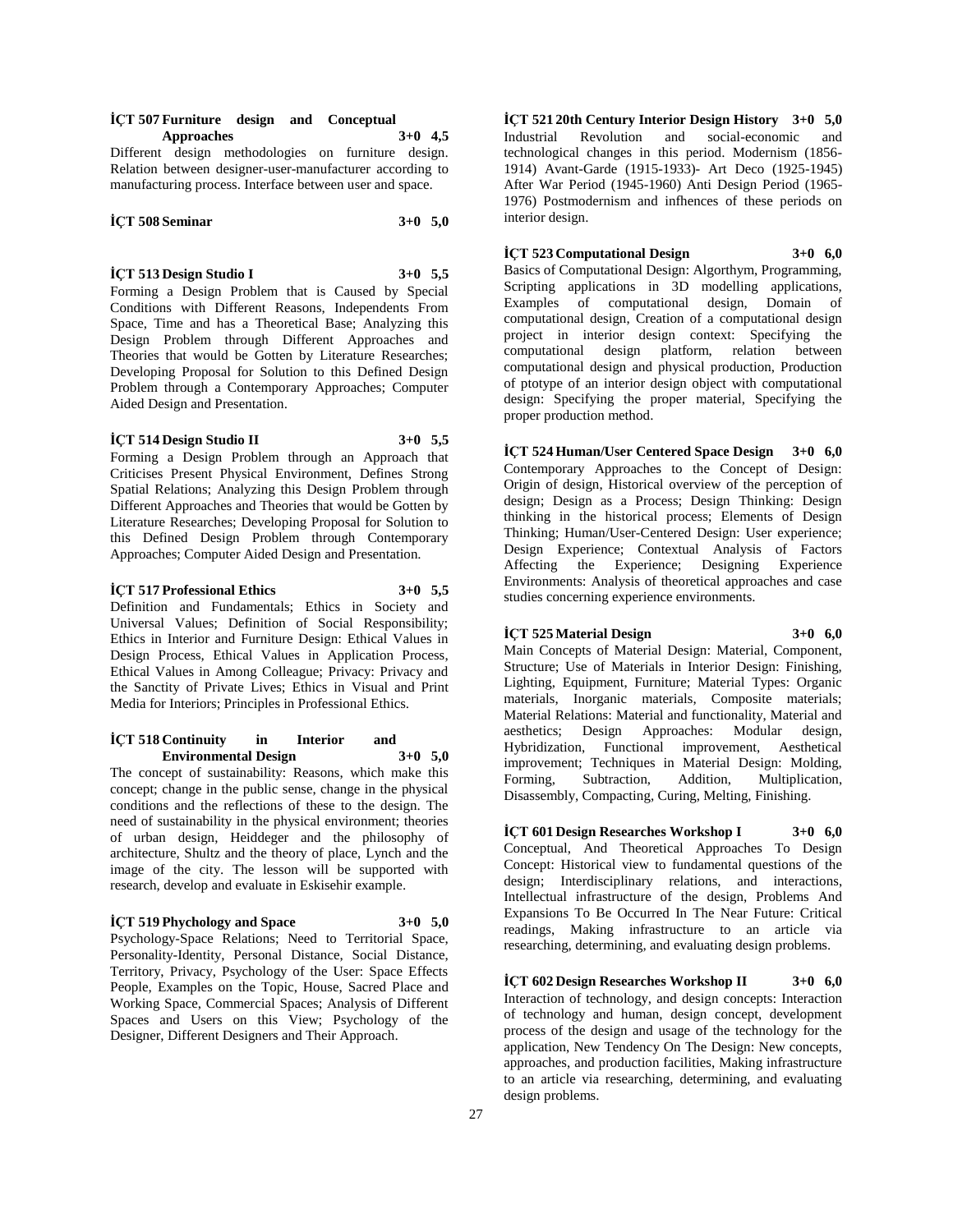**İÇT 603 Spatial Relationships and Interfaces 3+0 6,0** Theoretical approach on space and relations: Researching relationships between humans and relationship between places together through sociology, Relation, contradiction and harmony concepts; Reading of existing physical environment and place: Interdisciplinary different approaches and different readings, Historical and cultural continuity concepts and contributions of historical process to spatial reading, Requirements of multi-aspect readings; spatial relationship and spatial continuity: Different dimensions of spatial relationship, Concepts of spatial continuity and innerface at different scales, All innerfaces from scale of city to interior spaces, places, doors, windows, walls, halls, city walls, streets, avenues, etc.; Importance of spatial continuity and concept of integrated design at the spatial design, Importance of evaluating the interior design with these approach; Supporting this lesson with visual material and studies that are made by students through decisions and evaluations at the different scales.

**İÇT 605 Globalisation, Identity and Design 3+0 6,0** Culture as a dimension of globalisation. Importance of the culture in terms of the globalisation. Making infrastructure of the globalisation in the process of the Modernism-Postmodernism. Global culture and efficiency of the design. Importance of the global ethic, social ethic, cultural ethic in the design process. Culture-Identity and Design relations. Effects of the globalisation from personal identity to social identity and identity problem on design approaches.

**İÇT 606 Aesthetic Criticism on Interior Design 3+0 6,0** Appreciation judgement and norms (emotional, subjective, enjoyment, like), Value judgment and norms (social, objective), Reflection (Success at the reflecting truth, Success at reflection effect.), Expression (Success at expression and transfer, Orginality, Sincerity, The power of the dream, Social, moral value of the reflex.), Aesthetic (Limitation with religious, moral, political, traditional values, limitation with only aesthetic.), Formal criticism, "New criticism" on Interior Design, Criticism in terms of design principles. (Balance, unity, wholeness, harmony, domination, reconciliation, originality.) Constructivist criticism (personal constructivism, social constructivism), Postmodern criticism (Postmodern information "chaos", Postmodern present, "Endness", Postmodern constructivism, "Isolation", Criticism of Noncriticism, ?Aesthetic and Nonaesthetic? dimensions and criticism.

**İÇT 607 Earthquake Security and Space Design 3+0 6,0** Living With Earthquake Consciousness: Earthquake security and space design; Nonstructural damages and life safety, Historical analysis based on concepts of spatial relationships and innerfaces, and house to reduce the nonstructural damages: Houses in ancient settlement, Houses in traditional Turkish city settlement, The effects of westernization period on the house space design and its usage, Changings on houses in the period of the republic, evaluation, conclusion, and suggestions for making data to the design problem.

### **İÇT 608 Boundaries of the House During First Half of the 20th Century 3+0 6,0**

Home, House and Housing; Forces determining the House Form: Physical Forces, Social Forces; House and its environment; Boundary and the house, Inside-outside, inside-inside relationships, Conditions of Modernity: House and housing during the first half of the 20th century; House and its changing boundaries, Modern Movement in Turkey: Changing relationships different examples of the period, Case Study: First houses of Bahçelievler, Case studies with students.

### **İÇT 609 Analytical Approach on Interior Design 3+0 6,0**

Analytical Method: Definition, Process, Approaches in the historical process, Fields of the usage and the technics; Part-Whole with time, flexibility, structural component, shortterm transformations, analysing of evolutionary long-term nontransformation principle, Analytical Evaluation Of The Visual And Spiritual Approaches On Interior Design; Analysing and Evaluating data.

**İÇT 611 Consumption and Design 3+0 6,0** Relationship between Production, Consumption and Design: Effects of production on design, Effects of consumption on design, Effects of design on consumption; Relationship between Producer, Consumer and Designer: Common design, Custom design, User design; Production Types: User production, Custom production, Mass production; Relationship between Consumption and Needs; Relationship between Consumption and Marketing; Need for Change in Products: Consumer trends, Market trends; Product Life Cycle: Production, Consumption, Disposal; Alternative Methods in Product Change: Repair, Do it yourself, Design it yourself, Reuse, Upcycle, Recycle.

### **İÇT 612 Formation of Determination of Semantic Quality in Interiors 3+0 6,0**

Interior Space: Definition, Components, Physical and semantic limitations; Semantic Subjectivity and Objectivity; Psychological Factors on Social and Cultural Body; Developing New Methods in Interior Design; Use of New Methods in Data Analysis.

## **İÇT 613 New Museology-Cultural Heritage and Museum Space Design 3+0 6,0**

Conceptual Change of Museum and Its Definition in the Historical Process: The concept of new museology: current expansions of museology science; Contemporary Museum and Its Relations with Cultural Heritage: Concepts of tangible and intangible cultural heritage and their effects on museum space design; Diversity of Interventions for Adaptations of Cultural Heritage Buildings to Contemporary Museum Function; Designing Museum Space as an Experience Environment: Design input for the museum space; Changing Design Approach for Museum Space from Modern to Postmodern Period: Characteristics of the concept of postmodern museum and analysis of other innovations related to understanding of contemporary museum.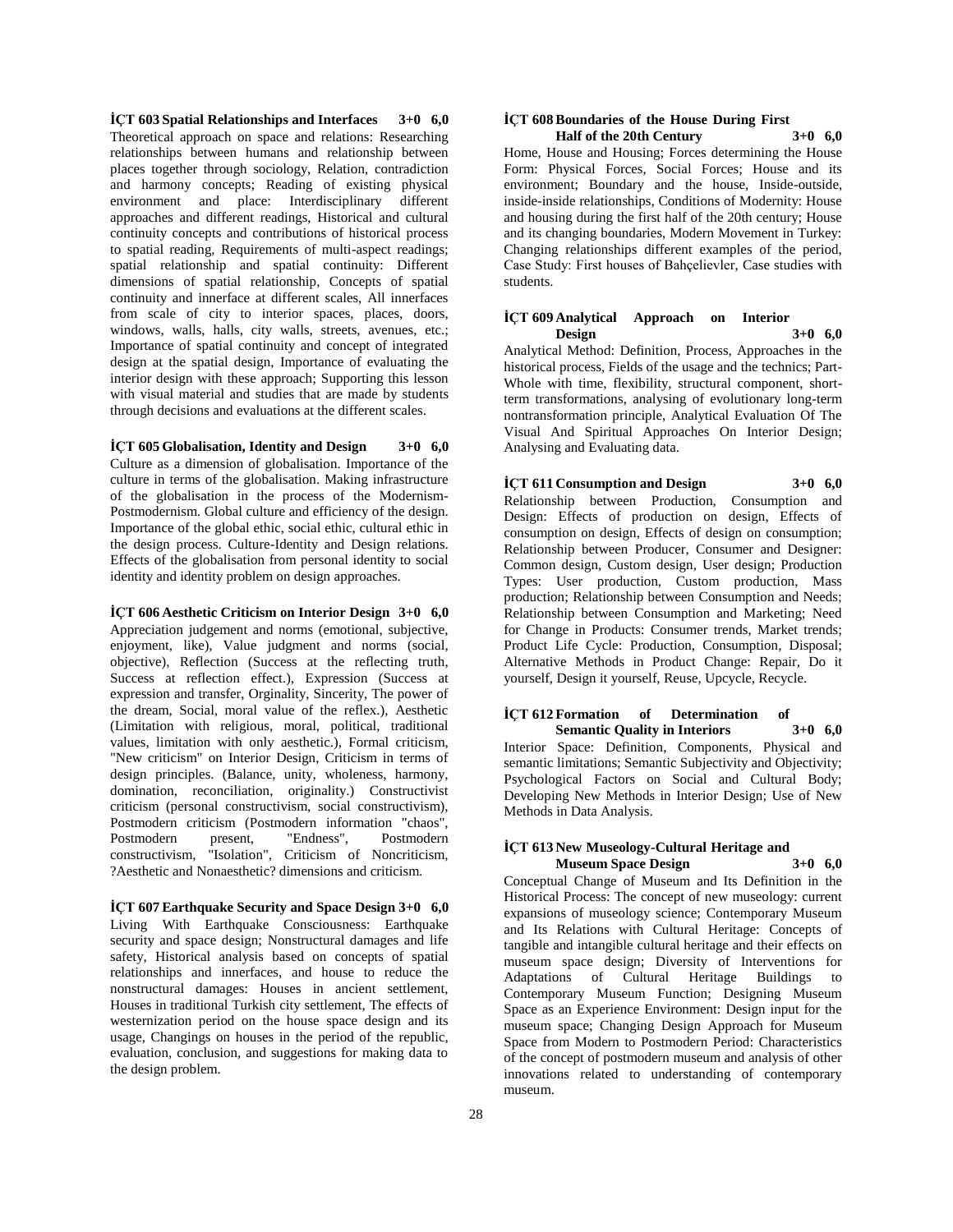**İÇT 614 Interior Design Review 3+0 6,0** Spatial Relations: Space-space relation, Space-human relation; Space and privacy: Privat spaces, Public spaces, Semi private spaces; Factors Affecting Formation of Spatial Perception: Light, Smell, Sound, Material, Color, Volumetric effects, Warmth; Review of Other Design Objects and Space; Spatial Psychology: Space of fear, Space of mystery, Domestic space, Masculine space, Feminine space; Sensation of Space: What is emotion, What is pleasure; Evaluation of Space.

| <b>ICT 790 Thesis</b> | $0+1$ 30,0 |  |
|-----------------------|------------|--|
|-----------------------|------------|--|

| ICT 890 Thesis |  | $0+1$ 30,0 |
|----------------|--|------------|
|----------------|--|------------|

### **KÜL 604 Art, Culture and Development of Ideas 2+0 10,0**

Influence of Antique Philosophy and Culture in Europe; Limits of Medieval Thinking and Religion and Culture in the West; Renewed Global Culture: Renaissance; Development of Ideas in Siécle des Lumières; Industrial Revolution: Sciences, Urbanization, Art, Culture and Studies; Structuring of Sciences; From Philosophy to Social Sciences: Emergence of Sciences and Scientific Methods: Twentieth Century: Wars, Philosophy, Sciences, Art and Culture; Movements and Scientific Analysis Methods: Structuralism, Existentialism, Post-Structuralism, Postmodernism; Digital Age: Digital culture and Digital arts.

### **MÜZ 501 Instrument Technique and Repertoire I 2+1 10,0**

Technical Developments: Advanced Level Etudes; Advanced Concert Etudes, Polyphonic Development: Prelude Fugues, Partitas, English Suites; Concertos; Concertos; Classic Period: Sonatas Concertos; Romantic Period: Sonatas, Ballads, Rhapsodies, Albums, Concertos; Modern Period; Impressionist and Concert Pieces of 20th Century, Suites, Albums, Sonatas, Concertos.

### **MÜZ 502 Instrument Technique and Repertoire I 2+1 6,0**

Technical Development; Advanced Level Etudes, Advanced Level Concert Etudes; Polyphonic Development; Prelude-Fugues, Partitas, English suites, Concertos. Classical Period; Sonatas, Concertos Romantic Period Sonatas; Bauaden, Rhapsodies, Selezos, Fantasies, Tolonies, Albums, Concertos; Modern Period; Impressionist and 20th Century Concert Pieces, Suites, Albums, Sonatas, Concertos.

**MÜZ 513 Advanced Piano Literature I 2+0 5,0** By Period Piano Literature and Development; Period by the Piano Repertoire and Analysis; Piano Literature Theoretical and Applied Comparisons; Piano Literature in the Area of Important Works of Music Theory and Applied Analysis, Forms, piano literature and development; Fine Arts, cultural

life and historical change and the effect of the piano literature; 20th Century Literature and Piano.

**MÜZ 514 Advanced Piano Literature II 2+0 5,0** By Period Piano Literature and Development; Period by the Piano Repertoire and Analysis; Piano Literature Theoretical and Applied Comparisons; Piano Literature in the Area of Important Works of Music Theory and Applied Analysis, Forms, piano literature and development; Fine Arts, cultural life and historical change and the effect of the piano literature; 20th Century Literature and Piano.

**MÜZ 515 Applied Instrument Education I 2+0 5,0** Teaching the Instrument in Musical Education; Different Phases of the teaching of the Instrument in Musical Education; Teaching of Methods Applied in teaching of the Instrument; Instrument Education and Pedagogy; Teaching of the Instrument and its Technical Development; The Work of Repertoire in the teaching of the Instrument and its Educational Phases; The Education of Instrument and its Psychological Development; The Methods Applied according to Student Development in Instrument Education.

**MÜZ 516 Applied Instrument Education II 2+0 5,0** The New Identity and Simplicity of Music; Cowell, Varese, Satie, Wilhaud, Honegger, Poulenc, Schoenberg, Werll; The New Classical Period; Stravinsky, Hindemith, Schoenberg; Tvelve Tone System; Schoenberg, Webern, Berg, National Currents; Bartok, Kodaly, Prokofav, Shostakovich, de Falla, Barber, Copland; Serial Music After War; Stravinsky, Messiaen, Boulez, Stockhausen.

### **MÜZ 518 Seminar 3+0 3,5**

**MÜZ 525 Chamber Music Repertoire I 2+1 10,0** All Periods of the Chamber Music Repertoire; Baroque, Classic, Romantic and Modern Periods and Repertoires; Gathering the Balance and Performance in the Baroque, Classic Romantic and Modern Periods; Pieces Performed in Advanced Level and Commendation Works in Baroque, Classic Romantic and Modern Periods.

**MÜZ 526 Chamber Music Repertoire II 2+1 6,0** All Periods of the Chamber Music Repertoire; Baroque, Classic, Romantic and Modern Periods and Repertoires; Gathering the Balance and Performance in the Baroque, Classic Romantic and Modern Periods; Pieces Performed in Advanced Level and Commendation Works in Baroque, Classic Romantic and Modern Periods.

**MÜZ 527 Accompaniment Repertoire I 2+0 5,0** Playing with Piano accompaniment. Piano Pieces in the Repertoire of Instruments Techniques and Repertoire I-II.

**MÜZ 528 Accompaniment Repertoire II 2+0 5,0** Playing with Piano accompaniment. Piano Pieces in the Repertoire of Instruments Techniques and Repertoire I-II.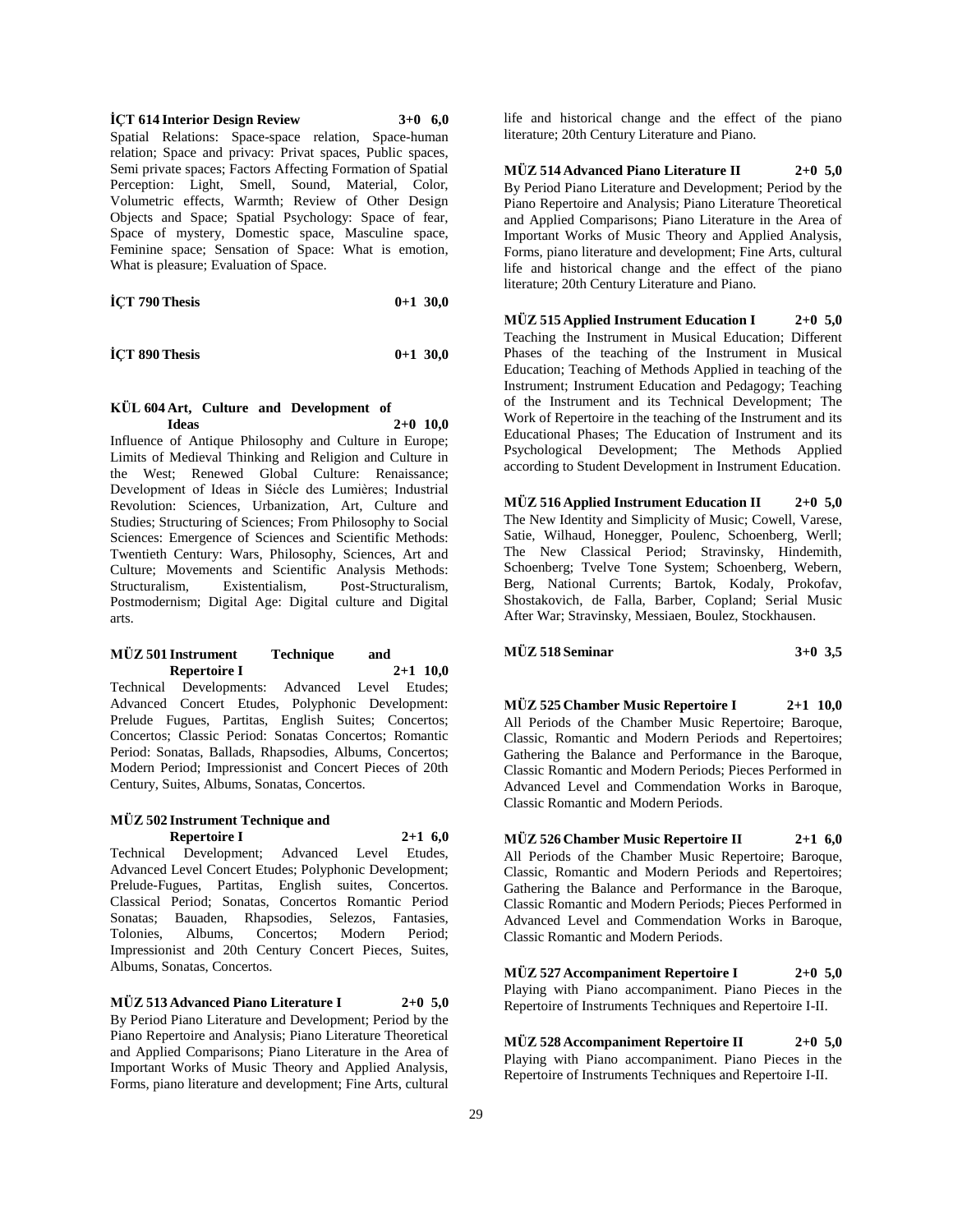**MÜZ 529 Contemporary Music Analysis I 2+0 5,0** Example and Analyses of Works of Art in the First Half of that Period's Music: The Heritage of German Music and the Composers who gave Direction to our Period: Straus, Mahler, Schoenberg, Webern, Berg; Work of Arts and Analyzes: The Effects of French Music; Important French Composers and their Work of Arts; Satre, Debussy, Ravel, Poulenc: Symbolism: Strauss, Bartok Scriabin Expressionism: Schoenberg; Principality in Music: Stravinsky.

**MÜZ 530 Contemporary Music Analysis II 2+0 5,0** The New Identity and Simplicity; Cowell, Varese, Satie, Milhaud, Honnegger, Poulenc, Schoenberg, Weill; New Classic Period; Stravinsky, Hindemith, Schoenberg; Twelve Tones System; Schoenberg, Webern, Berg, Nationausl Currents; Bartok, Kodaly, Prokofiev, Schostakovich, de Falla, Holst, Walton, Britten, Vaughan Williams, Ives, Cowell, Barber Copland; Serial Music After War; Stravinsky, Messiaen, Boulez, Stockhausen.

### **MÜZ 531 The Analysis of Musical Texts 3+0 5,0**

The analysis of various schools of music and analysis of the foundation aspects of those schools in music. The analysis of musical notations by using methods and techniques of paleography. The analysis of musical texts written in various periods regarding the social parameters of their time. The analysis of foreign language texts written about the music which develops regarding the periods? characteristics.

## **MÜZ 532 Aesthetic of Music 2+0 5,0**

The definition of the term Aesthetic and its philosophy. The analysis of written musical texts in terms of comparison, description and analysis. The analysis of the written musical texts in terms of human behavior. Aesthetic of Music: ?the analysis of brilliant in music?. The concepts of duration and introductory information in Music which is a phonetic art. The artist as a creator and performer. What does the music explain? Composing music within a context.

### **MÜZ 533 Accompaniment III 2+0 5,0**

The Repertory Determined by the Instrument Techniques I and II Lessons, Should be understood by the students such as balance, Musical harmony, Listening and synchronization of the composition when playing with the piano or harpsichord, The student should improve the ability to control the intonation with the accompaniment, The student should comprehend the technical and musical characteristics of the piece, The student should represent the musical and the artistic abilities in the frame of playing with accompaniment, The student should continue practicing the pieces from the course of Accompaniment II.

### **MÜZ 534 Accompaniment IV 2+0 5,0**

The Repertory Determined by the Instrument Techniques I and II Lessons, Should be understood by the students such as balance, Musical harmony, Listening and synchronization of the composition when playing with the piano or harpsichord, The student should improve the

ability to control the intonation with the accompaniment, The student should comprehend the technical and musical characteristics of the piece, The student should represent the musical and the artistic abilities in the frame of playing with accompaniment, The student should continue practicing the pieces from the course of Accompaniment III.

## **MÜZ 535 Accompaniment V 2+0 5,0**

The Repertory Determined by the Instrument Techniques I and II Lessons, Should be understood by the students such as balance, Musical harmony, Listening and synchronization of the composition when playing with the piano or harpsichord, The student should improve the ability to control the intonation with the accompaniment, The student should comprehend the technical and musical characteristics of the piece, The student should represent the musical and the artistic abilities in the frame of playing with accompaniment, The student should continue practicing the

## **MÜZ 536 Accompaniment VI 2+0 5,0**

pieces from the course of Accompaniment IV.

The Repertory Determined by the Instrument Techniques I and II Lessons, Should be understood by the students such as balance, Musical harmony, Listening and synchronization of the composition when playing with the piano or harpsichord, The student should improve the ability to control the intonation with the accompaniment, The student should comprehend the technical and musical characteristics of the piece, The student should represent the musical and the artistic abilities in the frame of playing with accompaniment, The student should continue practicing the pieces from the course of Accompaniment V.

### **MÜZ 537 Applied Piano Duo&Four Hands Repertoire I 2+0 5,0**

Enhancement of Piano and Chamber Music Repertory; Achieving Harmony and Composition; Advanced Musical Performance; Playing Piano Four Hands Adaptations of L.v. Beethoven's and J. Brahms's symphonies; Getting Prepared for Piano Duo Competitions and Piano Four Hands Competitions.

### **MÜZ 538 Applied Piano Duo&Four Hands Repertoire II 2+0 5,0**

Percussion Instruments and Advanced Practices with Percussion Instruments; Analysis of Modern Works Composed for Percussion Instruments and Two Pianos; Analysis of J. S. Bach's Two Piano Concertos and Differences between Arrangements; Preparation and Details of F. Mendelssohn's Two Pianos Concerto; A New Approach to French Composers and Their Piano Four Hands Repertoire.

# **MÜZ 539 20th Century Chamber Music**

**Repertory I 1+1 5,0** Repertory of Chamber Music Composed in the First Half of the 20th Century; Effect of Artistic/Musical Movements on Chamber Music Repertory; Modern Techniques (Atonality, 12-Tones Technique); Analysis of Style, Harmony and Form in pre-1950 Chamber Music; Expanded Instrumental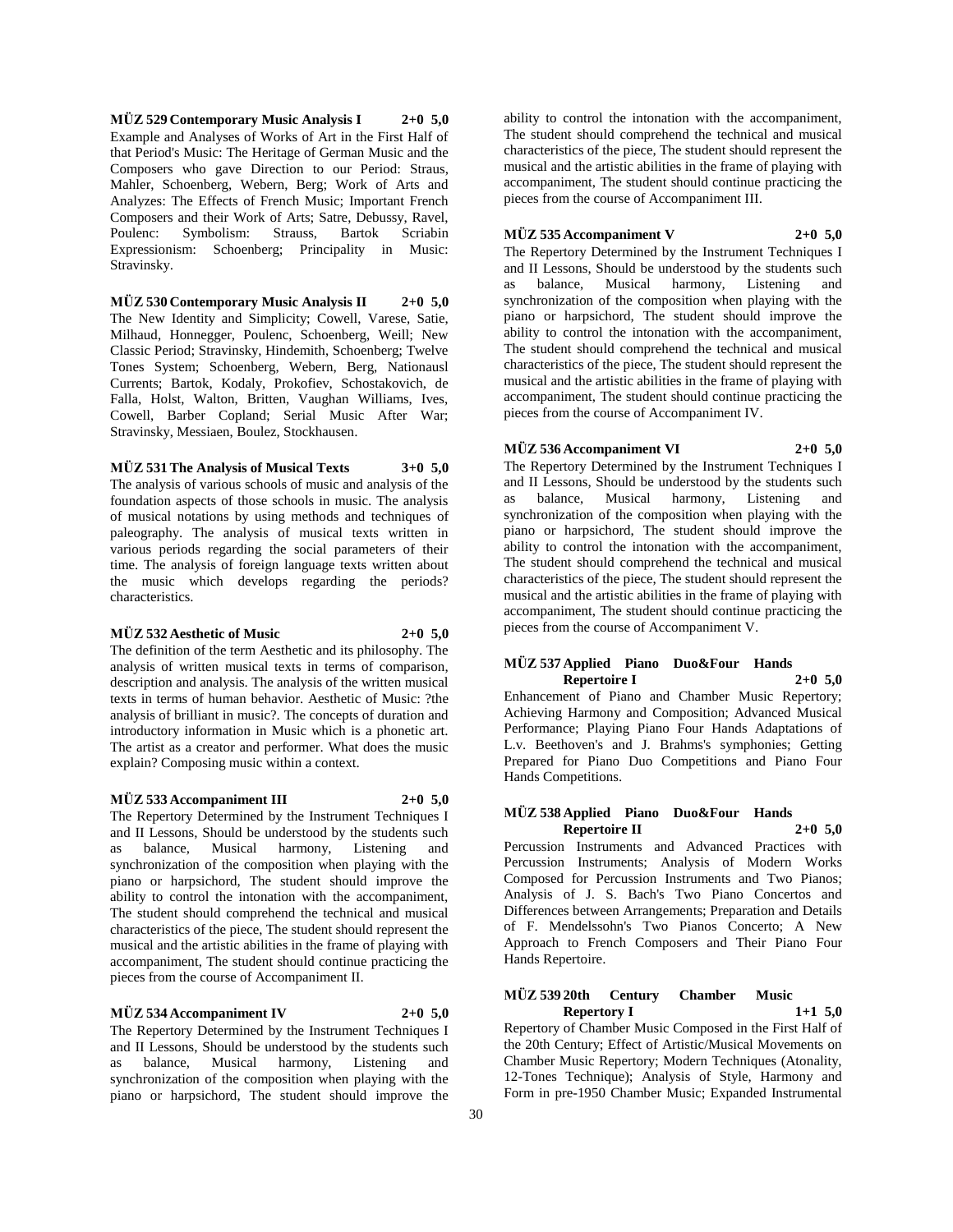Techniques; Intonation Control; Overcoming Difficulties That Compromise Harmony in Instrument Families of An Orchestra.

## **MÜZ 540 20th Century Chamber Music Repertory II 1+1 5,0**

Repertory of Chamber Music Composed in the Second Half of the 20th Century; Effect of Artistic/Musical Movements on Chamber Music Repertory: Modernism, Postmodernism, Eclecticism, Multiculturalism; Expanded Instrumental Techniques; Analysis of Style, Harmony and Form in post-1950 Chamber Music; Expanded Instrumental Techniques; Intonation Control; Overcoming Difficulties That Compromise Harmony in Instrument Families of An Orchestra.

**MÜZ 541 Baroque Music Repertoire I 2+0 5,0** Works Written in Baroque Style: Authentic playing of traditional works, Musical and technical analysis of works in solo and chamber music repertory, Relationship between the Baroque era and Baroque music; Playing Harmoniously; Baroque Dances and Other Important Characteristic Elements; Introduction to Improvisation and Diminution Techniques.

## **MÜZ 542 Baroque Music Repertoire II 2+0 5,0** Works Written in Baroque Style: Authentic playing of traditional works, Musical and technical analysis of works in solo and chamber music repertory, Relationship between the Baroque era and Baroque music; Playing Harmoniously; Baroque Dances and Other Important Characteristic Elements; Introduction to Improvisation and Diminution Techniques.

**MÜZ 543 French Impressionist Music 0+2 3,0**

Effects of Impressionism and Symbolism on the French Music in the Late 19th Century; Debussy's Music and Repertory: Stylistic analysis, Non-functional tonality and related concepts; Post-Debussy Impressionist/Symbolic Composers: Ravel, Chausson, Dukas; Impressionist Painting and Symbolic Poetry Inspiring Impressionism and Symbolism in Music.

### **MÜZ 544 European Music in The First Quarter Of The 20th Century 0+2 5,0**

Musical Movements in the First Quarter of the 20th Century; Interaction of Music with Socio-political Events and Art Movements in the First Quarter of the 20th Century; Dissolution of Tonality; Analysis of Masterworks by Avant-gardist Composers (e.g. Schönberg, Webern, Scriabin, Stravinsky); Search for New Forms, Designs and Textures; Richard Strauss as the Last Representative of the German Symphonic Tradition; Bartok's Attempt to Blend National Musical Heritage with Modernist Approaches.

## **MÜZ 605 Advanced Instrument Technique and Repertoire I 2+1 10,0**

Advanced Level Etudes; Advanced Concert Etudes, Polyphonic Development: Prelude Fugues, Partitas, English Suites; Concertos; Classic Period: Sonatas Concertos; Romantic Period: Sonatas, Ballads, Rhapsodies, Scherzo, Fantasia, Polynesia, Albums, Concertos; Modern Period; Impressionist and Concert pieces of 20th Century, Suites, Albums, Sonatas, Concertos.

## **MÜZ 606 Advanced Instrument Technique and**

**Repertoire II 2+1 7,5** Advanced Level Etudes; Advanced Level Concert Etudes, Polyphonic Development: Prelude Fugues, Partitas, English Suites; Concertos; Classic Period: Sonatas Concertos; Romantic Period: Sonatas, Ballads, Rhapsodies, Scherzo, Fantasia, Polynesia, Albums, Concertos; Modern Period; Impressionist and Concert Pieces of 20th Century, Suites, Albums, Sonatas, Concertos.

### **MÜZ 613 Art Criticism I 2+0 5,0**

Introduction to the Crihicism in Art Branches; Worleof Arts and Crihicism; Plastique Arts and Crihicism; Performance Arts and Crihicism; Crihicism the orres and Art; Modern Art Crihicism and Crihicism Examples; Objective and Subjective Art Crihicism; Anolyzing of Crihicism Texts Decordy to thes Theorres; Examples of Texts Examples in Different Art Branches; Art Crihicism in Turkey; Valvation of the Texts of Art Crihics.

## **MÜZ 614 Art Criticism II 2+0 5,0**

Introduction to the Crihicism in Art Branches; Worleof Arts and Crihicism; Plastique Arts and Crihicism; Performance Arts and Crihicism; Crihicism the Orres and Art; Modern Art Crihicism and Crihicism Examples; Objective and Subjective Art Crihicism; Analyzing of Crihicism Texts Decordy to thes Theorres; Examples of Texts Examples in Different Art Branches; Art Crihicism in Turkey; Valvation of the Texts of Art Crihics.

# **MÜZ 617 Advanced Chamber Music Repertoire I 2+1 10,0**

All Periods of the Chamber Music Repertoire; Baroque, Classic, Romantic and Modern Periods and Repertoires; Gathering the Balance and Performance in the Baroque, Classic Romantic and Modern Periods; Pieces Performed in Advanced Level and Commendation Works in Baroque, Classic Romantic and Modern Periods.

### **MÜZ 618 Advanced Chamber Music Repertoire II 2+1 7,5**

All Periods of the Chamber Music Repertoire; Baroque, Classic, Romantic and Modern Periods and Repertoires; Gathering the Balance and Performance in the Baroque, Classic Romantic and Modern Periods; Pieces Performed in Advanced Level and Commendation Works in Baroque, Classic Romantic and Modern Periods.

## **MÜZ 619 Advanced Accompaniment Repertoire**

## **I 2+0 5,0** Playing with Piano accompaniment. Piano Pieces in the Repertoire of Advanced Instruments Techniques and Repertoire I-II.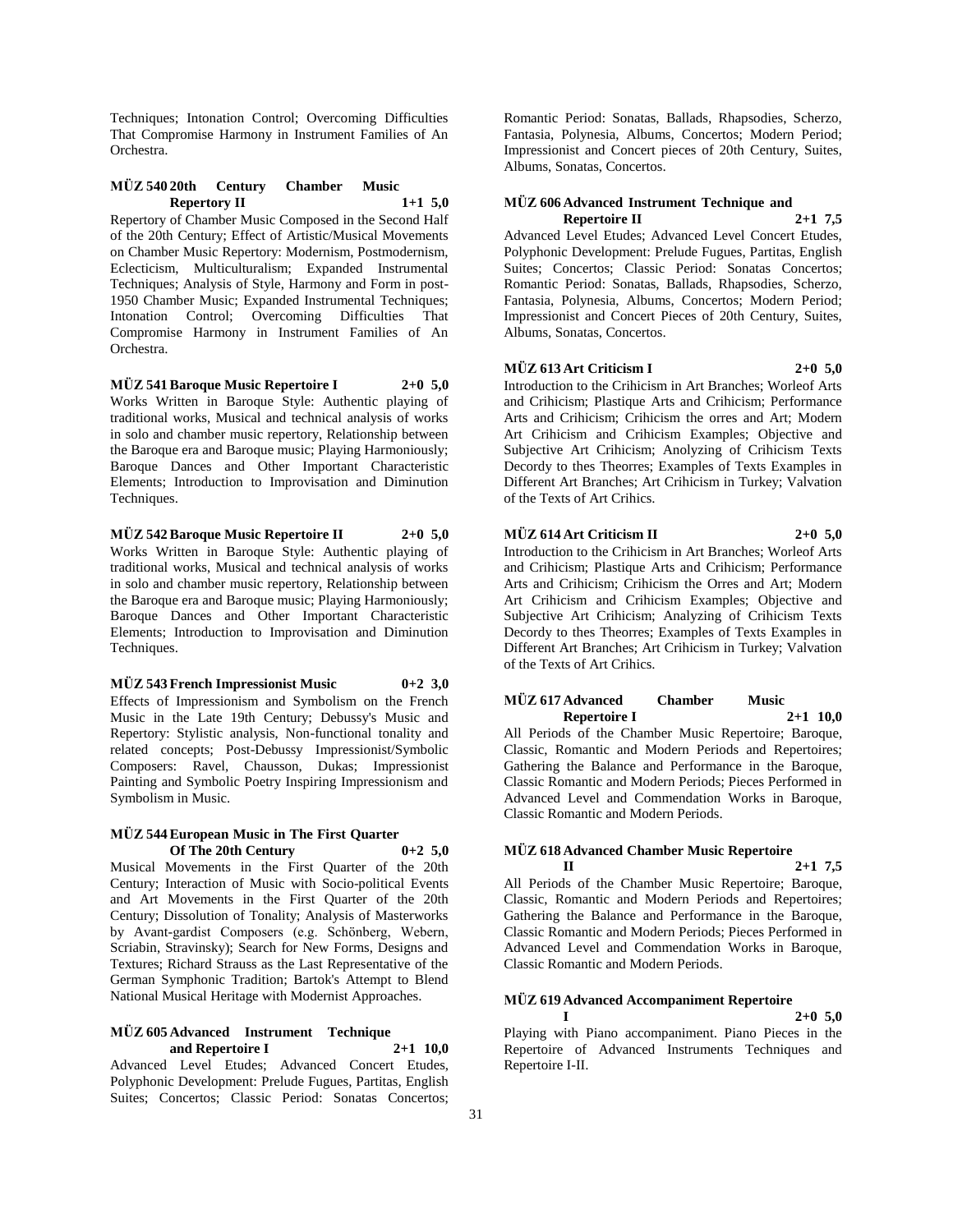## **MÜZ 620 Advanced Accompaniment Repertoire II 2+0 5,0**

Playing with Piano accompaniment. Piano Pieces in the Repertoire of Advanced Instruments Techniques and Repertoire I-II.

### **MÜZ 621 Advanced Analysis of 20th Century Music I 2+0 5,0**

Example and Analyses of Works of Art in the First Half of that Period's Music: The Heritage of German Music and the Composers who gave Direction to our Period: Straus, Mahler, Schoenberg, Webern, Berg; Work of Arts and Analyzes: The Effects of French Music; Important French Composers and their Work of Arts; Satre, Debussy, Ravel, Poulenc: Symbolism: Strauss, Bartok Scriabin Expressionism: Schoenberg; Principality in Music: Stravinsky.

## **MÜZ 622 Advanced Analysis of 20th Century Music II 2+0 5,0**

The New Identity and Simplicity; Cowell, Varese, Satie, Milhaud, Honnegger, Poulenc, Schoenberg, Weill; New Classic Period; Stravinsky, Hindemith, Schoenberg; Twelve Tones System; Schoenberg, Webern, Berg, Nationausl Currents; Bartok, Kodaly, Prokofiev, Schostakovich, de Falla, Holst, Walton, Britten, Vaughan Williams, Ives, Cowell, Barber Copland; Serial Music After War; Stravinsky, Messiaen, Boulez, Stockhausen.

## **MÜZ 623 Advanced Applied Instrument Education I 2+0 5,0**

Development of Technical and Musical Qualities of The Students Instrument Performance; Increasing Skills; Practice of Advanced Works in The Curriculum Under Instructors Supervision; Supporting The Training Through Compulsory Concert Performances Aimed at Developing Stage Performance.

## **MÜZ 624 Advanced Applied Instrument Education II 2+0 5,0**

Development of Technical and Musical Qualities of The Students Instrument Performance; Increasing Skills; Practice of Advanced Works in The Curriculum Under Instructors Supervision; Supporting The Training Through Compulsory Concert Performances Aimed at Developing Stage Performance.

### **MÜZ 625 Musical Elements in Ottoman (Divan) Poetry 2+0 5,0**

Introduction to Ottoman Classical Poetry (Divan); Evolution and Progress of Ottoman Classical Poetry (Divan) from its Beginning; Rhythm and Measure in Ottoman Classical Poetry (Divan); Rhyme in Ottoman Classical Poetry (Divan); Figures of Speech in Ottoman Classical Poetry (Divan); Music and Ottoman Classical Poetry (Divan); Interaction between Music and Ottoman Classical Poetry (Divan); Aesthetical Aspects of Music and Ottoman Classical Poetry (Divan); The Relationship between the Composer and the Poet; Text Analysis.

# **MÜZ 626 Bibliography of Music 2+0 5,0**

Definition of Bibliography; Music and Bibliography; Sources of Reference in Music and Musicology and their Classification; Importance of Bibliography Know-how and the Classification of Resources; Importance of Bibliographic Knowledge and its Use in Academic Ethics; Citing- Plagiarism, Sampling (Exemplification), Supporting Ideas, Commentary; Annotation and Footnote; Indexing; General Evaluation.

**MÜZ 627 Advance Accompaniment III 2+0 5,0** According to the Syllabus of the Proficiency in Art Degree, the Student Should Understand the Features Such as Balance, Musical harmony, Listening and synchronization of the composition when playing with the piano or harpsichord, The student should improve the ability to control the intonation with the accompaniment, The student should comprehend the technical and musical characteristics of the piece, The student should represent the musical and the artistic abilities in the frame of playing with accompaniment, The student should continue practicing the pieces from the course of Accompaniment II.

## **MÜZ 628 Advance Accompaniment IV 2+0 5,0** According to the Syllabus of the Proficiency in Art degree, the Student Should Understand the Features Such as Balance, Musical Harmony, Listening and synchronization of the composition when playing with the piano or harpsichord, The student should improve the ability to control the intonation with the accompaniment, The student should comprehend the technical and musical characteristics of the piece, The student should represent the musical and the artistic abilities in the frame of playing with accompaniment, The student should continue practicing the pieces from the course of Accompaniment III.

**MÜZ 629 Advance Accompaniment V 2+0 5,0** According to the Syllabus of the Proficiency in Art degree, the Student Should Understand the Features Such as Balance, Musical Harmony, Listening and synchronization of the composition when playing with the piano or harpsichord, The student should improve the ability to control the intonation with the accompaniment, The student should comprehend the technical and musical characteristics of the piece, The student should represent the musical and the artistic abilities in the frame of playing with accompaniment, The student should continue practicing the pieces from the course of Accompaniment IV.

**MÜZ 630 Advance Accompaniment VI 2+0 5,0** According to the Syllabus of the Proficiency in Art degree, the Student Should Understand the Features Such as Balance, Musical Harmony, Listening and synchronization of the composition when playing with the piano or harpsichord, The student should improve the ability to control the intonation with the accompaniment, The student should comprehend the technical and musical characteristics of the piece, The student should represent the musical and the artistic abilities in the frame of playing with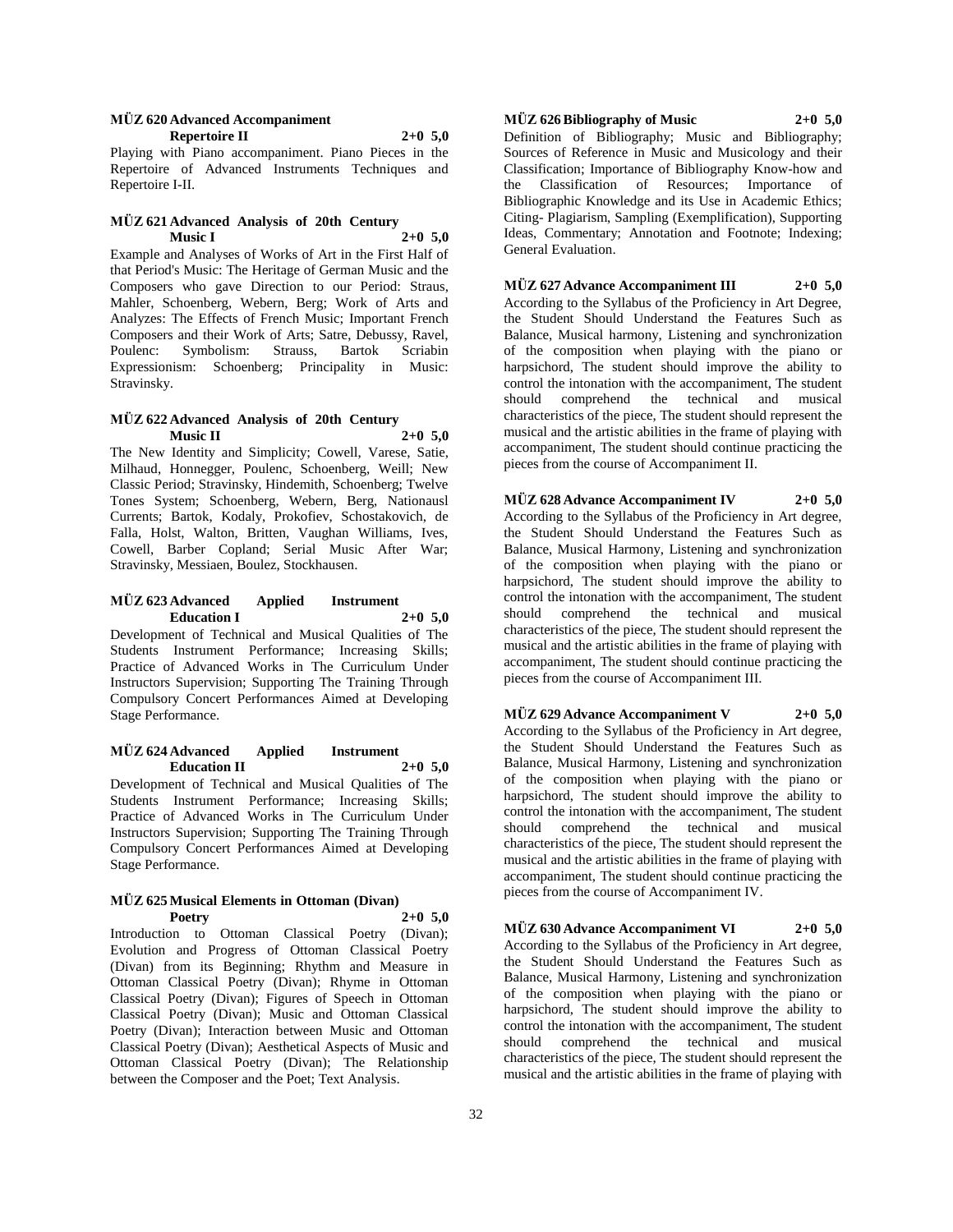accompaniment, The student should continue practicing the pieces from the course of Accompaniment V.

## **MÜZ 631 Advanced Applied Piano Duo&Four Hands Repertoire I 2+0 5,0**

Piano and Chamber Music Repertory; Achieving Harmony; Selection of Repertory for International Events; Practice with Works to Enter International Master Classes; Analysis of B. Bartok's Concerto for Two Pianos and Percussion; Performing B. Bartok's Concerto for Two Pianos and Percussion.

### **MÜZ 632 Advanced Applied Piano Duo&Four Hands Repertoire II 2+0 5,0**

Introduction to South American Composers; Analysis of Tempo Differences and Musical Enrichment in Argentinian Music; Adaptation of Turkish Composers' Music for Two Pianos and Piano Four Hands; Ethnic Music of Different Cultures; Transcription of Unknown Music or Sight Reading; Performing Ethnic Anonymous Music on Two Pianos and Percussion.

### **MÜZ 633 Advanced 20th Century Chamber Music Repertory I 1+1 5,0**

Five Prominent Chamber Music Masterworks Composed in the First Half of the 20th Century: Harmonic and formal analysis of Schönberg: Pierrot Lunaire and Verklarte Nacht, Berg: Lyric suite, Stravinsky: Soldier's tale, Bartok: 4th string quartet; Problems and Solutions Concerning the Performances of These Works; Modernist Concepts Such as Atonality, 12-tones; Extended Instrumental Techniques on These Works; Overcoming Difficulties of Group-playing; Controlling Intonation in Modernist Textures.

### **MÜZ 634 Advanced 20th Century Chamber Music Repertory II 1+1 5,0**

Five Prominent Chamber Music Masterworks Composed in the Second Half of the 20th Century: Harmonic and form analysis of Britten: Lachrymae, Maxwell Davies: 8 Songs for a Mad King, Ligeti: 6 Bagatelles for Wind Quintet, Carter: 3th String Quartet, Crumb: Black Angels; Problems and Solutions Concerning the Performances of These Works; Modernist and Postmodernist Concepts; Extended Instrumental Techniques on These Works; Overcoming Difficulties of Group-playing; Controlling Intonation in Modernist and Postmodernist Textures.

### **MÜZ 635 Advanced Baroque Music Repertoire I 2+0 5,0**

Works Written in Baroque and Rococo Style: Authentic performance of traditional works, Musical and technical analysis of works in solo and chamber music repertory, Relationship between the Baroque era and Baroque music; Playing Harmoniously; Baroque Dances and Other Important Characteristic Elements; Introduction to Improvisation and Diminution Techniques.

### **MÜZ 636 Advanced Baroque Music Repertoire II 2+0 5,0**

Improvisation and Diminution Techniques.

Works Written in Baroque and Rococo Style: Authentic performance of traditional works, Musical and technical analysis of works in solo and chamber music repertory, Relationship between the Baroque era and Baroque music; Playing Harmoniously; Baroque Dances and Other Important Characteristic Elements; Introduction to

**MÜZ 637 Advance Accompaniment VII 2+0 5,0** Concepts of Balance, Musical Harmony, Listening and Synchronization of the Composition; Intonation Control; Analysis of Technical and Musical Characteristics of a Piece; Relationship between Characteristics of the Era and Music; Harmony in a Musical Ensemble; Practices.

| MÜZ 790 Thesis | $0+1$ 30,0 |  |
|----------------|------------|--|
|                |            |  |

| <b>MÜZ 890 Thesis</b> | $0+1$ 30,0 |
|-----------------------|------------|
|                       |            |

**OPE 501 Voice Technique I 1+3 5,5** Advanced Voice Techniques; Improving Singing Techniques; Effective Use of Breath; Expansion of Voice Range; Practicing and Conducting Singing Exercises from Different Periods, Different Genres, Different Interpretations.

**OPE 502 Voice Technique II 1+3 5,5** Advanced Voice Techniques; Improving Singing Techniques; Effective Use of Breath; Expansion of Voice Range; Practicing and Conducting Singing Exercises from<br>Different Periods, Different Genres, Different Different Periods, Different Genres, Different Interpretations.

**OPE 503 Coperformance I 1+1 3,0** Improving Skills and Techniques in Singing; Developing the Ability to Sing Parties with Accompaniment; Singing Appropriate Librettos and Becoming Familiar with all Styles and Periods through Singing New Texts Accompanied by Piano or Orchestra.

## **OPE 504 Coperformance II 1+1 3,0**

Improving Skills and Techniques in Singing; Developing the Ability to Sing Parties with Accompaniment; Singing Appropriate Librettos and Becoming Familiar with all Styles and Periods through Singing New Texts Accompanied by Piano or Orchestra.

**OPE 505 Acting and Application for Stage I 1+1 3,0** Exploring Basic Elements of Actor?s Art and Craft; Refining Students? Acting through Various Exercises, Games and Improvisations; Working on Classical<br>Monologues and Scenes to Improve Acting Monologues and Scenes to Improve Acting Skills;Adaptation of Classical and Modern Opera Works to Stage; Principles of Work with a Director; Producing Selected Works on Stage; Application of the Studied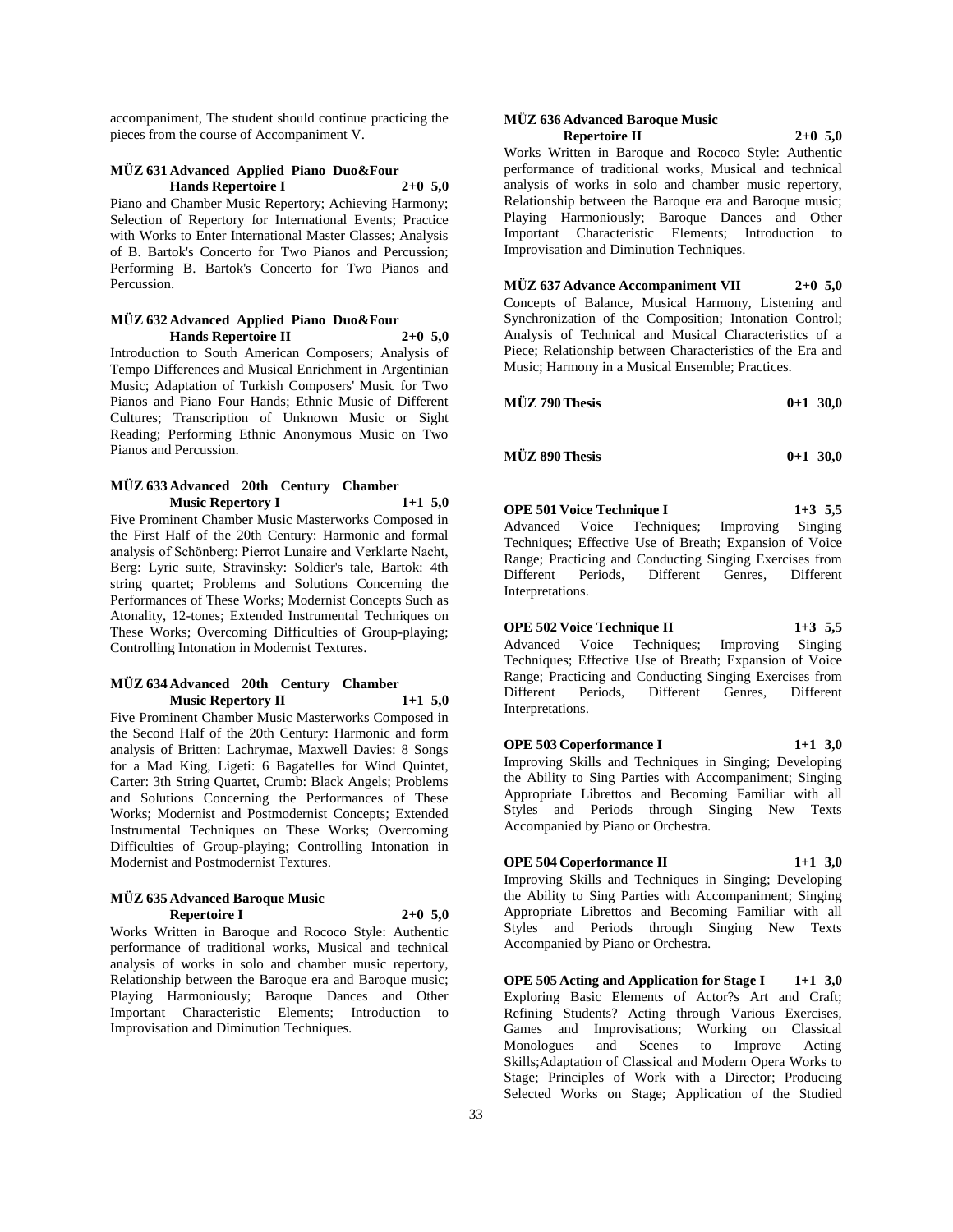Techniques; Interpreting Libretto on Stage before an Audience; Going through Procedures and Steps of Preparing and Producing an Opera or a Resital; Learning and Developing the Necessary Principles, Craft and Dicipline for this Procedure; Learning Approaches of an Opera Singers to a Performance.

**OPE 506 Acting and Application for Stage II 1+1 3,0** Exploring Basic Elements of Actor?s Art and Craft; Refining Students? Acting through Various Exercises, Games and Improvisations; Working on Classical Monologues and Scenes to Improve Acting Skills;Adaptation of Classical and Modern Opera Works to Stage; Principles of Work with a Director; Producing Selected Works on Stage; Application of the Studied Techniques; Interpreting Libretto on Stage before an Audience; Going through Procedures and Steps of Preparing and Producing an Opera or a Resital; Learning and Developing the Necessary Principles, Craft and Dicipline for this Procedure; Learning Approaches of an Opera Singers to a Performance.

| $3+0$ 4.5<br><b>OPE 508 Seminar</b> |  |  |  |
|-------------------------------------|--|--|--|
|-------------------------------------|--|--|--|

**OPE 511 The Art of Drama 2+0 2,0**

Analyzing the Anatomy of the Art of Drama as an Arsenal of Dramatic Arts; Similarities and Differences of the Art Forms under Drama Category; Building Information about the Opera Placed within Drama Forms; Building Student Know-how on the Origins of Drama, Evolutions of Drama and Sub divisions of Drama; Fundamental Structure of Drama; Functions of Drama; Fundamental Principles and Stuctures of Drama: Classical Drama, Epic Drama, Modern Drama, Post Modern Drama; Exploration of Different Drama Structures through Examples; Comparison of Plays

### **OPE 512 Contemporary Opera 2+0 6,0**

Study of the Development of Contemporary Opera; Analysis of World and Political Events on Contempoaray Opera; Cultivating an Ability in Students to Understand the Political, Social and Cultural Conditions which Contributed to Contemporary Opera; Studying and Understanding Contemporary Drama from Different Points of View.

or Cinematographic Works with the ones Staged as Opera.

## **OPE 513 Styles I 1+1 4,0**

Study of Various Genres and Styles and People that Shaped the History of Music and Opera; Detailed Analysis and Interpretations of Works from Different Periods within the Artistic Characterics of the Period in Question; Studying Various Music Styles from Renaissance to Present Day

## **OPE 514 Styles II 1+1 4,0**

Study of Various Genres and Styles and People that Shaped the History of Music and Opera; Detailed Analysis and Interpretations of Works from Different Periods within the Artistic Characterics of the Period in Question; Studying Various Music Styles from Renaissance to Present Day.

**OPE 515 Anatomy for Professionals I 1+1 4,0** Detailed Analyis of the Production of Human Voice; The Interrelation between the Voice Organs and Breathing Mechanisms; Incorporating the Functions of Voice Organs and the Art of Singing; Studying Voice Problems; Voice Therapy and Treatment.

**OPE 516 Anatomy for Professionals II 1+1 4,0** Detailed Analyis of the Production of Human Voice; The Interrelation between the Voice Organs and Breathing Mechanisms; Incorporating the Functions of Voice Organs and the Art of Singing; Studying Voice Problems; Voice Therapy and Treatment.

**OPE 517 Lied and Orotoryo I 1+1 4,0** Study of Lied and Orotorya in Detail: Meaning, Interpretation and Analysis; Improving Skills in the Interpretation of Lieds and Orotoryos; History of Lied and Orotoryo; Form Analysis of Lied and Orotoryo; Developing Interpretation and Singing Techniques in the Performance of Lieds and Orotoryos.

**OPE 518 Lied and Orotoryo II 1+1 4,0** Study of Lied and Orotorya in Detail: Meaning, Interpretation and Analysis; Improving Skills in the Interpretation of Lieds and Orotoryos; History of Lied and Orotoryo; Form Analysis of Lied and Orotoryo; Developing Interpretation and Singing Techniques in the Performance of Lieds and Orotoryos.

## **OPE 790 Thesis 0+1 30,0**

**OPR 601 Singing I 2+1 10,0**

Technical studies at the expert-level, Style knowledge, Repertoire knowledge and repertoire practice: Technical studies: Ringing practices at advanced level, Bel canto technique at advanced level, Concert technique accompanied with piano and advanced level orchestra, Advanced level oratorio technique, Advanced level breathing exercises, Anatomical investigations, Style knowledge: Acquisition of periodic approach at advanced level, Repertoire knowledge: Baroque period opera arias, Mozart arias, Opera arias from German, French, English, Russian ecoles, Bel canto arias, Modern age repertoire.

### **OPR 602 Singing II 2+1 10,0**

Technical studies at expert level, Repertoire knowledge, Repertoire practices: technical studies: Singing exercises at advanced level, Advanced level bel canto technique, concert technique accompanied with piano and advanced level orchestra, Advanced level oratorio technique, Advanced level breathing exercises, Anatomical investigations, Style knowledge, Acquisition of advanced level of periodical approach. Repertoire knowledge: Opera arias from baroque age, Mozart arias, Opera arias from German, French, English, Russian ecoles, Bel canto arias, Modern age repertoire.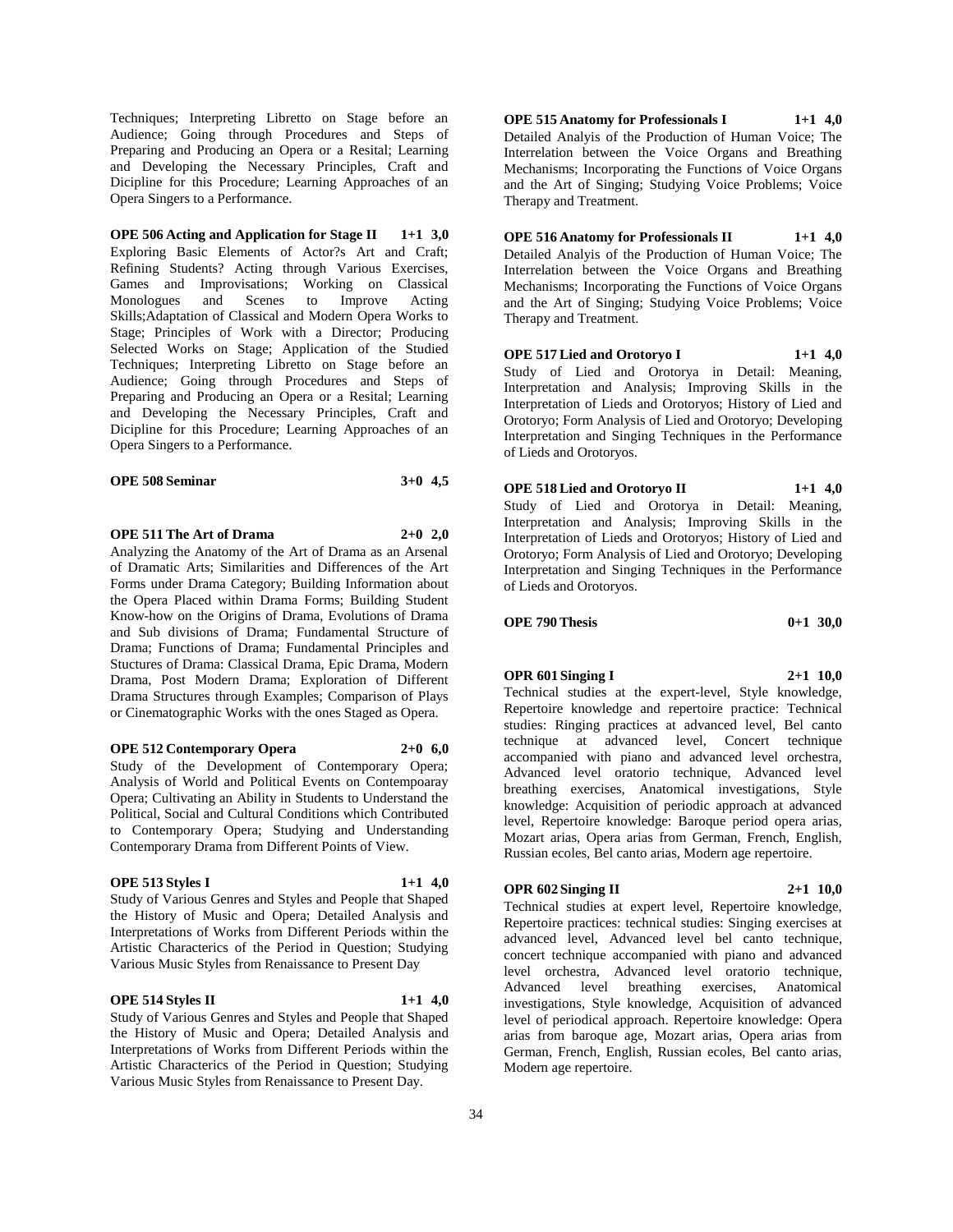**OPR 603 Performing Techniques in Opera I 2+1 5,0** Directing, Opera directing, Theoretical information: Directing at stage arts, Disciplines in opera directing, Historical and Aesthetical approach in opera directing, Major opera directors, Major opera regies, practical information, staging a chosen part of an opera work.

**OPR 604 Performing Techniques in Opera II 2+1 5,0** Directing, Opera directing, Theoretical information: Directing at stage arts, Disciplines in opera directing, Historical and Aesthetical approach in opera directing, Major opera directors, Major opera regies, practical information, staging a chosen part of an opera work.

## **OPR 605 Accompaniment I 1+1 4,0**

Rendition of a chosen part from an opera work with the accompaniment of piano, Practical information, improving the skills of working in cooperation at advanced level, implementation Works of chosen works of art.

## **OPR 606 Accompaniment II 1+1 4,0**

Rendition of a chosen part from an opera work with the accompaniment of piano, Practical information, İmproving the skills of working in cooperation at advanced level, İmplementation Works of chosen works of art.

# **OPR 607 Acting I 1+1 3,0**

Basic acting exercises, Mimic, role exercises, Practicing acting and reqie techniques on the chosen opera stages, Investigation of periods, Role analysis, Performing practices.

### **OPR 608 Acting II 1+1 3,0**

practices.

Basic acting exercises, Mimic, role exercises, Practicing acting and reqie techniques on the chosen opera stages, Investigation of periods, Role analysis, Performing

### **OPR 609 Dramaturgy I 2+0 2,0**

Theoretical knowledge, Features of opera librettos, Dramaturgy at performing of opera libretto, Learning about performing cooperation, İnvestigation of rendition, Technique and aesthetical approaches to be used, Coordinating theory-practice cooperation, Systematics of stage indicator arrangements in different libretto forms.

### **OPR 610 Dramaturgy II 2+0 2,0**

Theoretical knowledge, Features of opera librettos, Dramaturgy at performing of opera libretto, Learning about performing cooperation, İnvestigation of rendition, Technique and aesthetical approaches to be used, Coordinating theory-practice cooperation, Systematics of stage indicator arrangements in different libretto forms.

**OPR 611 Studies Related to Period Rendition 2+0 3,0** Technical studies at expert level, Style knowledge, Repertoire knowledge and implementation of this knowledge, Content of perido rendition: Baroque age: Monteverdi, Purcell, Vivaldi, Handel opera, Classical age:

Mozart operas, Bel canto and Verismo stili: Rossini, Bellini, Donizetti, Verdi, Puccini operas, German, French, English, Russian operas, Modern age: 20 th century operas.

# **OPR 612 Italian Diction 1+1 2,0**

Acquisition of italian diction competence at advanced level, Basic pronunciation rules in italian, Exercises related to developing clear, Accurate and effective expression skills in diction practices of italian works of art.

### **OPR 613 Lied and Oratorio Repertoire 1+1 3,0**

Investigation of some major works from world lied and oratorio history literature, Period investigations, Aesthetical approach in opera, style knowledge, style practices.

### **OPR 614 Artistic Projects 1+1 2,0**

Transforming the theoretical art knowledge into practise based on a project, Carrying out a scientific and artistic projects, Performing works of an on-going project.

## **OPR 615 World Opera Literature 2+0 2,0**

Investigation of some major works from the world opera history literature, Investigation of some major works from turkish opera literature, style and aesthetic approach.

### **OPR 617 German Diction 1+1 2,0**

Acquisition of german diction competence at advanced level, Basic pronunciation rules in german, exercises related to developing clear, Accurate and effective expression skills in diction practices of german works of art.

### **OPR 619 Accompaniment III 1+1 4,0**

Rendition of a chosen part from an opera work with the accompaniment of piano, Practical information, İmproving the skills of working in cooperation at advanced level, İmplementation works of chosen works of art.

### **OPR 620 Accompaniment IV 1+1 4,0**

Rendition of a chosen part from an opera work with the accompaniment of piano, Practical information, İmproving the skills of working in cooperation at advanced level, İmplementation works of chosen works of art.

## **OPR 621 Accompaniment V 1+1 4,0**

Rendition of a chosen part from an opera work with the accompaniment of piano, Practical information, İmproving the skills of working in cooperation at advanced level, İmplementation works of chosen works of art.

## **OPR 622 Accompaniment VI 1+1 4,0** Rendition of a chosen part from an opera work with the accompaniment of piano, Practical information, İmproving the skills of working in cooperation at advanced level, İmplementation works of chosen works of art.

**OPR 890 Thesis and Art Work 0+1 30,0**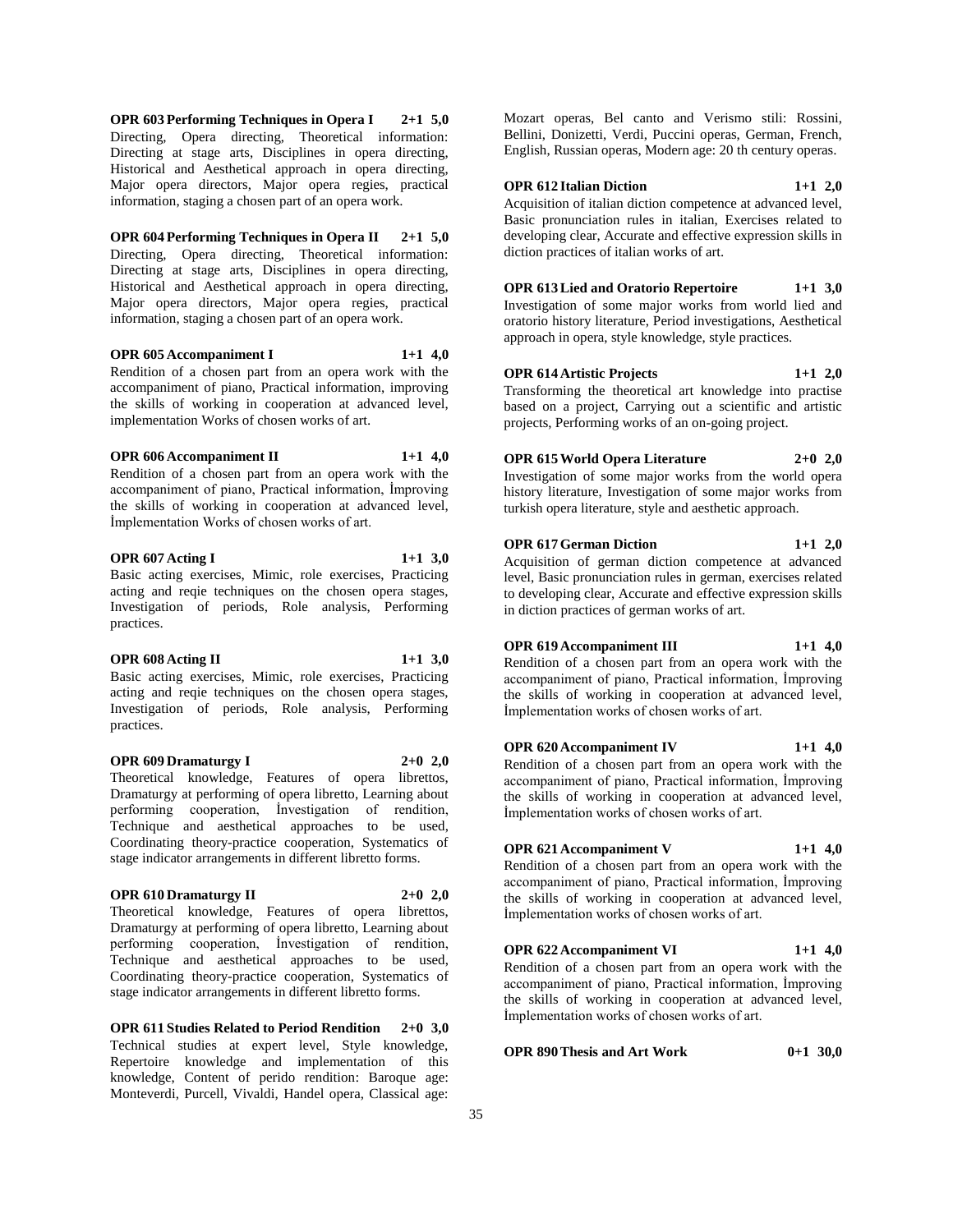**RSM 501 Basic Plasticity of Art Elements I 2+0 5,0** Point in Visual Expression: Knowledge on Point and Visual Point, Physical effects of point, Relations of points, Line: Knowledge on Line, visual line; Forms of line, Relations of Lines, Physical and psychological effects of forms of line, Element and Theory of Elements: Texture: Natural texture, Artificial texture; optical texture; Structure: Natural Structures, Artificial structures; Repetition of Form: Repetition, Complete Repetition, Interval Repetition, Varied Repetition; Re-production of form and principles; Elements and possibilities of visual expression in Elementer System; Have a research on a selected concept.

**RSM 502 Basic Plasticity of Art Elements II 2+0 4,5**

Colour: Physical effects of Colour, physiological effect of colour, Psychological effects of colour: Colour Relation and effects: Contrast of seven colours, Relation between colour and form, Relation between colour and function, Relation between colour and material, Relation between colour and content. Contrast and Balance: Contrast and Balance in space, Contrast and Balance in visual expression; Variations of Balance: Symmetrical Balance, asymmetrical Balance, Crystal Balance, Radial Balance. optical illusion; deepness in two dimension: Seeing and perception: Effects on seeing, Effects on perception, Research on a concept selected.

## **RSM 503 Painting I 5+0 8,0**

Construction of visual intellectual spirit and being a master: Esprit copy from a masterpiece, Individual work on art that is constructed; studies with oil-paint, Acrylic and mixed media and basic principles of works: Philosophy of Individual Expression, Technical ability and understanding of construction, Basic principles of visual expression; Relation between form and content, Relation between techniques and materials, Balance and visual effects, spontaneous sketch works from daily life; studies with varied materials and techniques.

## **RSM 504 Painting II 5+0 7,5**

Specialties of material of painting: Paints, Brushes, surfaces. According to studies done in first semester, four pieces of individual works (oil paint, acrylic, mixed media). Experimental Studies: Visual expressions of varied materials; new proposals with actual materials and practicing of project, painting, illustration, and reconstruction of examples.

## **RSM 509 Seminar 3+0 7,5**

**RSM 513 Wall Painting Techniques I 5+0 8,5** Qualities of Wall Painting in Decorative Meaning; Experimental wall paintings with contemporary materials; Relation with materials of painting and indoor and outdoor spaces; Lacquer and wall painting: methods of preparation of study and design, preparation of surface, practicing, painting polish and practicing areas; Tempera paint and wall painting; Low Relief and Wall Painting: Plaster, concrete, wood, metal, stone, synthetic materials and possibilities of techniques; practicing of Relief with a selected technique. Research on a selected technique.

# **RSM 514 Wall Painting Techniques II 5+0 7,5**

Qualities of Wall Painting in Decorative Meaning; Experimental wall paintings with contemporary materials; Relation with materials of painting and indoor and outdoor spaces; Lacquer and wall painting: methods of preparation of study and design, preparation of surface, practicing, painting polish and practicing areas; Tempera paint and wall painting; Low Relief and Wall Painting: Plaster, concrete, wood, metal, stone, synthetic materials and possibilities of techniques; practicing of Relief with a selected technique. Research on a selected technique.

# **RSM 601 Analyzing of Art Works I 2+0 6,0**

The subject of this course is the aesthetic/plastic evaluation directed to the Art Works and the social cultural effects. Besides, the structural solving recommendations seen at the last century are covered; The Works representing this period art are evaluated from the early Renaissance to the XX Century.

## **RSM 602 Analyzing of Art Works II 2+0 6,0** To initiate today's art pertaining to the different disciplines

by the view of the important manner approaches and works. To study the works from the point of the desing principles and social/cultural dynamics. To evaluate and test the interpretation probabilities.

## **RSM 605 Painting in Studio I 4+0 8,0**

Different Techniques and variated interpretations: searching of possibilities of new images, experimentation and synthesis in order to construct of individual inventions in art. Production of traditional and digital images.

### **RSM 606 Painting in Studio II 4+0 8,0**

Individuality, adapting the technique and approaching of art. Individually selecting of art approach could be figurative, abstract or other art approach. Working on large composition.

**RSM 609 Stained Class and Techniques I 4+0 8,0** History of Stained Glass and Actual Usage of Stained glass; Equipments of Stained Glass making; Techniques of Stained Glass: Plaster Glass, Leaden Glass, Core Glass, Flint Glass, Crown Glass, Sand Glass, Tiffany Glass, Mosaic Glass, Concrete Glass, Painted Glass; Preparation of study and principles, Techniques and usage; Research on plaster glass.

**RSM 610 Stained Class and Techniques II 4+0 10,0** Lead Glass: History of Lead glass; Lead as material: melting lead and molding, preparation of lead: Requires in lead glass: preparation of design and numbering; Construction Techniques: glass cutting, making net, soldering of lead; usage of lead glass; research on experimental usage of lead glass.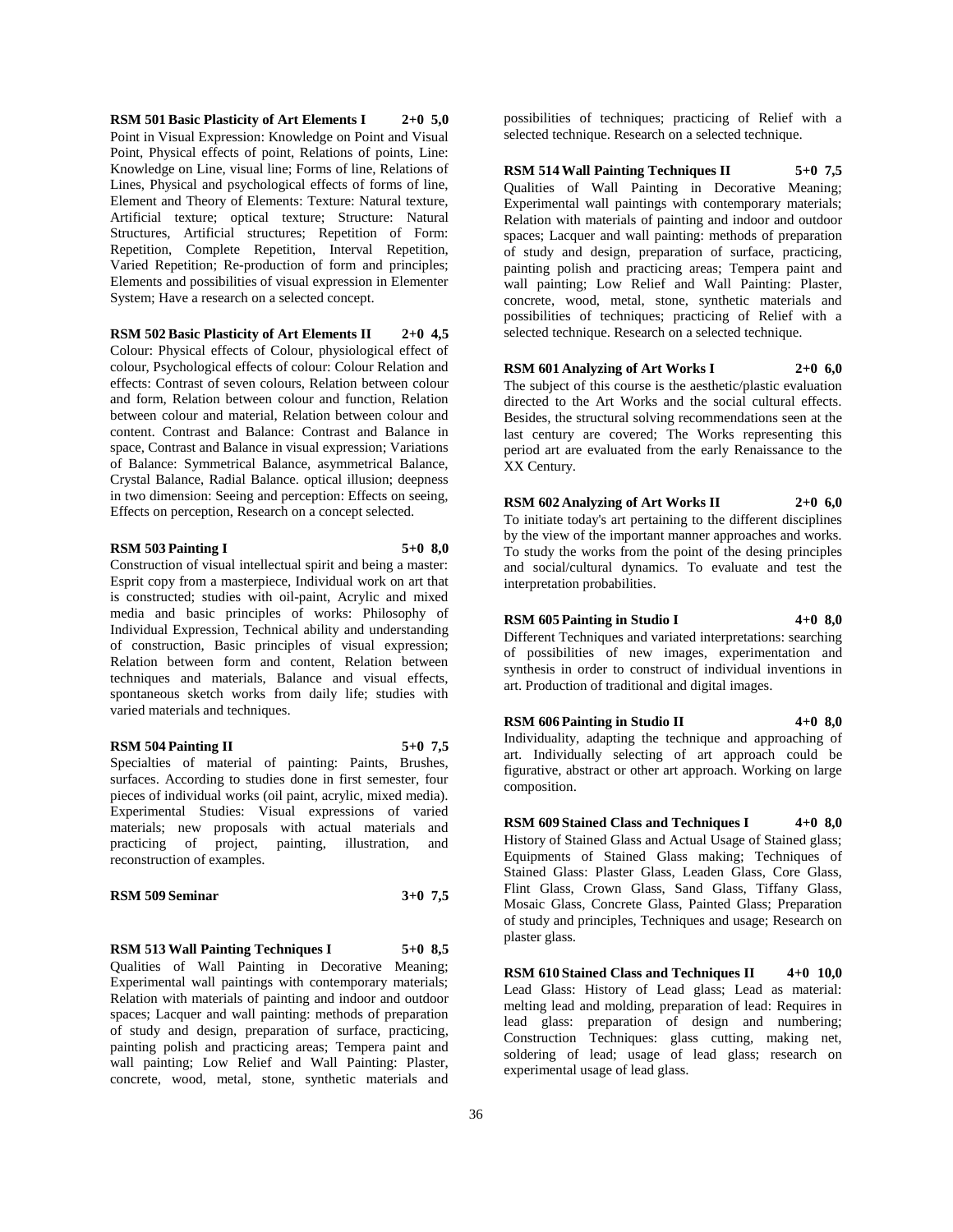### **RSM 611 Lithography I 4+0 8,0**

History of Lithography and progression of lithography, Examples from artists and works of Art, lithography in Turkey, Equipments of lithography: Stone, Inks, Rolling pin, cleaning sand, print ink, printing press, Printing papers, Preparing composition of Black and White: transferring surface of stone, processing by acid, to process of print, Numbering, signature; cleaning of stone block with sand.

### **RSM 612 Lithography II 4+0 10,0**

Coloured Lithography: Methods of coloured lithography, coloured composition from nature, interior or object, preparation of stone, printing from light colour to dark, proof print, serial print; Transferring methods by transfer paper, study on transfer paper by lithography ink and pencil; Transfer the drawing on to stone, proof print, serial print; lithography by air-brush; lithography with a varied methods and techniques.

### **RSM 613 Colour and Light 2+0 2,0**

Seeing: Physical and Physiological effects of light, Eye and Seeing, Perception of light, Meaning of light, Balance between eye and brain, Balance of light and values, Light valuesin visual expression and balance; Relations with light-colour, Colour in Physic; Spectrum of white light, Breaking colours, frequency of colour, wave of light, Meaning of colour in brain and seeing of colour, Natural and artifical light with colour, Colour production in artificial light and main colours, Colour in physic and illusion; Structural specialtiesof colour and relations with each other, Classification of physiognomic relations with colours: Colour contrast, Physiology, Colour-function, Colour-Form, Colour-relation of content, Colour harmony.

| <b>RSM 790 Thesis</b> | $0+1$ 30,0 |  |
|-----------------------|------------|--|
|                       |            |  |

**RSM 890 Thesis 0+1 30,0**

**SAN 507 Interdisciplinary Art I 5+0 8,5** Contemporary Art: Definition and examples of interdisciplinary art; Explaining Similarities and Differences with Respect to Relationships Among Concepts, Methods and Techniques in Interdisciplinary Art; Problems Encountered in These Relationships and Their Solutions; Aesthetic Approaches to Solutions and Analyses; Analyses of Artistic Expression Languages; Aesthetics and Intellectual Background Building; Analyses of post-1960 Arts from the Perspective of Interdisciplinary Approaches; Interpreting Interdisciplinary Artworks Based on Contemporary Art Concepts; Project Development and New Recommendations.

**SAN 508 Interdisciplinary Art II 5+0 7,5** Interdisciplinary and Multidisciplinary Arts: Definition and Examples; Co-existence of Art and Science; Multidisciplinary Arts; Explaining Similarities and Differences with Respect to Relationships among Concepts,

Methods and Techniques; Aesthetic Approaches to Analyses; Questioning the Relationship Between Space and Interdisciplinary Arts; Elimination of Negative Elements That Influence Presentation; Art Projects, Biennials, Triennials, Art Fairs as Presentation Spaces; Projects and New Recommendations.

### **SER 505 Ceramic Technology I 6+0 7,5**

The physical properties and the chemical properties of the raw materials used in the ceramic bodies and glazes. Defining the raw materials derived from the chemical analysis of the raw materials. Using the chemical formula; the calculations of the mineralogical chemical formula, Seger Formula, Rational Composition (%), the surface tension and thermal expansion coefficient. The application of the artistic glazes on the three dimensional ceramic forms.

## **SER 506 Ceramic Technology II 6+0 7,0**

To search the usage of the waste materials in the ceramic bodies and glazes, to gain ash from the waste materials. The chemical Analysis and Seger Formulas of the glazes. The effect of the waste materials ashes addition to the glazes recipes at 1000 C. The coloration of the glazes formed with waste materials, The coloration oxides and its properties, The usage of the ask glazes on three-dimensional ceramic forms as an artistic glaze, The presentation of a report covering the researched ask glazes.

### **SER 507 Industrial Ceramic I 6+0 7,5**

After the choice of the Industrial ceramic products, to research of the form, model, mould, shaping method, the production technique, glazing, firing, decoration and supplying to the market. After this research, the redesigning of the product by using the computer. The evaluation of the design by the different offers and an conclusion report.

### **SER 508 Industrial Ceramic II 6+0 7,0**

To test the industrial application of the ceramic object designed in the ?Industrial Ceramic Design-I? by forming the model and the mold. The explanation and documentation of the applications in written and photographed forms. To make literature survey and interview the designers and artists relating the subject.

## **SER 509 Art Ceramic I 6+0 7,5**

To make the research prerequisite for designs. The presentations formed by the theoretical and visual materials. After studying the contemporary art trends, to determine the effects to the design by the certain images. The choice of the material and the design elements required for the works, forming the shapes and the projects after finishing the design, the application of the different firing techniques.

## **SER 510 Art Ceramic II 6+0 7,0**

To search the effects of the different material usage on the ceramic form and surface for the design works finished. The fitting of the shaping method, form-glaze relation, formdecoration relation, and site-form relation. The choice of the exhibition site for finished works. To search the exhibition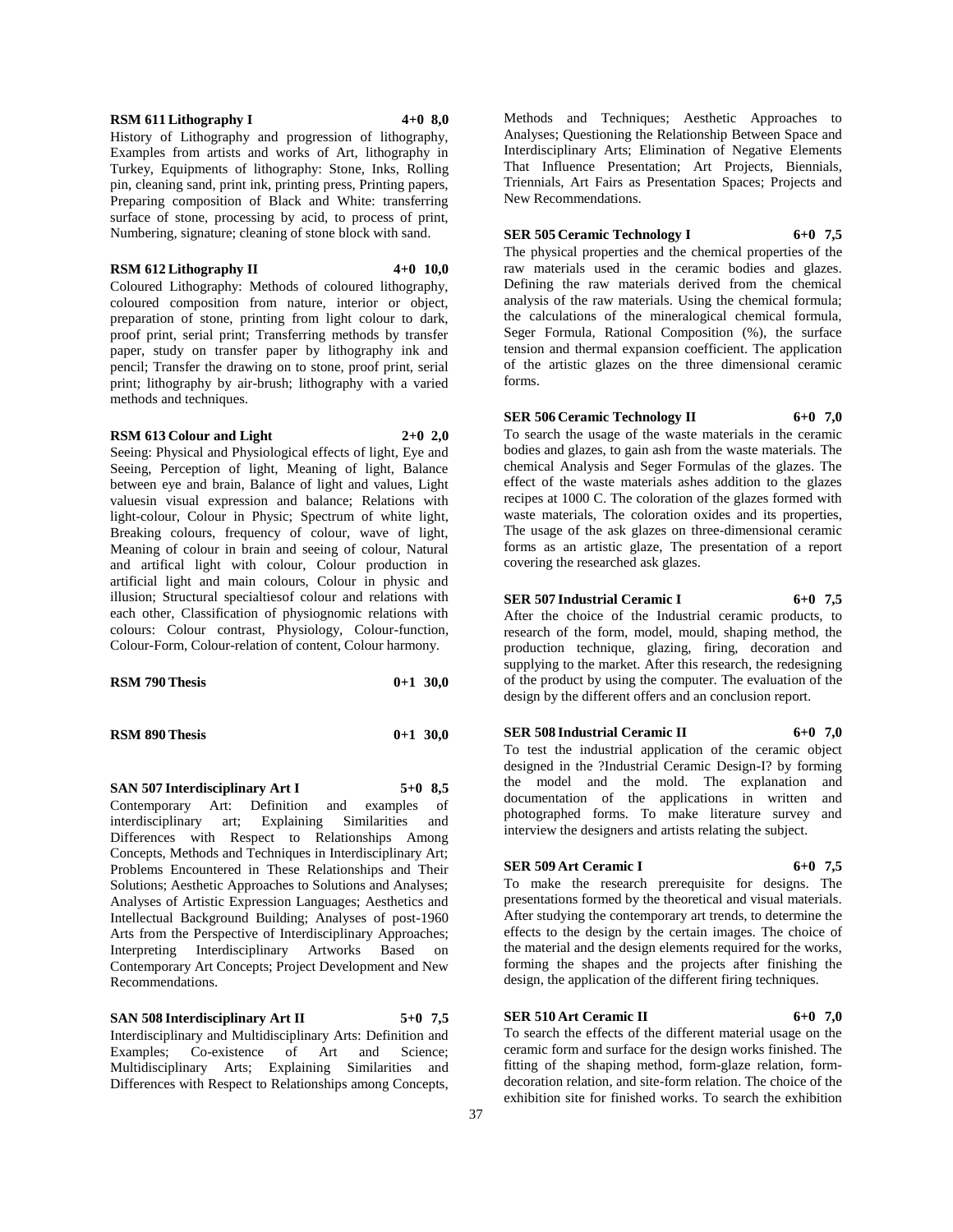methods, to make the presentation of the ceramic works in direction of the ceramic findings.

**SER 511 Design Methods on Wheel Thrown I 2+0 2,0** Basic information about Design on Wheel Thrown. To study thedesigns and the designers working on wheel thrown. After theresearch, the presentation of the results by photographs and slides in a report. To design the artistic or functional ceramics following the research and studies. The shaping of the forms designed on wheel thrown. The technical and artistic evaluation of the ceramic forms which are glazed and fired.

**SER 512 Design Methods on Wheel Thrown II 2+0 2,0** To determine the research subjects aiming to see the different designs and to acquire the different designs and to acquire the different knowledge, The presentation and the discussion of a report containing the photographs and slides, To determine the forms by drawing the design on wheel thrown, To examine and evaluate the designed forms after shaping on the wheel thrown, and firing.

**SER 515 Decoration Design Methods I 2+0 2,0**

To make the different searches by giving the general knowledge on the ceramic decoration designs and methods. To learn the ceramic decorations and the techniques used in the past civilizations. To make works on the formdecoration relations by interpreting the decoration designs. To make evaluation by presenting a report containing the photographs and slides showing the research and the application results.

### **SER 516 Decoration Design Methods II 2+0 2,0**

To search the decoration designs applied today and to examine the industrial and artistic decoration designers for aiming to see the different designs. To determine the search subjects relating to the subject. The application of these designs by making artistic or industrial decoration designs in direction of the research subjects. To prove the evaluation by presenting a report containing the photographs and slides of the research and application works.

### **SER 517 Seminar 3+0 7,5**

**SER 539 Ceramic Art History on Anatolia I 2+0 2,0** The short history of the Turkish Tile Art, The tile and ceramics center in the Anatolian Seljuk art, The Technical and Forming Features, The introduction of the palace tiles, The tiles belonging to the regional rulers, The comparison of the early Ottoman Ceramics and Tiles with the Sejuk Tiles, The Introduction of the Iznik ceramics and tiles, The study of the Iznik ceramics, The study of the Kutahya Tile and Ceramics, Canakkale ceramics.

**SER 540 Ceramic Art History on Anatolia II 2+0 1,5** The comparison of the Anatolian Neolitic Period Ceramic samples with the Kalkolitic Period ceramics. To give the

symbolic meanings of the decorations on the colored ceramics, The Evaluation of the Bronze Period by the Ceramic Works; To study this period ceramics by view of the form and decoration, To define the rhytons and idols belonging to the Assurian period and Hitit Ceramics. The evaluation of the samples outside the ceremonial ceramics.

### **SER 543 Industrial Ceramics Decorations and Its Applications I 6+0 7,5**

Decoration methods applicated in ceramic industry (direct screen, indirect screen, relief decorations, inglaze-onglazeundergleze screens). Making preparation about subject matter by examinating these methods. To determine the subject and surface which the designs will be applicated on. Evaluating the unique designs and sketshes. Aplicating the designs by using the industrial ceramic decoration methods. Results together with applications are to be presented as a report.

### **SER 544 Industrial Ceramics Decorations and Its Applications II 6+0 7,0**

Making research about Industrial Decoration Methods designs and products techniques which are being used nation and abroad. After that making applications about these directions. Producing new designs which will be used on ceramic surfaces by using Industrial Decoration Techniques. Making research about the designs and preparation of the works which supported by visual materials. Making presentation of the completed applications.

### **SER 545 Contemporary Art and Interpretation I 2+0 4,0**

Basics of Computational Design: Algorthym, Programming, Scripting applications in 3D modelling applications, Examples of computational design, Domain of computational design, Creation of a computational design project in interior design context: Specifying the computational design platform, relation between computational design and physical production, Production of ptotype of an interior design object with computational design: Specifying the proper material, Specifying the proper production method.

### **SER 546 Contemporary Art and Interpretation II 2+0 3,0**

Postmodern Period: Postmodern Condition, Change in intellectual trends ; New Realism and Yves Klein; Pop-Art: Consumer culture and art, New artistic image and Andy Warhol; Op-Art: New visual style; Fluxus: Changes in art, Performance, Happening, Installation; Postmodern Artists: Josephs Beuys and others; Conceptual Art: Idea as material of art; Land Art; Minimalism: Aesthetics of simplicity; Postmodern photography, cinema and stage arts; Digital Revolution, Digital Arts: Internet art , Multimedia systems and arts.

## **SER 601 Art Work Analysis I 2+0 6,0**

The subject of this course is the aesthetic/plastic evaluation directed to the Art works and the social cultural effects.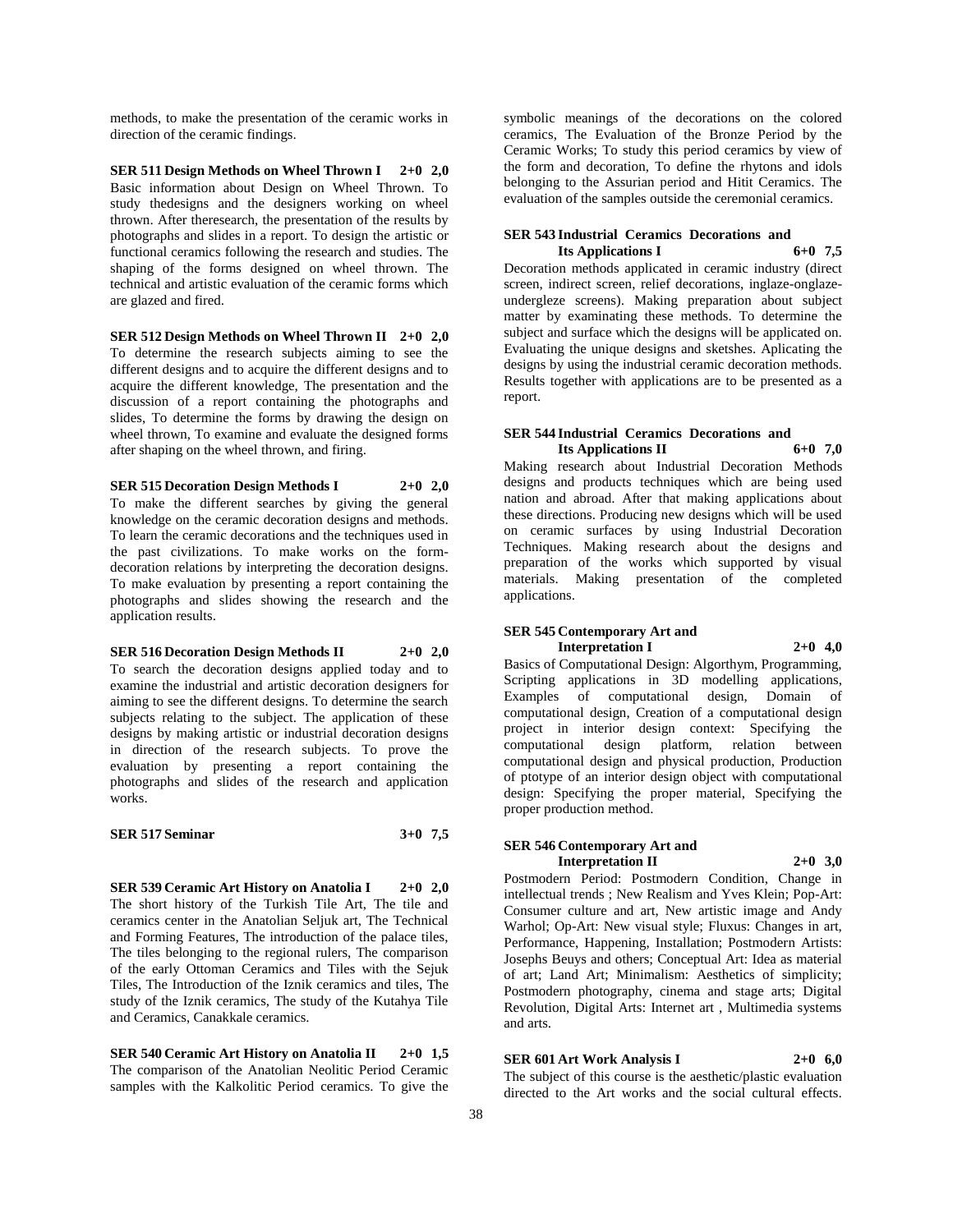Besides, the structural solving recommendations seen at the last century are covered; The works representing this period art are evaluated from the early Renaissance to the XX Century.

**SER 602 Art Work Analysis II 2+0 6,0** To initiate today's art pertaining to the different disciplines by the view of the important manner approaches and works. To study the works from the point of the design principles and social/cultural dynamics. To evaluate and test the interpretation probabilities.

### **SER 603 Contemporary Art and Interpretation I 2+0 6,0**

The definition and the discussion of the contemporary art concepts. The definition of the art and culture words, the relation between the bottom groups and two words; The definition of the problem word and the properties, The tie between the personality and the problem, The problems created by the art concepts, The determination and discussion of the problem on the foreign contemporary art works, The problems created by the individual, regional and universal cultures and the discussion of the problems, To evaluate the problems such as the cultural restriction and the cultural suffocation and finding the qualities, The applications on the art and the culture field.

### **SER 604 Contemporary Art and Interpretation II 2+0 6,0**

The definition and the discussion of the contemporary art concepts. The definition of the art and culture words, the relation between the bottom groups and two words; The definition of the problem word and the properties, The tie between the personality and the problem, The problems created by the art concepts, The determination and discussion of the problem on the foreign contemporary art works, The problems created by the individual, regional and universal cultures and the discussion of the problems, To evaluate the problems such as the cultural restriction and the cultural suffocation and finding the qualities, The applications on the art and the culture field.

## **SER 611 Ceramic Technology I 6+0 6,0**

Glaze-ceramic body relations, The thermal expansion coefficient, the surface tension, viscosity, the hardness properties and the testings for the glazes, Artistic glazes, luster the salt glaze, raku glaze and ash glazes, crystalline, aventurine, crawling, and crackle glazes. Titanium, zinc and barium glazes. Ceramic colors, the preparation of the ceramic colors and engobes, afterwords their application, the glaze defects, their controls and the solving methods.

### **SER 612 Ceramic Technology II 6+0 6,0**

The classification of the ceramic products and its production, porcelain, sanitary wares, floor and wall tiles, granite ceramic products; The ceramic raw materials used and the controlling methods the body preparation, the shaping, the drying and the firing methods. The glazes the color and angobes applied to the products, the physical and the chemical analysis of the recipes and the applications.

The defects noticed on she the process products and the fired and the solution methods.

**SER 613 Contemporary Ceramic History I 2+0 6,0** European, Italian Lead Glazed Ceramics: Majolica, German Salt Glaze Stoneware, and Holland Blue-White Delf Ceramics; English Arts And Crafts; Staffordshire, Wedgewood; French Workshop Ceramist; Ceramic Artists In Europe: Bernard Leach Erotell, Natzlere, Coper, Fontana, Matisse, Notkin, Bayle; America; Engobed-Polished Ceramics; The American Art: Voulkos, Mason, Gilhooley; Funk And Nut Art, Arneson, Bailey, Robineav, Nagle, Duckers, Vikov, Frey, Martinez, Kent, Suarez.

**SER 614 Contemporary Ceramics History II 2+0 6,0** Japanese Bizen and Raku Ceramics: Written and visual sources, Kenzan art ceramics, Oribe, Kutani, Mino ceramics; Shoji Hamada; China, Cheng-te-chen Emperial Ceramic Kilns; Porcelain Production and the Historical Progress; African Ceramics; Nua Jato, Ladi Kıvali, Oyekun; Macdonald Ethnical Ceramics and Study Ceramics Centers.

**SER 615 Theoretical Project Research I 2+0 6,0** Practising the Basic Design Principles and Concepts by Project Extension; Studying Usability Concepts; Forming a Concept; Evaluating the Manufacturing Techniques in the Extent of the Project; Material User Relation; Product Identity; Performing the Design In Three Dimension; General Perspective Principals; Outlook of the Designed Project in Different Plan and Scales.

**SER 616 Theoretical Project Research II 2+0 6,0** Writing a Report for the Designed Project Prepared for Presentation; Spelling Rules; Content; Format; Foreword; Introduction; Improvement; Problem; Result; Bibliography; Presentation; Critics in Studio Regulations, Seminar and Evaluation by the jury.

**SER 617 Artistic Ceramic Design Project I 6+0 6,0** The examination of the conceptional art trends; Installations;. The trends and the effects of the general elements on the ceramic art; The aesthetic and the technical properties of the works; To search the references on the given subjects; The preparation of the assignments supported with slides and visual materials; To exhibit the designed works afterwards within the framework of the ceramic architecture and form-site relation.

**SER 618 Artistic Ceramic Design Project II 6+0 6,0** Mythology, Historical sources, the Discussion of the social events and the examinations of the autobiographic sources. The effect of the universal changes and the effects on the ceramic design and the observation of these effects. The sculptural vases, figurative vases, the specific forms, two dimensional ceramic surfaces. The usage of the different firing techniques to the ceramic works.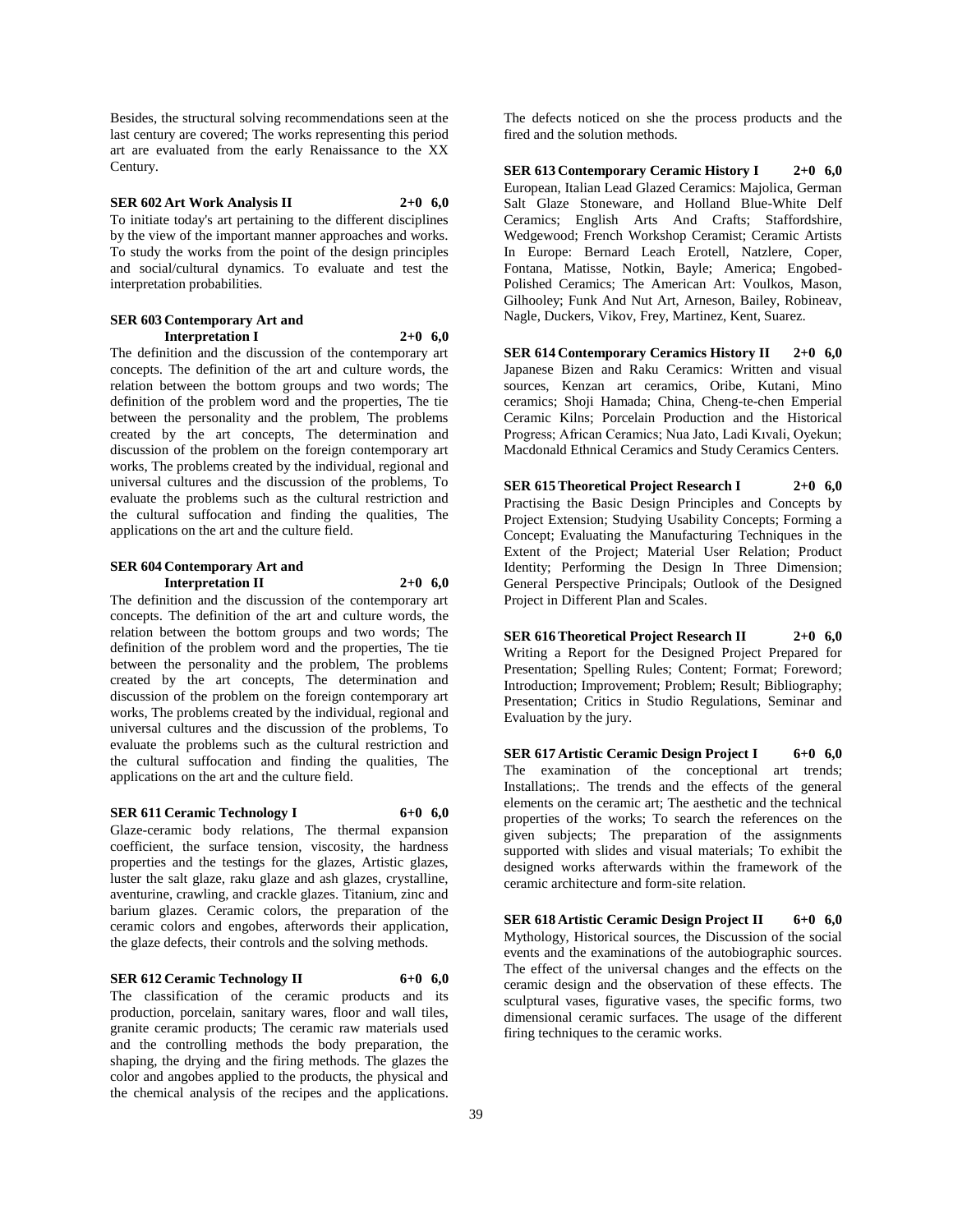**SER 619 Industrial Ceramic Design Project I 6+0 6,0** After learning the design basic principles, in the Undergraduate Program-Industrial and Architecture Ceramics; to design the new draft by solving the problems such as form, aesthetic, the technical drawing, the dimensions and the productivity. To propose a new design objecting a new invention.

**SER 620 Artistic Ceramic Design Project II 6+0 6,0** Like Industrial Ceramic Design Project I, solution of the General Concepts and the evaluations relating to the designs by initiating the feasibility at the uppermost level. In the First Semester; the study of the design relating the service objects and 2nd Semester three dimensional site ceramics relating to the Industrial Architectural Ceramic Design. Evaluation of the new designs directed to the invention together with the proposal project designs.

| <b>SER 790 Thesis</b> | $0+1$ 30,0 |  |
|-----------------------|------------|--|
|                       |            |  |

| <b>SER 890 Thesis</b> | $0+1$ 30,0 |  |
|-----------------------|------------|--|
|                       |            |  |

**TİY 501 Stage Techniques I 3+1 6,0** Working Within the Framework of Project of a Particular Play; The Designated Project Within the Framework of One or More Plays Start of the Play Until it Reaches a Wholeness Study; Stage Decor, Music, Light, Director, Costume, Make-up, Effects; Context, the Special Techniques; Trends, Trends, Methods and Methods Related to This Current Trend Staging Applications.

**TİY 502 Stage Techniques II 3+1 6,0** Working Within the Framework of Project of a Particular Play; The Designated Project Within the Framework of One or More Plays Start of the Play Until it Reaches a Wholeness Study; Stage Decor, Music, Light, Director, Costume, Make-up, Effects; Context, the Special Techniques; Trends, Trends, Methods and Methods Related to This Current Trend Staging Applications.

### **TİY 503 Acting I 2+1 5,0**

Character Studies Within the Context of One or More Plays; Dramaturgical Work and Character Analysis, Role, Body Language, etc. Research in Fields of Acting; Acting Within the Framework of the Designated Project on One or More Plays in Evaluation Methods as Applied Studies Done Within the Framework of Different Methods of Acting.

## **TİY 504 Acting II 2+1 4,0**

Character Studies Within the Context of One or More

Plays; Dramaturgical Work and Character Analysis, Role, Body Language, etc. Research in Fields of Acting; Acting Within the Framework of the Designated Project on One or More Plays in Evaluation Methods as Applied Studies Done Within the Framework of Different Methods of Acting.

**TİY 505 Applied Dramaturgy I 1+2 4,5** Basic Dramaturgical Terminology; Dramaturgy Convenience Functions; Theoretical and Applied Dramaturgy Functions; Theoretical Dramaturgy; Text Reading; The Understanding of Our Time Reading; Rreading, Preparations for the Plays, Play Reading, Evaluation and Interpretation; Play Reading Applications; Interpretation-along Dramaturgical Working Designs.

**TİY 506 Applied Dramaturgy II 1+2 5,0** Applied Dramaturgy; Subtex; Substitute, Combine, Separation, Intratextual; Adding, Pruning, Node Throwing, Creating Surprise; The Expectation is Breaking; New Final Creation, Conversion; The Conversion of Different Methods of Expression; Different Formats Conversion ; For the Conversion of Different Ages; Intertextuality Relationship Building; Create a New Text; Provide Consistency for the Text.

**TİY 509 Traditional Resources in Theatre I 2+0 5,0** The relationship Between the Traditional Theatre and Theatre which has been Included in Art form During the Emergence Phase of the Art of Theatre as a Cultural Fact; Flourishing Phases, Traditional Performance, Transformation of Discourse and Kut Ceremonies to Art of Theatre; The Traditional Sources of Turkish Theatre; The Traditional Sources of World Theatre; Expansion State of Theatrical Sources; Collective Quality of Traditional Means; Individualistic Quality of Art Producing Conditions; Interaction of Usage of Traditional Sources of Theatre.

**TİY 510 Traditional Resources in Theatre II 2+0 5,0** Traditional Exhibition Elements as a Cultural Fact in Turkish Theatre and World Theatre; Forms of Handling the Traditional Exhibition Elements in Twentieth Century; Applications of the New Theatre Concept Search; Dimensions of Traditional Exhibition Elements; Artists Who Use Traditional Elements; Principles of Traditional Exhibition Element Applications and the Implications on Our and World Theatre Repertoire; The Problems of Theatre from Technological Development Emerging with Twentieth Century; The Identification Problems of Our Theatre; Alternative Characters of Traditional Sources.

## **TİY 511 Play Analysis I 2+0 5,0**

The Procedure of Play Investigation; Analyzing the Writers and Plays of the Antique Era; Analyzing the Writers and Plays in Renaissance; Investigating Examples of Writers and their Plays in Classical Era; Writers and Play Analyzing of the Eighteenth Century; Writers and Play Analyzing of the Nineteenth Century; Writers and Play Analyzing of the Twentieth Century; Play Analyzing Examples of Today; Turkish Writers and Their Plays as Examples from Tanzimat Reform to Today.

# **TİY 512 Play Analysis II 2+0 5,0**

The Procedures of Play Investigation; Analyzing the Writers and Plays of the Antique Era; Analyzing the Writers and Plays in Renaissance; Investigating Examples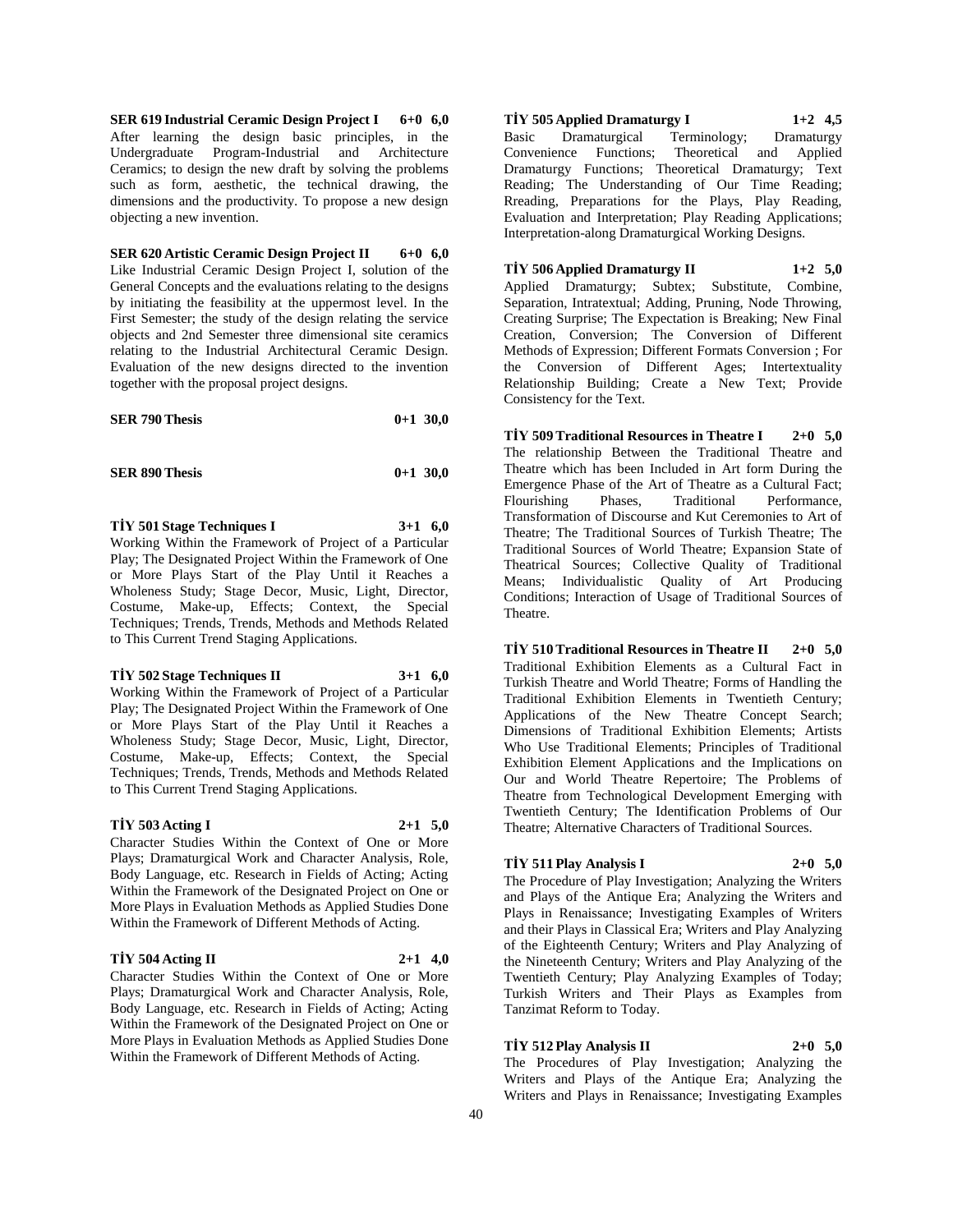of Writers and their Plays in Classical Era; Writers and Play Analyzing of the Eighteenth Century; Writers and Play Analyzing of the Nineteenth Century; Writers and Play Analyzing of the Twentieth Century; Play Analyzing Examples of Today; Turkish Writers and their Plays as Examples from Tanzimat Reform to Today.

### **TİY 513 Seminar 3+0 5,0**

**TİY 601 Staging and Interpretation I 3+1 7,5**

Investigation of the Works of a Definite Play in Terms of Staging and Interpretation of Theoretical Works; Application of Techniques, Directing Methods and Playwright within a Chosen Project ; Studying the Main Principles of Staging and Interpretation in Terms of Effect, Make-Up Costume, and Decoration in its Entirety; Studying Today?s Staging and Understanding of Interpretation.

**TİY 602 Staging and Interpretation II 3+1 7,5** Investigation of the Works of a Definite Play in Terms of Staging and Interpretation of Theoretical Works; Application of Techniques, Directing Methods and Playwright within a Chosen Project ; Studying the Main Principles of Staging and Interpretation in Terms of Effect, Make-Up Costume, and Decoration in its Entirety; Studying Today?s Staging and Understanding of Interpretation.

**TİY 603 Acting Methods I 2+1 7,5** Studying Important Acting Methods in the History of Theatre: Today?s Acting Methods and their Analysis; Studying Different Acting Methods from a Play Text; Handling a Selected or Formed Text without Known Methods; Different Methods and their Application; Investigating Today?s Acting Methods.

**TİY 604 Acting Methods II 2+1 7,5** Studying Important Acting Methods in the History of Theatre: Today?s Acting Methods and their Analysis; Studying Different Acting Methods from a Play Text; Handling a Selected or Formed Text without Known Methods; Different Methods and their Application; Investigating Today?s Acting Methods.

## **TİY 605 New Directions in Theatre I 1+2 7,5**

Avant-Garde Theatre in its Capacity as the Power towards New or Alternative Theatre Research; The Theories Established up to 1990?s; Prominent Drama Schools, Personalities and Theories: Futurism, Dadaism, Bhauhaus, Antonin Artaud, Wild Theater, Piscator, Political Theatre, Grotowski, Poor Theatre Eugenio Barba, Theatre Aniro Pology and Peter Brook.

**TİY 606 New Directions in Theatre II 1+2 7,5** Continuation of the New Directions in Theatre I; Theoretical Analysis of Unique and Original Works in the Second Half of 20th Century: Performance Art, Dance Theatre, Robert Wilson; Post-Modern Approaches;

Discussing Solutions for Contemporary Problems of Theatrical Art; Introducing On-going Work.

**TİY 613 History of Acting 3+0 7,5**

A Brief History of Acting from its Beginnings to 18th Century; Perception and Effect of Physical Gesture: Clairon, Garrick, Coquelin; Acting Methods from 18th Century to Present: Delsarte, Meyerhold, Nemirovich-Danchenko, Diderot, Archer, Stanislavski, Boleslavsky, Lee Strasberg; Contemporary Acting Methods; Recent Inquiry in Acting Methods.

**TİY** 614 Playfulness in Cinema  $3+0$  7,5 Basic Properties of Acting; Acting in Dramatic Arts; Acting and Cinema; Similarities and Differences between Acting for Stage and Acting for Film; Actor and Camera Relationship; CalibrationBased upon Shot; Work Based on Camera Angle; Continuity in Film; Acting Approaches in Cinema; Analyzing Films in Terms of Acting.

| TİY 790 Thesis                                    | $0+1$ 30,0 |
|---------------------------------------------------|------------|
| TİY 890 Thesis                                    | $0+1$ 30,0 |
| <b>UAN 701 Research in Area of Specialization</b> | $3+0$ 4,5  |
| <b>UAN 702 Research in Area of Specialization</b> | $3+0$ 4,5  |
| <b>UAN 901 Research in Area of Specialization</b> | $5+0$ 7,5  |
| <b>UAN 902 Research in Area of Specialization</b> | $5+0$ 7,5  |
| <b>UBS 701 Research in Area of Specialization</b> | $3+0$ 4,5  |
| UBS 702 Research in Area of Specialization        | $3+0$ 4,5  |
| UBS 901 Research in Area of Specialization        | $5+0$ 7,5  |
| <b>UBS 902 Research in Area of Specialization</b> | $5+0$ 7,5  |
| UCM 701 Research in Area of Specialization        | $3+0$ 4,5  |
| UCM 702 Research in Area of Specialization        | $3+0$ 4,5  |
| <b>UGR 701 Research in Area of Specialization</b> | $3+0$ 4,5  |
| <b>UGR 702 Research in Area of Specialization</b> | $3+0$ 4,5  |
| UGR 901 Research in Area of Specialization        | $5+0$ 7,5  |
| <b>UGR 902 Research in Area of Specialization</b> | $5+0$ 7,5  |
| UHK 701 Research in Area of Specialization        | $3+0$ 4,5  |
| UHK 702 Research in Area of Specialization        | $3+0$ 4,5  |
| <b>UHK 901 Research in Area of Specialization</b> | $5+0$ 7,5  |